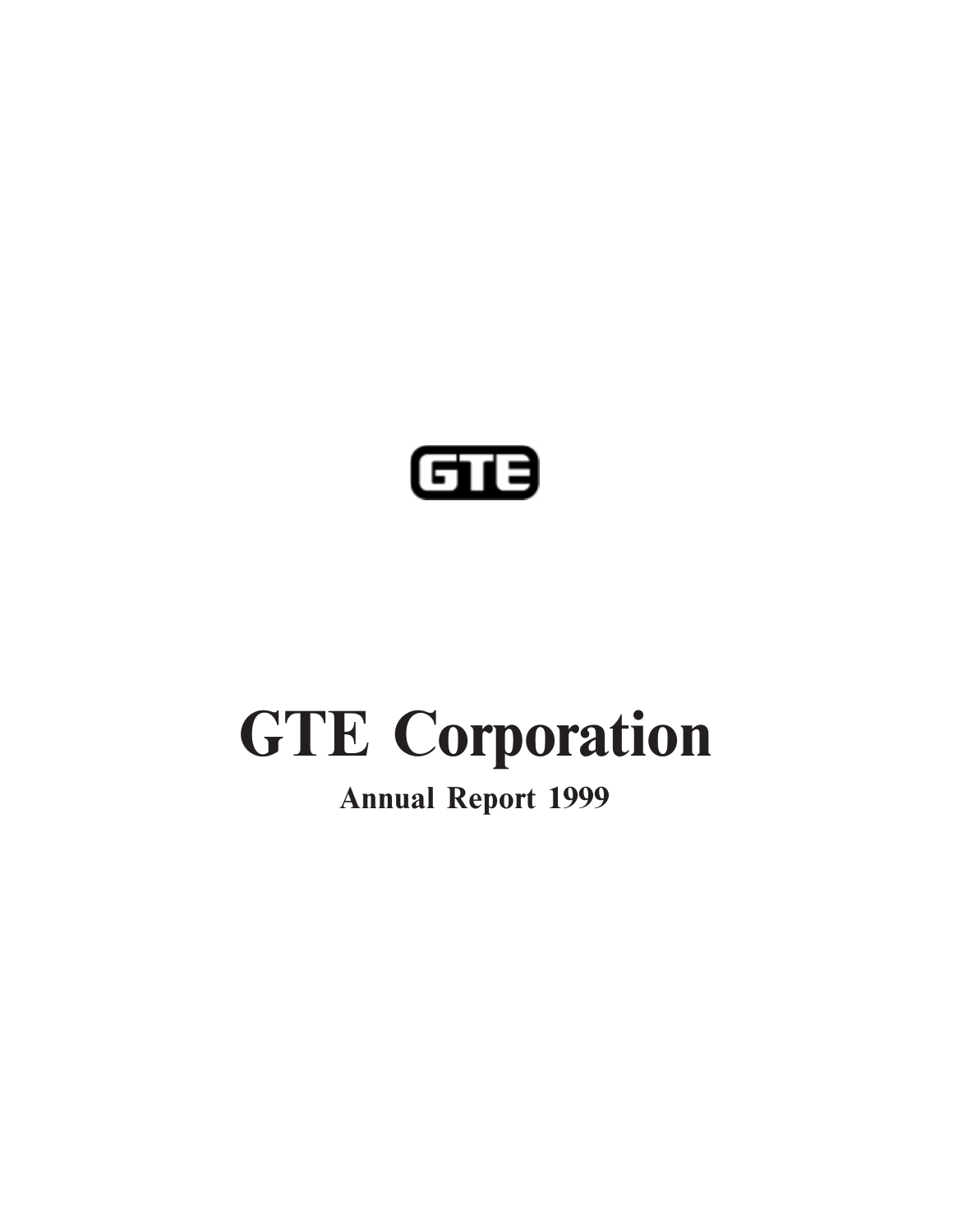# Chairman's Message

Dear GTE Shareholder:

profound change. Escalating consolidation — driven chiefly customers.<br>by dramatic changes in technology, regulation and customer

We ended 1999 with some of our strongest financial results in recent history, achieving:

- earnings per share growth of 14 percent;<br>strategic achievements in 1999:
- ' Year-over-year adjusted net income growth of 15 **Growth Initiatives Soar** percent;
- 
- 

The seeds of this success date back several years, when bandwidth applications for businesses.<br>we first embarked upon an aggressive strategy to position our company for growth. We focused on what we believed would GTE Communications, which includes our long disbe an exploding opportunity — the emerging Internet and tance business as well as our competitive local exchange data arena. Critical steps included the purchase in 1997 of carrier (CLEC), increased revenues by 42 percent and Internet pioneer BBN Corporation for approximately ended the year as the largest CLEC in the U.S. in terms of \$625 million, acquisition of a national fiber backbone net-<br>sidential subscribers. \$625 million, acquisition of a national fiber backbone network, and the creation of a national sales, service and marketing organization that could market a full package of Internationally, we acquired a 40 percent ownership<br>services. We also developed a plan to reposition slower. Interest in the Puerto Rico Telephone Company, expande services. We also developed a plan to reposition slower-<br>growth properties and businesses in order to further sharpen<br>our presence in Argentina and western Canada, increased<br>our focus on high-growth areas. At the same time financial strength as competitive pressures intensified at adjusted revenue growth from international operations grew<br>20 percent or \$302 million, with additional investments

### **Execution of Aggressive Strategy Transforming GTE** 31 percent.

Our strategy is now in full gear, as evidenced by the At the same time, we entered the 21st century with strong revenue growth last year from our newer businesses strong core businesses that performed extremely well in 199 strong revenue growth last year from our newer businesses<br>and from international operations, coupled with the solid<br>performance of our core businesses in wireline and wireless<br>in the areas of enhanced customer service, imp performance of our core businesses in wireline and wireless tivity and overall profitability. All of these businesses, com-<br>communications, and directory services.

As the competitive environment continues to intensify, as well as a solid foundation for future growth. we recognize that to remain successful, top-tier players must<br>have sufficient scale and scope, including a significant national presence, global reach and a comprehensive breadth GTE Network Services, our vast wireline business, and depth in their service offerings. They must be able to continued to generate industry-leading growth in switched bundle together a full array of communications services, access lines and minutes of use, while increasing sales in giving customers the convenience, simplicity and value that enhanced services such as Caller ID, call waiting and call will win their long-term loyalty. And, they must be posi-<br>
forwarding. This unit also stepped up its rollout of hightioned to bring "new economy" services — such as broad- speed broadband services such as DSL (digital subscriber

The telecommunications industry is in the midst of band and Internet-based products  $-$  to vast numbers of

demand — continued to redefine the landscape in 1999. Yet,<br>despite another tumultuous year, GTE was among the lead-<br>ers in harnessing change to produce growth.<br>despite another tumultuous year, GTE was among the lead-<br>frepo

As we stand on the threshold of this historic merger, it's clear that the transformation of GTE has only just begun. • Reported earnings per share of \$4.12, with adjusted With pride, I outline the highlights of our operational and

• Revenues of more than \$25 billion — an adjusted<br>growth rate of 9 percent, and<br>growth rate of 9 percent, and<br>gales to businesses of Internet services such as Web hosting. ' A one-year total return to shareholders of 11.5 At the same time, our 17,000-mile high-speed, high-capacity percent.<br>
nationwide fiber-optic network became fully operational,<br>
giving GTE a unique edge in meeting the demand for high

fueling proportionate revenue growth of \$897 million, up

bined, give our shareholders a strong position in the industry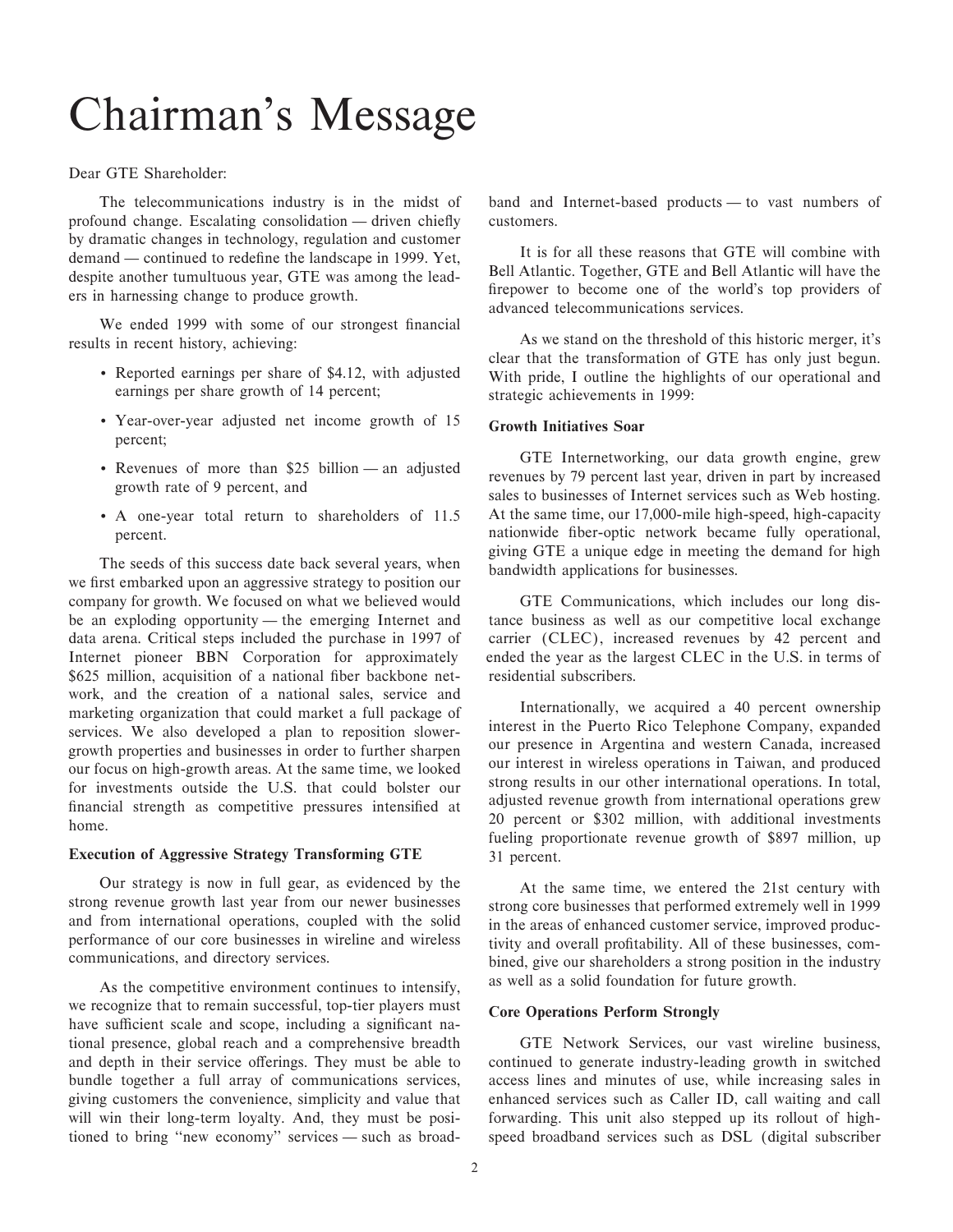line), ending the year with 57,000 subscribers and six million which I feel especially confident. Bell Atlantic Chairman customer lines qualified for the service.  $\qquad \qquad \text{and CEO Ivan Seidenberg is truly a great leader, a trusted}$ 

Our wireless business continued to grow its subscriber<br>base, despite intense competition. Attractive pricing plans<br>and excellent customer service enabled GTE Wireless to<br>gain nearly 600,000 new customers, while holding the customers grew by 48 percent in 1999, including the newly **People Are Our Strength** acquired markets. We are positioning our wireless assets, following the close of our merger with Bell Atlantic, to<br>become part of the venture between Bell Atlantic and<br>Vodafone AirTouch plc — creating the nation's largest wire—<br>less provider with 24 million subscribers.<br>less prov

egy to become a multi-product company by enhancing GTE have not forgotten their heritage. They make their caring and<br>SuperPages com<sup>SM</sup> an industry-leading interactive Internet commitment felt every day in the quality of s SuperPages.com<sup>SM</sup>, an industry-leading interactive Internet commitment felt every day in the quality of service we directory and advertising product. For the year SuperPages provide to our customers and in what we give ba directory and advertising product. For the year, SuperPages provide to our customers and in what we give back to our posted \$26 million in revenues an 82 percent growth rate communities. Even in the face of intense competi posted \$26 million in revenues, an 82 percent growth rate, communities. Even in the face of intense competitive pres-<br>while our traditional print directories also performed above sures and the normal internal uncertainties while our traditional print directories also performed above sures and the normal internal uncertainties created by the plan. We successfully reached agreements to reposition non-<br>prospect of our merger, GTE people not onl plan. We successfully reached agreements to reposition non-<br>strategic assets, including GTE Government Systems and 1999 financial plan—they also achieved improvements in strategic assets, including GTE Government Systems and 1999 financial plan — they also achieved improvements in<br>about 1.6 million domestic access lines. Once completed quality ratings from GTE customers while significantly about 1.6 million domestic access lines. Once completed, quality ratings from GTE currently rethese transactions will yield in excess of \$4 billion in aftertax proceeds for use in higher growth opportunities. **In Conclusion**

### **Outlook: Merger Creates Global Leader**

merger with Bell Atlantic. Once completed in 2000, the new holder. I look forward to the new opportunities ahead in this exergency will be empired as handful of full service clobal exciting industry. As we begin the next c company will be among a handful of full-service global<br>carriers, offering consumers new choices and shareholders<br>increased value. The merged company will serve some of the<br>world's most attractive growth markets and offer t tion services anywhere. Together, we'll bring greater longterm benefits to the shareholders of both companies than if we remained separate. Charles R. Lee

Of course, our ability to take advantage of these inher-<br>Chairman and Chief Executive Officer ent strengths will depend on how fast and effectively we integrate operations with Bell Atlantic, and that is an area in March 2000

Our directories business continued its innovative strat-<br>No become a multi-product company by enhancing GTE have not forgotten their heritage. They make their caring and

A cornerstone of our strategy going forward is our Thank you for your continued support as a GTE share-

Charles R. Lee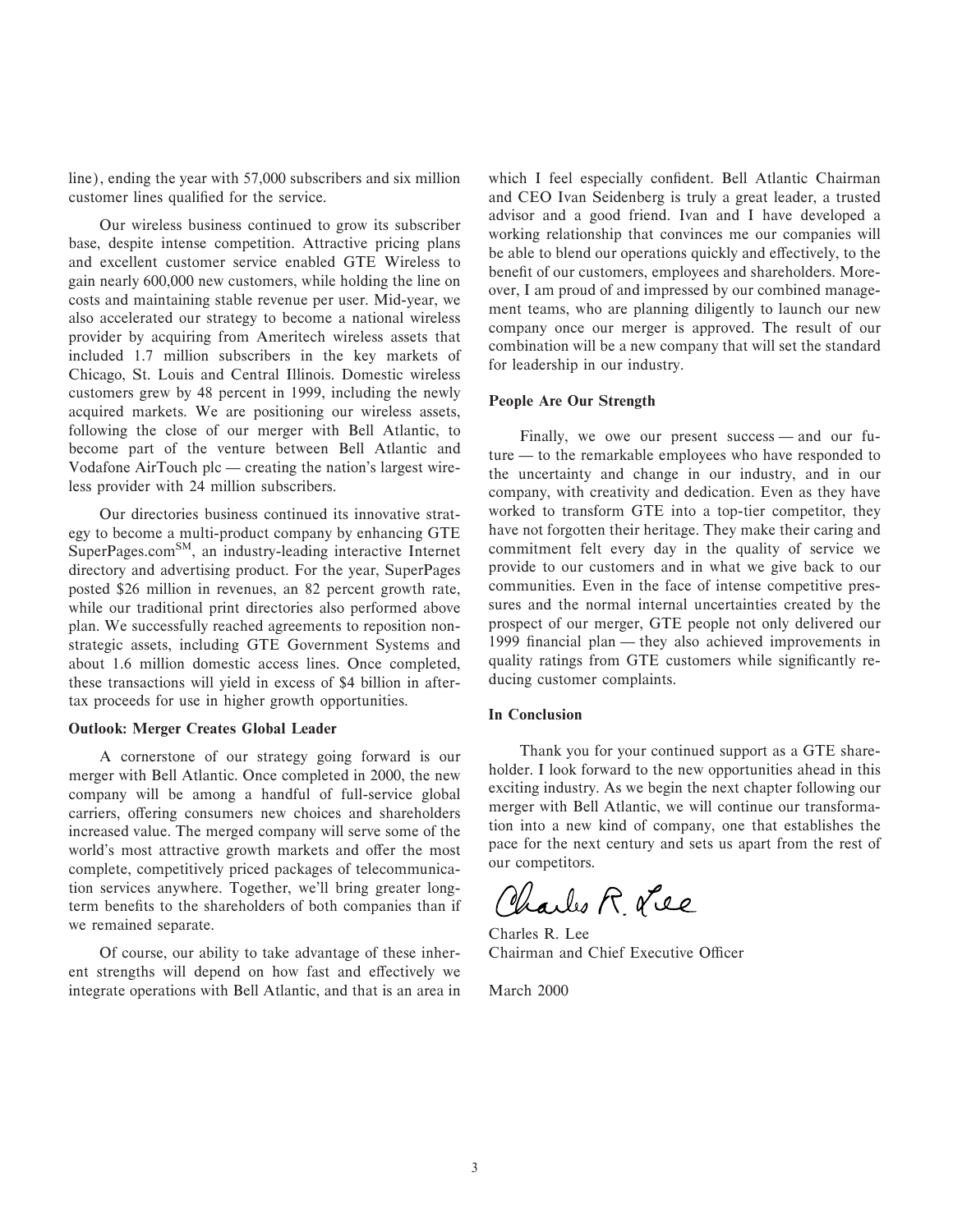## **Selected Financial Data** *GTE Corporation and Subsidiaries*

| (Dollars in Millions, Except Per-Share Amounts)  | 1999          | 1998                | 1997     | 1996     | 1995                      |
|--------------------------------------------------|---------------|---------------------|----------|----------|---------------------------|
| <b>Results of Operations</b>                     |               |                     |          |          |                           |
| Revenues and sales                               | \$25,336      | \$25,473            | \$23,260 | \$21,339 | \$19,957                  |
| Cost of services and sales                       | 10,954        | 10,741              | 9,203    | 8,071    | 7,537                     |
| Selling, general and administrative              | 4,405         | 4,821               | 4,560    | 4,010    | 3,689                     |
| Depreciation and amortization                    | 3,757         | 3,820               | 3,886    | 3,770    | 3,675                     |
| Special items                                    | (1, 116)      | 755                 |          |          |                           |
| Operating income                                 | 7,336         | 5,336               | 5,611    | 5,488    | 5,056                     |
| Net income (loss)                                |               |                     |          |          |                           |
| Income before extraordinary charges              | $4,063^{(a)}$ | $2,492^{(b)}$       | 2,794    | 2,798    | 2,538                     |
| Consolidated                                     | $4,033^{(c)}$ | $2,172^{(d)}$       | 2,794    | 2,798    | $(2,144)$ <sup>(e)</sup>  |
| Basic earnings (loss) per common share           |               |                     |          |          |                           |
| Income before extraordinary charges              | $4.18^{(a)}$  | $2.59^{(b)}$        | 2.92     | 2.89     | 2.62                      |
| Consolidated                                     | $4.15^{(c)}$  | 2.26 <sup>(d)</sup> | 2.92     | 2.89     | $(2.21)^{(e)}$            |
| Diluted earnings (loss) per common share         |               |                     |          |          |                           |
| Income before extraordinary charges              | $4.15^{(a)}$  | $2.57^{(b)}$        | 2.90     | 2.88     | 2.61                      |
| Consolidated                                     | $4.12^{(c)}$  | 2.24 <sup>(d)</sup> | 2.90     | 2.88     | $(2.20)^{(e)}$            |
| Common dividends declared per share              | 1.88          | 1.88                | 1.88     | 1.88     | 1.88                      |
| Book value per share                             | 11.19         | 9.06                | 8.39     | 7.62     | 7.05                      |
| Average common shares outstanding (in millions)  |               |                     |          |          |                           |
| Basic                                            | 972           | 963                 | 958      | 969      | 970                       |
| Diluted                                          | 979           | 968                 | 962      | 972      | 973                       |
| <b>Assets and Capital</b>                        |               |                     |          |          |                           |
| Consolidated assets                              | \$50,832      | \$43,615            | \$42,142 | \$38,422 | \$37,019                  |
| Long-term debt                                   | 13,957        | 15,418              | 14,494   | 13,210   | 12,744                    |
| Shareholders' equity                             | 10,827        | 8,766               | 8,038    | 7,336    | 6,871                     |
| Net cash from operations                         | 6,319         | 5,890               | 6,164    | 5,899    | 5,033                     |
| Capital expenditures                             | 4,940         | 5,609               | 5,128    | 4,088    | 4,034                     |
|                                                  |               |                     |          |          |                           |
| <b>Consolidated Ratios and Other Information</b> |               |                     |          |          |                           |
| Return on common equity                          | 40.9%         | 27.3%               | 37.6%    | 40.2%    | $(20.3)\%$ <sup>(e)</sup> |
| Return on investment                             | 16.2%         | 10.9%               | 14.5%    | 15.6%    | $(4.2)\%$ <sup>(e)</sup>  |
| Average common equity                            | \$9,858       | \$7,962             | \$7,433  | \$6,960  | \$10,539                  |
| Equity ratio                                     | 33.9%         | 35.4%               | 36.5%    | 38.1%    | 37.9 %                    |
| Average investment                               | \$31,372      | \$28,662            | \$26,857 | \$24,395 | \$27,150                  |
| Research and development expenditures            | 131           | 159                 | 122      | 122      | 137                       |
| Employees (in thousands)                         | 99            | 120                 | 114      | 102      | 106                       |
| Access minutes of use (in millions)              | 94,095        | 87,120              | 79,086   | 70,452   | 64,193                    |
| Access lines (in thousands)                      |               |                     |          |          |                           |
| Total                                            | 35,342        | 29,746              | 27,670   | 25,766   | 24,050                    |
| <b>United States</b>                             | 26,068        | 23,625              | 21,539   | 20,007   | 18,512                    |
| Wireless subscribers (in thousands)              |               |                     |          |          |                           |
| Total                                            | 13,873        | 7,567               | 5,701    | 4,445    | 3,547                     |
| <b>United States</b>                             | 7,146         | 4,817               | 4,487    | 3,749    | 3,011                     |
| Adjusted "POPs" (in millions) <sup>(f)</sup>     |               |                     |          |          |                           |
| Total                                            | 107.3         | 84.8                | 78.9     | 78.3     | 76.7                      |
| <b>United States</b>                             | 72.5          | 61.4                | 61.3     | 61.9     | 61.7                      |

(a) 1999 includes after-tax special items of \$651 million, or \$.66 per diluted share (\$.67 per basic share) consisting of gains from the sale of the Government Systems business and a gain associated with the merger of BC TELECOM Inc. and TELUS Corporation, partially offset by special charges associated with employee separation programs, impairment of assets and costs to exit certain small non-strategic businesses.

(b) 1998 includes after-tax special charges of \$482 million, or \$.50 per share related to asset impairments, the cost of exiting certain business activities and employee related costs.

(c) In addition to the items discussed in (a), 1999 includes after-tax extraordinary charges of \$30 million, or \$.03 per share resulting from the repurchase of \$338 million in high coupon debt prior to stated maturity.

(d) In addition to the items discussed in (b), 1998 includes after-tax extraordinary charges of \$320 million, or \$.33 per share resulting from the discontinued use of Statement of Financial Accounting Standards No. 71, "Accounting for the Effects of Certain Types of Regulation" (SFAS No. 71), by GTE's Canadian operations, and the early retirement of long-term debt and preferred stock.

(e) During 1995, GTE's domestic telephone operating companies discontinued the use of SFAS No. 71 resulting in a noncash, after-tax extraordinary charge of \$4.6 billion, or \$4.77 per diluted share (\$4.79 per basic share). In addition, GTE redeemed long-term debt and preferred stock resulting in an after-tax extraordinary charge of \$41 million, or \$.04 per share.

(f) Represents population available to be served times GTE's percentage interest in wireless markets.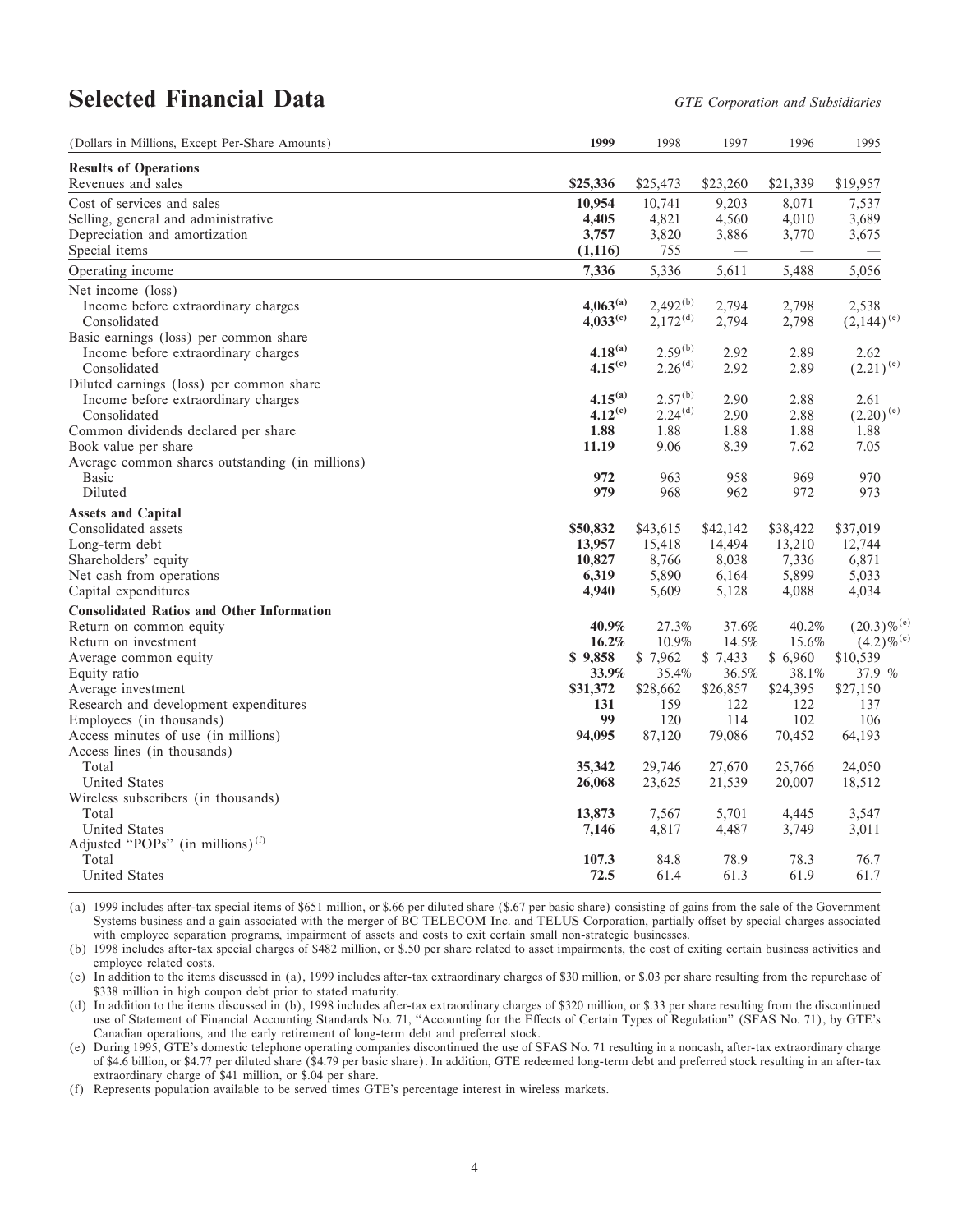### **Overview**

### **Consolidated Operations**

Reported net income for GTE Corporation ("GTE" or "the Company") in 1999 was \$4.0 billion, or \$4.12 per diluted share. In 1998, reported net income was \$2.2 billion, or \$2.24 per diluted share, and in 1997 reported net income was \$2.8 billion, or \$2.90 per diluted share. The Company's reported results were affected by significant items, changes in the method of accounting for certain international investments due to changes in ownership and the sale of the Government Systems business in 1999, which are each described in further detail in this "Overview" section. The significant items are also discussed, as they affect reportable segments, in "Segment Results of Operations.''

The table below summarizes reported and selected adjusted key financial results for 1999-1997:

|                                                             |            | Years Ended December 31, |            |           | Percent Change |
|-------------------------------------------------------------|------------|--------------------------|------------|-----------|----------------|
| (Dollars in Millions, Except Per-Share Amounts)             | 1999       | 1998                     | 1997       | 1999-1998 | 1998-1997      |
| Reported revenues                                           | \$25,336   | \$25,473                 | \$23,260   |           |                |
| Accounting for international investments <sup>(a)</sup>     |            | (1,782)                  | (1,755)    |           |                |
| Normalization for sale of Government Systems <sup>(b)</sup> |            | (392)                    | (383)      |           |                |
| <b>Adjusted revenues</b>                                    | \$25,336   | \$23,299                 | \$21,122   | 8.7%      | 10.3%          |
| Reported operating income                                   | \$7,336    | \$5,336                  | \$5,611    |           |                |
| Accounting for international investments <sup>(a)</sup>     |            | (577)                    | (585)      |           |                |
| Normalization for sale of Government Systems <sup>(b)</sup> |            | (50)                     | (54)       |           |                |
| Special items                                               | (1,116)    | 755                      |            |           |                |
| <b>Adjusted operating income</b>                            | \$6,220    | \$5,464                  | \$4,972    | 13.8%     | 9.9%           |
| Reported net income                                         | \$4,033    | \$2,172                  | \$2,794    |           |                |
| Special items                                               | (651)      | 482                      |            |           |                |
| Extraordinary charges                                       | 30         | 320                      |            |           |                |
| <b>Adjusted net income</b>                                  | \$3,412    | \$2,974                  | \$2,794    | 14.7%     | 6.4%           |
| Diluted earnings per share - reported                       | \$<br>4.12 | \$<br>2.24               | 2.90<br>S. |           |                |
| Special items                                               | (.66)      | .50                      |            |           |                |
| Extraordinary charges                                       | .03        | .33                      |            |           |                |
| Diluted earnings per share — adjusted                       | \$<br>3.49 | 3.07<br>S                | 2.90<br>S. | 13.7%     | 5.9%           |

<sup>(</sup>a) On January 31, 1999, BC TELECOM Inc. (BC TELECOM), previously a majority-owned Canadian subsidiary of GTE, merged with TELUS Corporation. GTE's ownership interest in the merged company, BCT.TELUS Communications Inc. (TELUS), is 26.7%; therefore, beginning in 1999, GTE deconsolidated BC TELECOM and began accounting for the investment in TELUS using the equity method of accounting. During the fourth quarter of 1998, GTE increased its ownership interest in CTI Holdings, S.A. (CTI) and began accounting for CTI on a consolidated basis. For comparative discussion purposes only, 1998 and 1997 revenues and operating income have been adjusted to reflect the current method of accounting for these international investments. Consolidated net income and earnings per share are not affected by these adjustments. For further information, see "Accounting for International Investments" in this "Overview" section.

<sup>(</sup>b) GTE's Government Systems business was sold in two parcels, with closing dates of September 1, 1999 and December 10, 1999, respectively. Reported results for 1999 include activity associated with these business units through their respective closing dates. For comparative purposes, revenues and operating income have been adjusted to include activity only through the corresponding periods in 1998 and 1997 for the Government Systems units that were sold. Net income and earnings per share are not affected by these adjustments. For further information, see "Strategic Repositioning — Net Assets Held for Sale" in this "Overview" section.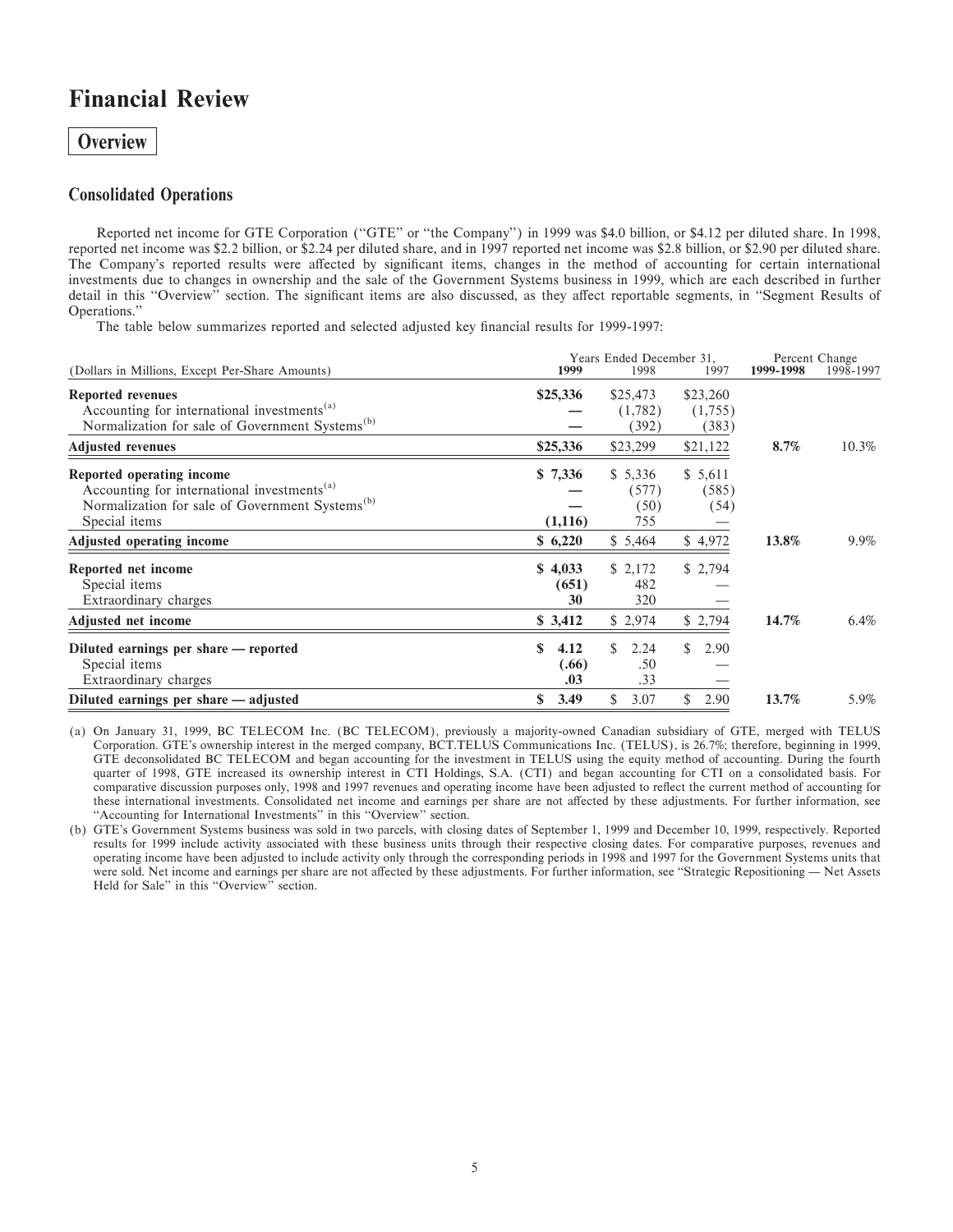During 1999, the Company recorded a net pretax gain of reported \$264 million of customer roaming revenues on a gross \$1.1 billion (\$651 million after-tax, or \$0.66 per diluted share), basis, whereas prior to 1999 the Compa \$1.1 billion (\$651 million after-tax, or \$0.66 per diluted share), basis, whereas prior to 1999 the Company netted these revenues with roaming charges settled with other carriers. Prior vear

- During the first quarter of 1999, the Company recorded a pretax customer roaming revenues gain of \$513 million associated with the merger of within operating income. gain of \$513 million associated with the merger of BC TELECOM and TELUS. The after-tax impact of this gain is \$308 million, or \$.31 per diluted share. See "Accounting for International Investments" for additional information.
- Uuring the first quarter of 1999, the Company also recorded a special charge of \$192 million (\$119 million after-tax, or \$.12 per special charge of \$192 million (\$119 million after-tax, or \$.12 per  $\cdot$  As a result of the property repositioning initiatives announced in diluted share) associated with employee separation programs. [998, the Company dis 1999, as planned, consistent with the original cost estimates. \$325 million in 1999.<br>• During the third quarter of 1999, the Company recorded special • As a result of adopt
- share). Included in the special items was a pretax gain of \$754 million on the sale of substantially all of GTE Government special charge of \$49 million (\$29 million after-tax, or \$.03 per diluted share) primarily related to the impairment of assets diluted share) primarily related to the impairment of assets <br>associated with the Company's decision to exit certain small, ition efforts for potential Year 2000 rollover issues. Year 2000
- pretax gain of \$90 million, primarily associated with the sale of \$153 million was incurred in 1999. the remaining major division of GTE Government Systems to DynCorp, partially offset by a special charge taken to exit certain DynCorp, partially oÅset by a special charge taken to exit certain **Extraordinary Charge** small non-strategic businesses. The after-tax impact of this net gain is \$46 million, or \$.05 per diluted share.<br>During the first quarter of 1999, GTE repurchased \$338 mil-

- Consolidated net income for 1999 includes \$1.2 billion of operat-<br>
ing losses related to GTE's continuing investments in its In-<br>
ternetworking and GTE Communications Corporation initiatives.<br>
Special Items ternetworking and GTE Communications Corporation initiatives.<br>
While the continued investment in the high-growth sectors of the<br>
telecommunications industry is essential to achieving GTE's During the first quarter of 1998, telecommunications industry is essential to achieving GTE's long-term growth objectives, these operating losses have partially
- to result in annual savings of approximately \$600 million. As a result of this program, the Company recorded net gains of
- **1999 Significant Items**  $\bullet$  During 1999, consistent with the emergence of the wireless industry's one-rate calling plans and the associated change in the Special Items<br>
Industry's one-rate calling plans and the associated change in the<br>
manner of reporting customer roaming revenues, the Company<br>
During 1999, the Company recorded a net pretax gain of<br> **Special Items** manner with roaming charges settled with other carriers. Prior year customer roaming revenues continue to be reported on a net basis
	- In the fourth quarter of 1999, the Company acquired several wireless properties from Ameritech Corporation, resulting in increased 1999 revenues of approximately \$186 million and a dilutive impact of approximately \$.02 per share.
	- diluted share) associated with employee separation programs. 1998, the Company discontinued depreciation on approximately<br>The charge included separation and related benefits such as 1.6 million non-strategic domestic acces The charge included separation and related benefits such as 1.6 million non-strategic domestic access lines and the Govern-<br>outplacement and benefit continuation costs for approximately ment Systems and Airfone businesses outplacement and benefit continuation costs for approximately ment Systems and Airfone businesses that were held for sale,<br>3,000 employees. The programs were completed in early April resulting in lower depreciation and amo resulting in lower depreciation and amortization expense of
	- During the third quarter of 1999, the Company recorded special . As a result of adopting Statement of Position (SOP) 98-1 items of \$705 million (\$416 million after-tax, or \$.42 per diluted "Accounting for the Costs of Comp "Accounting for the Costs of Computer Software Developed or Obtained for Internal Use" on January 1, 1999, the Company \$754 million on the sale of substantially all of GTE Government began capitalizing certain types of network software costs that Systems on September 1, 1999 to General Dynamics Corpora-<br>had not been previously capitalized Systems on September 1, 1999 to General Dynamics Corpora-<br>
	tion for \$1.0 billion in cash. The after-tax impact of this gain was standards. The net incremental increase in capitalized software in tion for \$1.0 billion in cash. The after-tax impact of this gain was standards. The net incremental increase in capitalized software in \$445 million, or \$.45 per diluted share. Also included was a 1999 compared to 1998 as 1999 compared to 1998 as a result of the adoption of SOP 98-1 was approximately \$203 million.
- associated with the Company's decision to exit certain small, tion efforts for potential Year 2000 rollover issues. Year 2000 ron-core business activities. non-core business activities.<br>
During the fourth quarter of 1999, the Company recorded a net mately \$372 million since inception, of which approximately mately \$372 million since inception, of which approximately

lion of high-coupon debt through a public tender offer prior to its **Other Significant Items** stated maturity, resulting in a one-time, after-tax extraordinary During 1999, the Company's results were also impacted by the charge of \$30 million (net of tax benefits of \$16 million), or following other significant items:

long-term growth objectives, these operating losses have partially plan to sell or exit various business activities and reduce costs offset the strong performance of GTE's traditional core opera-<br>through employee reduction offset the strong performance of GTE's traditional core opera-<br>through employee reductions and related actions. As a result of<br>tions. Management expects the operating losses associated with<br>these actions, during the first these actions, during the first quarter of 1998, the Company these initiatives to continue in 2000. recorded pretax charges of \$755 million, \$482 million after-tax, or ' In conjunction with continued cost-cutting initiatives, the Com- \$.50 per diluted share, for the year. The strategic actions to which pany initiated an employee reduction program in the first quarter the 1998 special charges relate were completed as planned consisted of 1999 (mentioned in "Special Items" above) that is expected tent with the original cos tent with the original cost estimates. The plan included the previ-<br>ously mentioned proposed sale of GTE Government Systems Corporation, GTE Airfone Incorporated and approximately approximately \$511 million associated with the lump-sum settle- 1.6 million non-strategic domestic access lines located in 13 states. ments of pension obligations for voluntary and involuntary em-<br>ployee retirements.<br> $\frac{1}{100}$  Net Assets Held for Sale". tioning — Net Assets Held for Sale".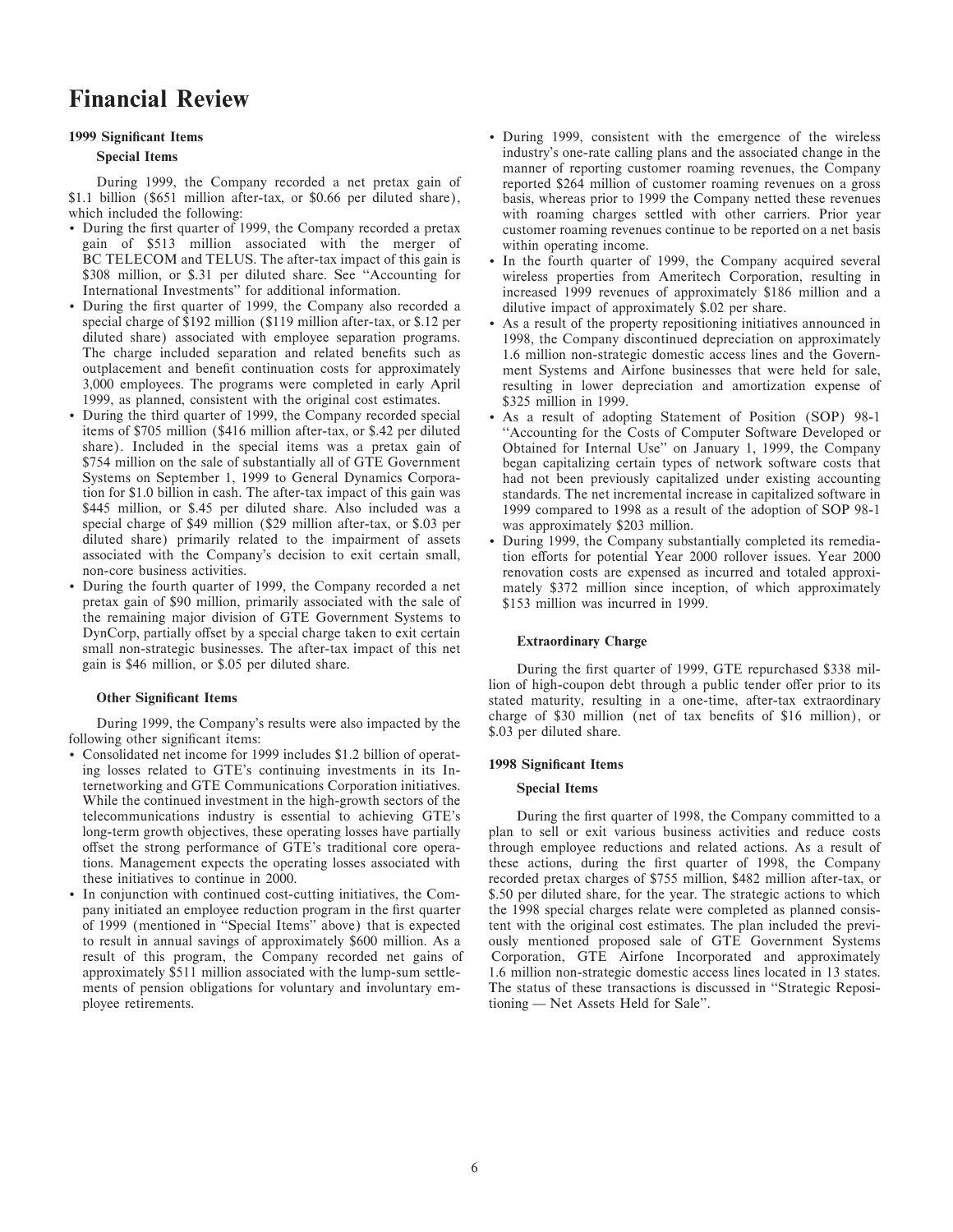| Major Category:                    |       |
|------------------------------------|-------|
| Asset impairments                  | \$483 |
| Exit costs                         | 34    |
| Employee related and other actions |       |
| Severance                          | 77    |
| Other                              | 30    |
| Other actions                      | 131   |
| Total                              | \$755 |
| <b>Business Unit:</b>              |       |
| National Operations                |       |
| <b>Network Services</b>            | \$171 |
| Wireless Products and Services     | 91    |
| <b>Other National Operations</b>   | 397   |
| <b>International Operations</b>    | 38    |
| Corporate and other <sup>(a)</sup> | 58    |
| Total                              | \$755 |

and related costs associated with the closing of several administrative ternetworking and GTE facilities, including the Company's corporate headquarters and world- as discussed previously. facilities, including the Company's corporate headquarters and worldwide training facility in Connecticut. <br>
• Beginning in 1998, the Company discontinued depreciation on

Based on the decision to sell, the Company recorded a pretax for sale, resulting in lower depreciation and and amortization in 1998. charge of \$200 million to reduce the carrying value of GTE of approximately \$100 million in 1998.<br>Airfone's assets to estimated net sales proceeds. No charge was • In 1998, the Company recorded favorable true-ups of \$118 m Airfone's assets to estimated net sales proceeds. No charge was  $\cdot$  In 1998, the Company recorded favorable trecorded for GTE Government Systems or the access lines to be lion for certain employee benefit liabilities. recorded for GTE Government Systems or the access lines to be sold because their estimated fair values were in excess of their carrying values.<br> **Extraordinary Charges**<br>
During the first quarter of 1998, the Company also committed

During the first quarter of 1998, GTE recorded after-tax to a plan to exit a number of other non-strategic business activities. As a result, the Company recorded a pretax charge of \$156 million extraordinary charges of \$320 million (net of tax benefits of As a result, the Company recorded a pretax charge of \$156 million), or \$.33 per diluted share.

- 
- 

also decided to scale back the deployment of the hybrid fiber coax<br>(HFC) video networks that it had built in certain test markets.<br>Although the Company is obligated to and will continue to use the plant and equipment of \$2 Although the Company is obligated to, and will continue to, use the plant and equipment of  $\frac{1}{27}$  million to reflect impairment based on existing HFC networks to provide video service in these markets, existing HFC networks to provide video service in these markets,<br>technological innovations have created alternative ways for the assets are expected to generate in<br>company to deliver video and high-speed data services in t scale of the HFC networks and the effect on future revenues and<br>expenses, the Company recorded a pretax charge for impairment of<br>approximately \$161 million based on estimated future cash flows.<br>extraordinary charge of \$20 GTE continues to evaluate its long-term strategic options associ- **Accounting for International Investments** ated with its video business.

charge. During the second half of 1998, the Company closed

The following table summarizes the special charges by major several administrative facilities, including its corporate headquar-<br>category and by business unit affected (Dollars in Millions): ters in Connecticut and approxi ters in Connecticut and approximately 140 domestic retail stores and other locations operated by its National Operations. The cost of these actions is composed primarily of employee severance, outplacement and benefit continuation costs for approximately 1,700 employees and other costs to exit locations no longer used by the Company.

The Company also recorded a pretax charge of approximately \$131 million related to nonrecurring federal and state regulatory rulings affecting its Network Services unit. Approximately two-thirds of this charge relates to nonrecurring access rate refunds applied by the Federal Communications Commission (FCC) retroactively in 1997. In addition, the charge also included the write-off of mandated costs, including generic software, and other costs incurred by the Company for which revenue recovery was not allowable under the regulatory process.

### **Other Significant Items**

During 1998, the Company's results were also impacted by the following other significant items:

- Consolidated net income for 1998 includes \$1.0 billion of operating losses related to GTE's continuing investments in its In-(a) The \$58 million included in "Corporate and other" relates to severance<br>and related costs associated with the closing of several administrative ternetworking and GTE Communications Corporation initiatives,
	- approximately 1.6 million non-strategic domestic access lines and *Asset impairments and exit costs* the Government Systems and Airfone businesses that were held<br> **Rased on the decision to sell** the Company recorded a pretax for sale, resulting in lower depreciation and amortization expe
		-

Under SEAS No. 71, "Accounting Standards (SFAS) No. 71, "Accounting Standards (SFAS) No. 71, "Accounting Standards to recognize costs resulting from the exit plan.<br>
Salvage value and to recognize costs resulting from the e • the write-off of impaired assets in Latin America (\$33 million). Petition. Under SFAS No. 71, certain assets were depreciated and certain expenses were recognized over a longer period of time than expenses were recognize

At December 31, 1998 and 1997, GTE had a 50.8% ownership *Employee related and other actions* interest in BC TELECOM, a full-service telecommunications pro-During the first quarter of 1998, the Company also decided to vider in the province of British Columbia, Canada. On January 31, consolidate facilities and centralize or eliminate a variety of em-<br>1999, BC TELECOM and TELUS 1999, BC TELECOM and TELUS Corporation merged to form a public company, BCT.TELUS Communications Inc. (TELUS). ployee functions and, as a result, recorded a \$107 million pretax public company, BCT.TELUS Communications Inc. (TELUS).<br>
charge. During the second half of 1998, the Company closed GTE's ownership interest in the merged co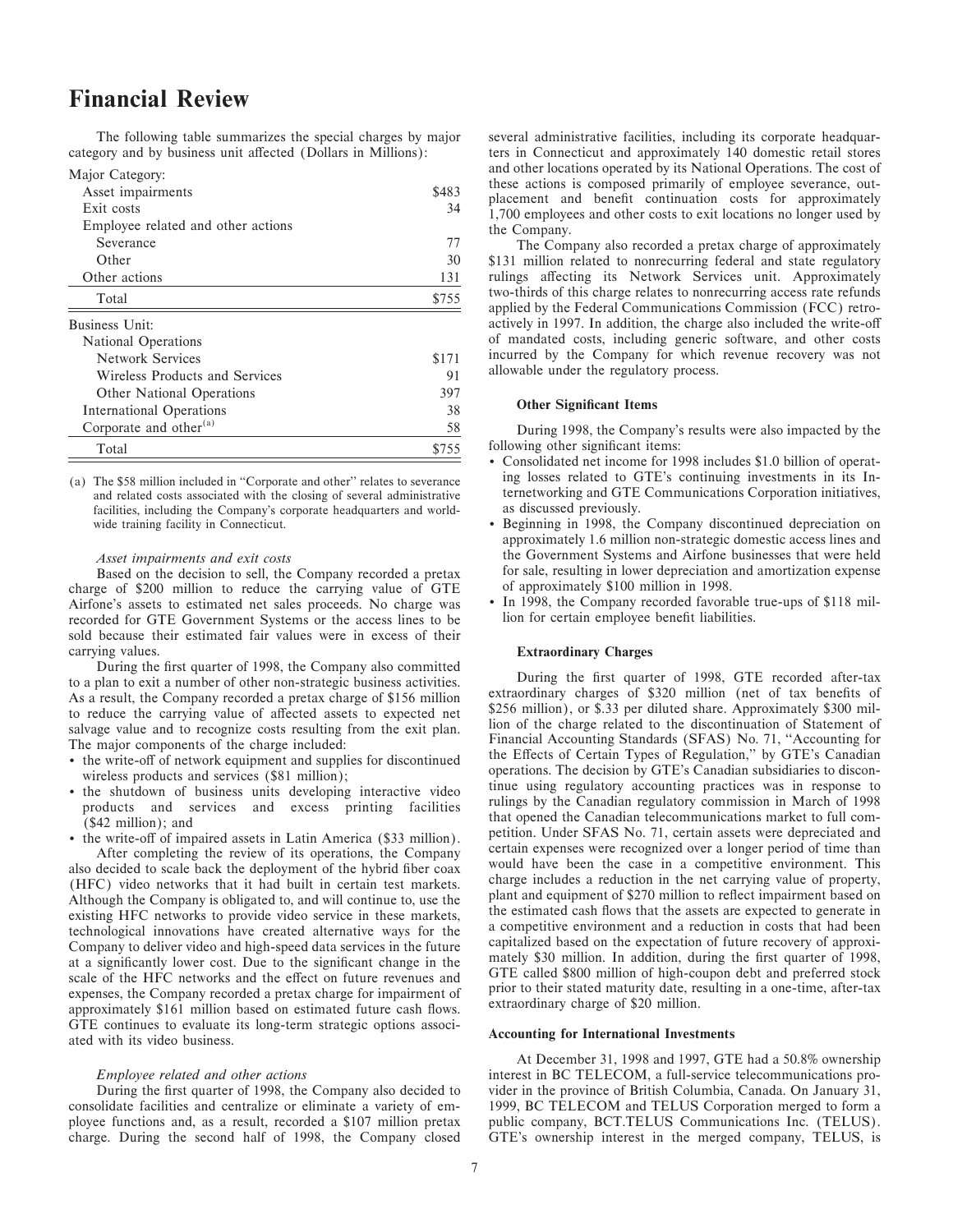the Company changed the accounting for its investment from full consolidation to the equity method. BC TELECOM's results of mately 8% of the switched access lines that the Company had in operations for 1998 and 1997 are reflected in reported revenues and service at the end of 1999, and contributed approximately 4% to expenses, while for 1999 TELUS net results are reported as a 1999 and 1998 consolidated re expenses, while for 1999 TELUS net results are reported as a component of "Other (Income) Expense" in the consolidated revenues. statements of income. CTI Holdings, S.A. (CTI), is a consortium providing cellular services in the north and south interior regions of Argentina. During the fourth quarter of 1998, GTE increased its ownership interest in CTI and changed the accounting for its investment from the equity method to full consolidation. CTI's net investment from the equity method to full consolidation. CTI's net<br>results for 1997 and the first three quarters of 1998 are reflected in<br>"Other (Income) Expense," while for 1999 and the fourth quarter<br>of 1998 CTI's result

current reporting, are more fully described in the discussion of **National Operations**<br>
"Segment Results of Operations — International Operations." For **National Operations**<br>
Comparative discussion purposes only, 1998 and comparative discussion purposes only, 1998 and 1997 consolidated<br>revenues and operating income, as previously shown, have been<br>adjusted to reflect the current method of accounting for these<br>international investments. Conso

During the first quarter of 1998, the Company committed to a repositioning plan that resulted in a decision to sell GTE Govern- **Network Services**

General Dynamics Corporation to sell three of the four divisions of outside of GTE's operating areas. Network Services also provides GTE Government Systems Corporation, which closed on Septem-<br>
complex voice and data servi GTE Government Systems Corporation, which closed on Septem-<br>her 1, 1999. On November 4, 1999. GTE entered into an agreement assistance and inventory management services to other telecommuber 1, 1999. On November 4, 1999, GTE entered into an agreement assistance and inventory match DynCorp to sell the remaining major division which closed on nications companies. with DynCorp to sell the remaining major division, which closed on December 10, 1999. See "1999 Significant Items." The net assets Revenues and Sales of GTE Government Systems were classified as "Net assets held Years" Net Assets and Suite of The Years Ended December 31, for sale" in the consolidated balance sheets at December 31, 1998. Revenues for 1999, up to the date of the sale, from GTE Government Systems were \$1.1 billion. In 1998 and 1997, revenues were \$1.4 billion and \$1.3 billion, respectively.

On June 24, 1999, GTE entered into an agreement with Oak Hill Capital Partners, L.P. (Oak Hill) to sell GTE Airfone. The agreement was terminated on October 19, 1999 when GTE and Oak Hill were unable to agree on final terms. GTE will continue to Intersegment revenues (473) (305) (220) pursue the sale of GTE Airfone. Accordingly, GTE Airfone's net Tatal attamped pursues \$15,101, \$14,204 assets are classified as "Net assets held for sale" in the consolidated balance sheets at December 31, 1999 and 1998. Revenues from GTE Airfone were \$138 million, \$157 million and \$136 million for *Local services*

sell all of the domestic switched access lines held for sale. These Waiting. access lines are located in Alaska, Arizona, Arkansas, California, Higher network usage was the primary reason for the increases Illinois, Iowa, Minnesota, Missouri, Nebraska, New Mexico, of \$162 million and \$284 million, or 3% and 5%, in local services Oklahoma, Texas and Wisconsin. All sales are contingent upon revenues in 1999 and 1998, respectively. This growth was generated final agreements and regulatory approvals, and are expected to close by increases in switched final agreements and regulatory approvals, and are expected to close by increases in switched access lines in service of 4.4% in 1999 and in 2000. Based on the signing of definitive agreements, the net 4.6% in 1998. Access in 2000. Based on the signing of definitive agreements, the net property, plant and equipment of \$1.7 billion related to these access Internet Service Providers (ISPs) and additional residential lines, lines has been reclassified as "Net assets held for sale" in the including second lines. Revenue growth was also boosted by in-<br>consolidated balance sheets as of December 31, 1999. The net book creased revenues from vertic consolidated balance sheets as of December 31, 1999. The net book creased revenues from vertical services. These services contributed value of these access lines is reflected in "Property, plant and \$81 million and \$91 mil value of these access lines is reflected in "Property, plant and equipment, net" in the consolidated balance sheets at Decem-

approximately 26.7% and, as such, during the first quarter of 1999, ber 31, 1998. The Company will continue to operate all of these the Company changed the accounting for its investment from full assets until sold. The 1.6

### **Segment Results of Operations**

of 1998 CTI's results of operations are reflected in the reported<br>reportable segments. Three reportable segments are within GTE's<br>revenues and expenses of the consolidated statements of income.<br>The comparative adjustments

consolidated 1999 revenues, include GTE Technology and Systems, **Strategic Repositioning - Net Assets Held for Sale** GTE Communications Corporation, GTE Directories Corporation and GTE Airfone.

strategic domestic access lines. When completed, all of these<br>transactions are expected to generate after-tax proceeds aggregating<br>in excess of \$4 billion.<br>On Iune 22, 1999 GTE entered into an agreement with<br>calls within d On June 22, 1999, GTE entered into an agreement with enable long-distance carriers to complete calls to or from locations eral Dynamics Corporation to sell three of the four divisions of ultside of GTE's operating areas. N

|                              |          | reans Ended Becompon 31.   |        |
|------------------------------|----------|----------------------------|--------|
| (Dollars in Millions)        | 1999     | 1998                       | 1997   |
|                              |          |                            |        |
| Local services               |          | $$5,976$ \$ 5,814 \$ 5,530 |        |
| Network access services      | 5,511    | 5,316                      | 4,896  |
| Toll services                | 655      | 859                        | 1,251  |
| Directory services and other | 3,432    | 3,259                      | 2,847  |
| Total revenues               | 15,574   | 15,248                     | 14.524 |
| Intersegment revenues        | (473)    | (305)                      | (220)  |
| Total external revenues      | \$15,101 | \$14,943 \$14,304          |        |

1999-1997, respectively.<br>
1999-1999, the Company entered definitive agreements to phone service and from vertical services such as Caller ID and Call phone service and from vertical services such as Caller ID and Call

respectively. Local services revenues were reduced by \$96 million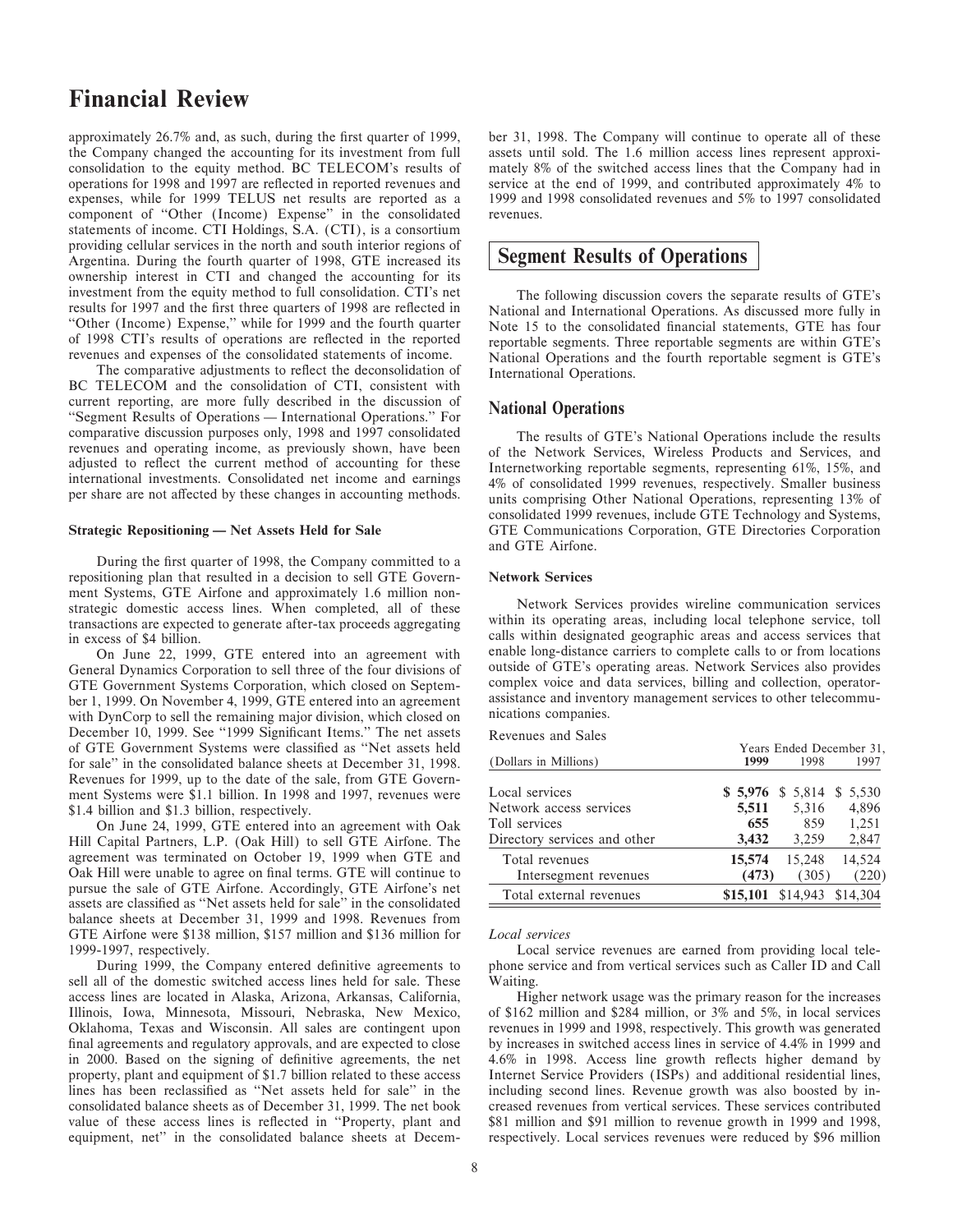in 1999 and increased by \$38 million in 1998 related to state *Directory services and other*

long-distance carriers that use the Company's local network to as inventory management and purchasing services, telephone equip-<br>provide long-distance services to their customers. Wireless provid-<br>ment sales, public teleph provide long-distance services to their customers. Wireless provid-<br>ers and other local telephone companies also pay access charges for operator services provided to affiliates and third parties. ers and other local telephone companies also pay access charges for operator services provided to affiliates and third parties.<br>Were services and the company of the Company of the Company of the company of the company of t wireless and toll calls transported or terminated by the Company. Overall, directory services and other revenues increased<br>Special access revenues arise from access charges paid by carriers \$173 million and \$412 million, o Special access revenues arise from access charges paid by carriers \$173 million and \$412 million, or 5% and 14%, for 1999 and 1998, and end-users for private lines that access the Company's network respectively, when compa

\$420 million, or 4% and 9%, in 1999 and 1998, respectively. These management and purchasing services increased by \$47 million in increases are partially due to higher customer demand as reflected 1999 and \$281 million in 1 increases are partially due to higher customer demand as reflected 1999 and \$281 million in 1998, and billing and collection revenues<br>by growth in access minutes of use of 8.0% and 10.2% in 1999 and increased by \$74 millio by growth in access minutes of use of 8.0% and 10.2% in 1999 and increased by \$74 million in 1998, as a result of recently acquired 1998, respectively. Growth in network access revenues in 1999 and third-party and affiliat 1998, respectively. Growth in network access revenues in 1999 and third-party and affiliated customers. Public telephone revenues<br>1998 also reflects higher network usage by alternative providers of increased \$34 million in 1998 also reflects higher network usage by alternative providers of increased \$34 million in 1998 related to the Telecommunications intraLATA toll services. Special access revenues, driven by growing Act, which mandated co intraLATA toll services. Special access revenues, driven by growing Act, which mandated compensation to payphone service providers demand for increased bandwidth by high-capacity users, increased for credit card and toll-f demand for increased bandwidth by high-capacity users, increased for credit card and toll-free calls originating from payphones. Prior<br>\$214 million and \$151 million in 1999 and 1998 respectively In to the Telecommunication \$214 million and \$151 million in 1999 and 1998, respectively. In to the Telecommunications Act, the Company was not compen-<br>addition. CyberPOP<sup>SM</sup>, a service which creates a point of presence sated for such calls. In 1999 addition, CyberPOP<sup>SM</sup>, a service which creates a point of presence sated for such calls. In 1999, a revised ruling reduced public (POP) for ISPs that operate in or near GTE's markets, contributed telephone revenues by \$31 (POP) for ISPs that operate in or near GTE's markets, contributed telephone revenues by \$31 million. Other revenues were also higher<br>\$45 million and \$98 million to revenue growth in 1999 and 1998. as a result of increased \$45 million and \$98 million to revenue growth in 1999 and 1998, as a result of increased telecommunications services revenues and respectively. Revenue growth was negatively impacted in both years equipment sales, which co respectively. Revenue growth was negatively impacted in both years equipment sales, which contributed \$114 million and \$31 million<br>by price reductions mandated by federal and state regulation. The for 1999 and 1998, respec by price reductions mandated by federal and state regulation. The for 1999 and 1998, respectively. Revenues also increased due to impact of price can filing reduced interstate access rates \$126 mil-<br>increased sales of adva impact of price cap filings reduced interstate access rates \$126 mil-<br>lion and \$140 million in 1999 and 1998, respectively (see "Regula- (E911) and voice messaging. lion and \$140 million in 1999 and 1998, respectively (see "Regulatory and Competitive Trends - Price Cap" for additional information). In 1997, the FCC also ordered significant changes *Intersegment revenues* that altered the structure of access charges collected by the Com-<br>Intersegment reve that altered the structure of access charges collected by the Com-<br>
Intersegment revenues at Network Services primarily repre-<br>
pany. As a result of the order, usage-sensitive access charges paid<br>
Intersegment revenues at pany. As a result of the order, usage-sensitive access charges paid sent local telephone services provided at market rates to GTE<br>by long-distance carriers were reduced by \$338 million in 1998. Communications Corporation, by long-distance carriers were reduced by \$338 million in 1998. Communications Corporation, which markets bundled telecommu-<br>This reduction in 1998 revenues was partially offset by \$298 million incations services, and sale of new per-line charges to long-distance carriers and increased charges paid by the end-user customer (see "Regulatory and Competitive Trends — Interstate Access Revision" for additional Operating Costs and Expenses information). Intrastate access charges were also reduced by \$129 million in 1999 and \$102 million in 1998 as a result of state ( regulatory proceedings.

Toll services revenue is earned primarily from calls made outside the Company's local calling area but within the same LATA (intraLATA). LATAs are geographic areas that were defined by the FCC in the 1980s.

lion, or  $24\%$  and  $31\%$ , in 1999 and 1998, respectively, compared to the prior year, due to lower toll volumes resulting from competition customer and access line growth were offset by productivity imfrom alternative providers, including GTE Communications Corpo- provements resulting from the employee-reduction program initiration (see "Other National Operations" for additional informa- ated in the first quarter of 1999 that is expected to result in annual tion). By August 1997, all of GTE's operating areas were open to savings of an estimated \$450 million at Network Services. This intraLATA toll competition. Prior to full competition, intraLATA program also resulted in the intraLATA toll competition. Prior to full competition, intraLATA toll calls were completed by the Company, unless the customer obligations for the affected employees. Accordingly, the Company dialed a code to access a different carrier. The ability to preselect a recognized net pension plan gains of \$509 million. In addition, net competing carrier changed this and enabled customers to complete software costs of competing carrier changed this and enabled customers to complete software costs of \$203 million were reflected in "Property, plant and toll calls using another carrier without having to dial an access code. equipment, net" toll calls using another carrier without having to dial an access code. Revenue reductions from intraLATA toll competition were par-Revenue reductions from intraLATA toll competition were par-<br>
SOP 98-1, "Accounting for the Costs of Computer Software<br>
tially offset by increased network access revenues for usage of our<br>
Developed or Obtained for Interna network by alternative providers of intraLATA toll services. partially offset by the absence of favorable adjustments to employee

initiated and regulatory-mandated rate reductions. These rate re-<br>ductions decreased toll services revenues by \$18 million in 1999 and \$46 million from an affiliate for customer information pages inductions decreased toll services revenues by \$18 million in 1999 and \$27 million in 1998.

Directory services revenues result primarily from publication rights received from GTE Directories Corporation (included in the discussion of "Other National Operations") for sales of Yellow *Network access services* Pages advertising to customers in Network Services' operating Network access services revenues are based on fees charged to areas. Other revenues include nonregulated sales and services such distance carriers that use the Company's local network to as inventory management and purchas

and end-users for private lines that access the Company's network. respectively, when compared to the prior year. Directory revenue<br>Network access services revenues increased \$195 million and remained relatively flat from Network access services revenues increased \$195 million and remained relatively flat from year to year. Revenues from inventory<br>million, or 4% and 9%, in 1999 and 1998, respectively. These management and purchasing service

nications services, and sales of inventory management services provided to affiliates.

| iliitulilatioli , Tiittastatu auguss Cilargus wuru also Tuulugu Dy<br>\$129 million in 1999 and \$102 million in 1998 as a result of state | (Dollars in Millions)               | 1999  | Years Ended December 31.<br>1998 | 1997  |
|--------------------------------------------------------------------------------------------------------------------------------------------|-------------------------------------|-------|----------------------------------|-------|
| regulatory proceedings.                                                                                                                    | Cost of services and sales          |       | $$5,126$ \$ 5,485 \$5,028        |       |
|                                                                                                                                            | Selling, general and administrative | 2.070 | 2.184                            | 2,165 |
| Toll services                                                                                                                              | Depreciation and amortization       | 2.564 | 2.591                            | 2,605 |
| Toll services revenue is earned primarily from calls made                                                                                  | Special charges                     |       |                                  |       |
| outside the Company's local calling area but within the same<br>$IATA$ (intual $ATA$ ) $IATAa$ are accomorable excess that were            | Total operating costs and expenses  |       | \$9,873 \$10,431 \$9,798         |       |

Toll services revenues decreased \$204 million and \$392 mil-<br>or 24% and 31%, in 1999 and 1998, respectively, compared to 1999 compared to 1998. In general, higher costs associated with Developed or Obtained for Internal Use." These cost decreases are Toll revenues also declined in both years due to Company-<br>benefits and other liabilities which reduced 1998 expenses by cluded in the Company's White Pages directories.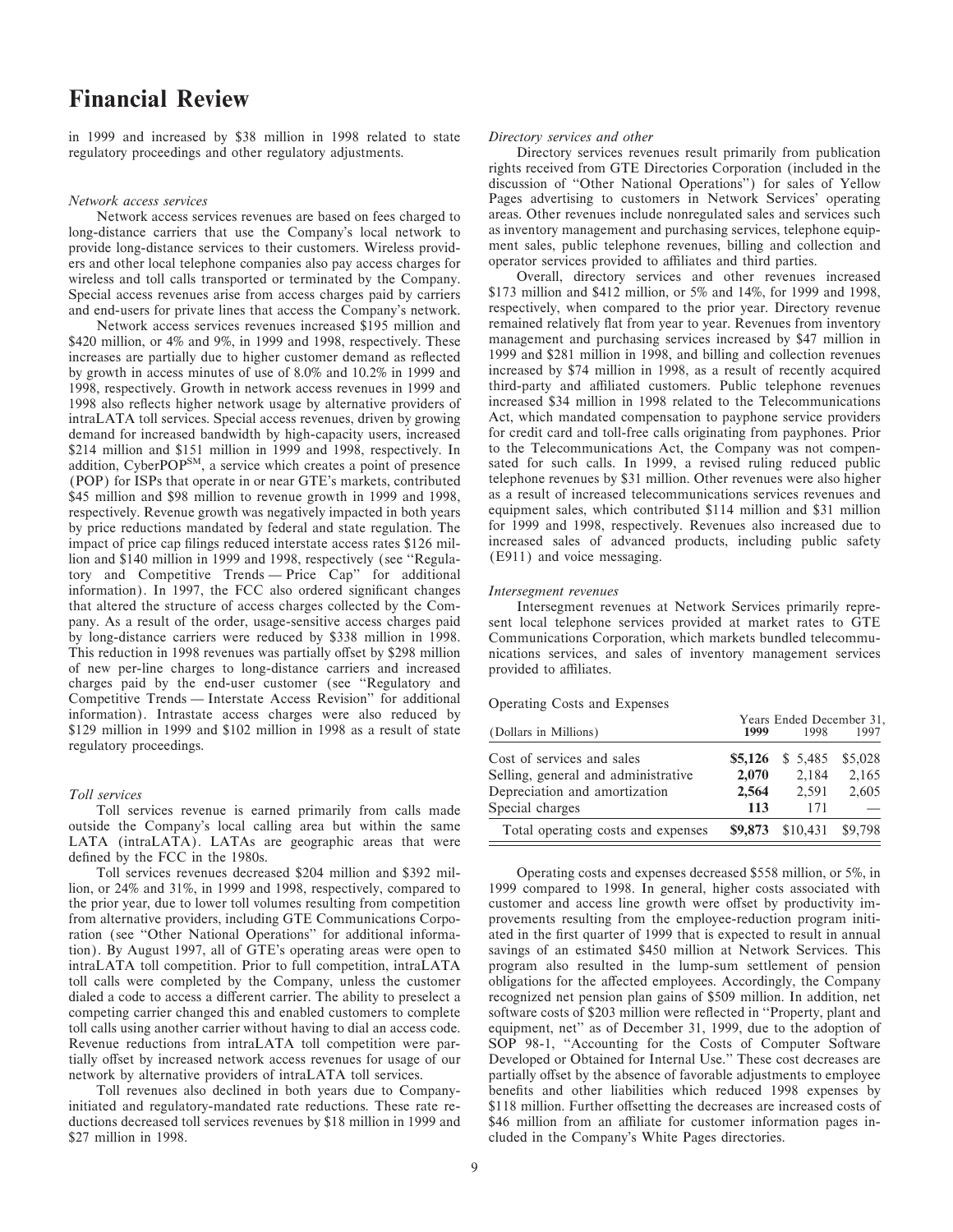is primarily driven by the discontinuation of depreciation on additional investment in network facilities resulting from increased demand for access lines and data services.

to 1997 was primarily driven by growth of \$244 million in inventory<br>management and purchasing services to third-party customers and partially offset by a decline in the average revenue per user, management and purchasing services to third-party customers and partially offset by a decline in the average revenue per user, higher volumes. The 1998 increase is also due to the recording of reflecting the increasing lev higher volumes. The 1998 increase is also due to the recording of reflecting the increasing level of competition in the wireless pension settlement gains in 1997, which resulted from lump-sum industry. The increase in equi pension settlement gains in 1997, which resulted from lump-sum industry. The increase in equipment sales and other reven<br>payments from the Company's pension plan to separated employ-<br>\$86 million was primarily caused by ret payments from the Company's pension plan to separated employ-<br>
ees. In addition, costs increased in 1998 as a result of sales growth<br>
The growth in 1998 service revenues of \$138 million, or 5%, ees. In addition, costs increased in 1998 as a result of sales growth and support costs for new initiatives. These increases were partially offset by productivity improvements and favorable adjustments to certain employee benefit liabilities which reduced 1998 expenses by \$118 million. Customer base was somewhat offset by a decline in average revenue

primarily a result of the discontinuation of depreciation expense for the domestic access lines held for sale, which lowered depreciation expense by \$63 million. The decrease was partially offset by the marketing strategy. depreciation of capital additions, reflecting growth in the demand<br>for access lines and data services.

For a description of the special charges, see "Overview — Operating Costs and Expenses<br>1999 Significant Items and 1998 Significant Items." (Dollars in Millions)

### **Wireless Products and Services**

Wireless Products and Services provides wireless communications services (both voice and data) within licensed areas in the U.S., sells wireless telephones and accessories and provides support services to other wireless telephone companies.

| Revenues and Sales |  |  |  |
|--------------------|--|--|--|
|--------------------|--|--|--|

|                           |         | Years Ended December 31, |         |
|---------------------------|---------|--------------------------|---------|
| (Dollars in Millions)     | 1999    | 1998                     | 1997    |
| Service revenues          | \$3,276 | \$2,687                  | \$2,549 |
| Equipment sales and other | 469     | 383                      | 373     |
| Total revenues            | \$3,745 | \$3,070                  | \$2,922 |
|                           |         |                          |         |

and, combined with a continuing value-based marketing strategy, resulted in an increase in service revenues of \$163 million, or 6%, contributed \$76 million to the 1999 increase. over 1998. GTE Wireless increased its customer base by 12% in Cost of services and sales decreased \$34 million, or 3%, in 1999 over 1998, excluding the impact of the October 1999 acquisi-<br>1998 as compared with 1997 despite 1.7 million customers for a total increase of 2.3 million customers, customers totaled approximately 7.1 million. An additional sale of assets in 1998.

The decrease in 1999 depreciation and amortization expenses \$162 million of the increase in service revenues was generated in rimarily driven by the discontinuation of depreciation on the fourth quarter by the newly acquir approximately 1.6 million non-strategic access lines held for sale, \$264 million of the 1999 increase is the result of a change in the which reduced expense by \$195 million in 1999. This decrease is manner of reporting customer roaming revenue consistent with the partially offset by \$168 million of increased depreciation expense on emergence of the wirele partially offset by \$168 million of increased depreciation expense on emergence of the wireless industry's one-rate calling plans. During additional investment in network facilities resulting from increased 1999, GTE repor and for access lines and data services.<br>The increase in 1998 operating costs and expenses compared settled with other carriers (see offsetting increase in "Operating settled with other carriers (see offsetting increase in "Operating

was primarily attributable to the growth in GTE's wireless customer base of 7.4% in 1998. Total U.S. customers served reached 4.8 million in 1998. In 1998, revenue growth resulting from the increased The decrease in 1998 depreciation and amortization costs is per user, reflecting the increasing level of competition in the arily a result of the discontinuation of depreciation expense for wireless industry. However, 1998 by focusing on higher-value customers utilizing a value-based

| Operating Costs and Expenses        |         | Years Ended December 31, |         |
|-------------------------------------|---------|--------------------------|---------|
| (Dollars in Millions)               | 1999    | 1998                     | 1997    |
| Cost of services and sales          | \$1,798 | \$1,049                  | \$1,083 |
| Selling, general and administrative | 871     | 848                      | 974     |
| Depreciation and amortization       | 515     | 435                      | 428     |
| Special charges                     | 24      | 91                       |         |
| Total operating costs and expenses  | \$3,208 | \$2,423                  | \$2,485 |

### Cost of services and sales

Costs of services and sales increased \$749 million, or 71%, in 1999 compared with 1998, primarily due to customer roaming charges paid to other wireless carriers. This increase in roaming charges, \$309 million in 1999 over 1998, was caused by customer acceptance and usage of new bundled minutes plans, which allow local, regional and national roaming at competitive rates. These costs were partially offset by the favorable impact of a 10% annual Revenues and sales increased \$675 million, or 22%, in 1999 decline in cash cost per customer, which excludes incollect roaming compared to 1998. The increase in service revenues of \$589 million costs. The change in reporting of customer roaming revenues (see is attributable to several factors. The success of the GTE offsetting increase in "Revenues and Sales" above) also contributed CHOICE<sup>SM</sup> pricing plans has generated strong customer growth \$264 million to the 1999 increase  $CHOICE^{SM}$  pricing plans has generated strong customer growth  $$264$  million to the 1999 increase. In addition, costs associated with and, combined with a continuing value-based marketing strategy, newly acquired wireless p

1998 as compared with 1997 despite an increased customer base.<br>The increased volumes were offset by reduced costs for wireless tion of the Ameritech properties in Chicago, St. Louis and Central The increased volumes were offset by reduced costs for wireless Illinois. The newly purchased properties provided an additional phones, favorable interconn Illinois. The newly purchased properties provided an additional phones, favorable interconnection fees, lower fraud losses and 1.7 million customers for a total increase of 2.3 million customers, increased productivity thr or 48%, over the prior year. At December 31, 1999, wireless and sales also includes approximately \$69 million of gains on the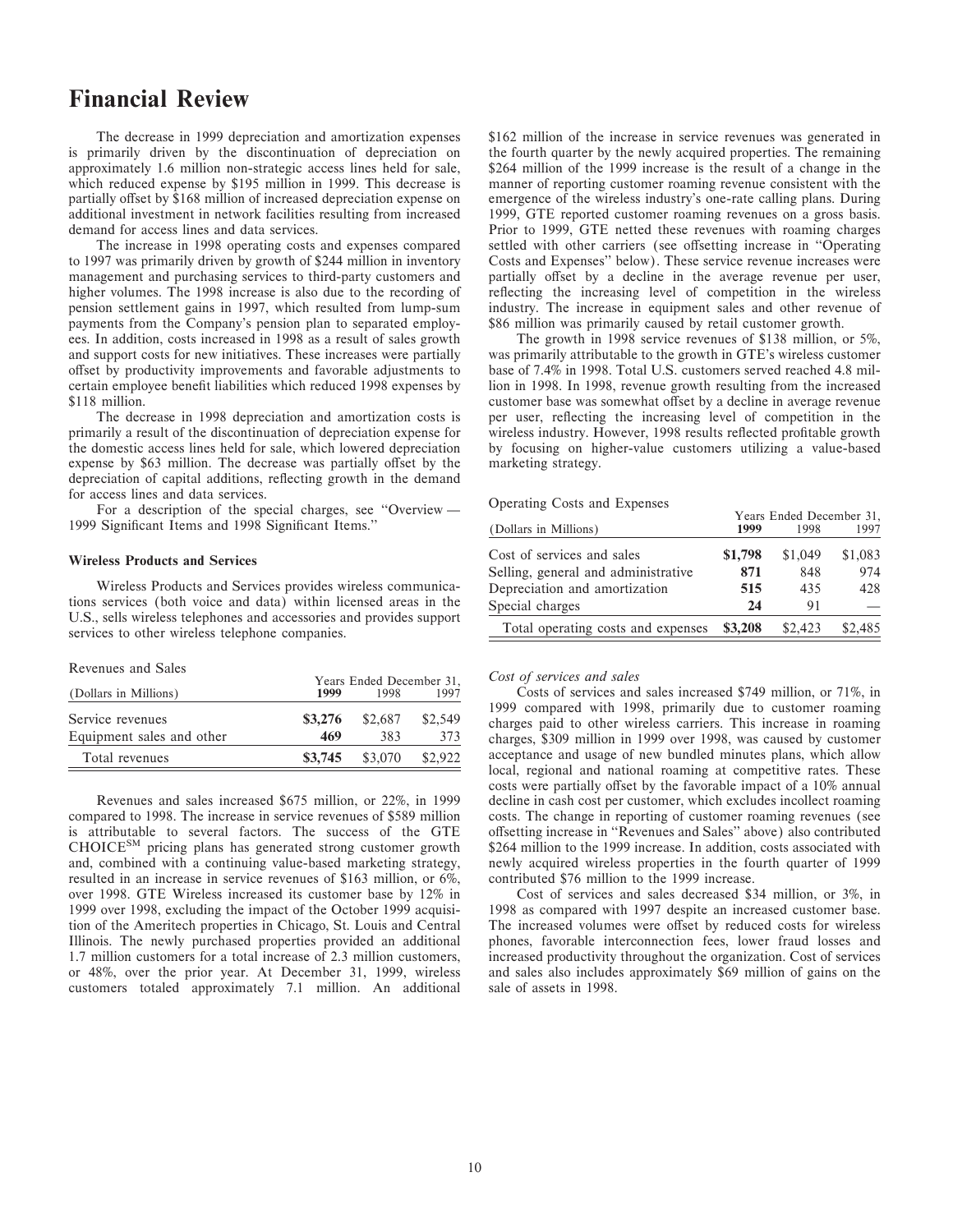Selling, general and administrative costs increased \$23 million, or 3%, in 1999 compared to 1998. The increase is attributable to the impact of the newly acquired wireless properties. In addition, higher<br>acquisition and retention costs to grow the customer base were<br>partially offset by lower general and administrative costs. (Dollars in Millions)

The 1998 decrease from 1997 is attributable to lower customer acquisition and retention costs, including lower costs due to increased productivity in the retail channel.

### *Depreciation and amortization*

Depreciation and amortization increased \$80 million, or 18%, in 1999 partially due to \$40 million of depreciation expense and<br>amortization of goodwill in the fourth quarter from the newly<br>acquired wireless properties. The remainder of the increase over<br>1998 is the result of continue

The Internetworking segment offers a wide range of advanced<br>data and Internet-related services, including dedicated and dial-up<br>access to the Internet, managed network security, Web hosting,<br>application development and sys ternetworking also includes the investment in GTE's national fiberoptic network, which became fully operational in December 1999. *Selling, general and administrative* Recent investments in undersea cable have now expanded the reach Selling, general and administrative costs increased \$51 million, of the nationwide network into Europe, Asia and Latin America. or 14% in 1999 compared with

GTE's Internetworking segment was created in mid-1997 after expenses which were directly attributed to an increase in sales and the acquisition of BBN Corporation. This segment does not include sales-related employees both the acquisition of BBN Corporation. This segment does not include sales-related employees both domestically and internationally. The the results of GTE's traditional local data businesses, such as high-<br>additional growth i speed dedicated circuits and digital subscriber lines, which continue to be reflected in the Company's Network Services segment.

|                          |         | Years Ended December 31, |       |  |
|--------------------------|---------|--------------------------|-------|--|
| (Dollars in Millions)    | 1999    | 1998                     | 1997  |  |
| Internetworking revenues | \$1,036 | \$579                    | \$185 |  |
| Intersegment revenues    | (69)    | (36)                     | (11)  |  |
| Total external revenues  | \$967   | \$543                    | \$174 |  |

Internetworking data revenues for 1999 increased \$457 mil-<br>
lion, or 79%, over 1998 due to customer and revenue growth from<br>
business services such as managed connectivity, Web hosting,<br>
wittual private networks and e-comm

revenues reflect only a partial year, as described above. The increase in 1998 is also due to sales of access and transport services **Other National Operations** to other ISPs and carriers and the expanded relationship with AOL. The increase also reflects customer growth and revenues derived GTE's Other National Operations include: GTE Communi-

*Selling, general and administrative Intersegment revenues primarily reflect the provision of back-*<br>Selling, general and administrative costs increased \$23 million, bone connectivity to affiliates.

|                                                                                                    |                     | Years Ended December 31 |                    |
|----------------------------------------------------------------------------------------------------|---------------------|-------------------------|--------------------|
| (Dollars in Millions)                                                                              | 1999                | 1998                    | 1997               |
| Cost of services and sales<br>Selling, general and administrative<br>Depreciation and amortization | \$972<br>425<br>191 | \$ 573<br>374<br>117    | \$302<br>136<br>86 |
|                                                                                                    |                     |                         |                    |
| Total operating costs and expenses                                                                 | \$1,588             | \$1,064                 | \$524              |

Depreciation and amortization increased \$7 million, or 2%, in creased \$399 million, or 70%, in 1999 compared to 1998. The increase is primarily due to the aggressive buildout of the Global as a result of continuing investm 1998 as a result of continuing investment in the wireless network to<br>
provide greater capacity. The increase is partially offset by lower<br>
depreciation expenses due to the discontinuation of the Tele-Go<br>
provide streamed a

Internetworking<br>Internetworking segment offers a wide range of advanced<br>Internetworking segment offers a wide range of advanced<br>Internetworking customer base<br>Internetworking segment offers a wide range of advanced<br>Internet

e nationwide network into Europe, Asia and Latin America. or 14%, in 1999 compared with 1998 due to increased selling<br>GTE's Internetworking segment was created in mid-1997 after expenses which were directly attributed to a additional growth in the sales force resulted in higher training expenses and costs for expansion of field offices.

The increase in 1998 costs compared to 1997 was driven by customer growth, higher new product development costs and con-Revenues and Sales<br>
Years Ended December 31, ture, including expansion of sales channels, advertising costs and<br>
Years Ended December 31, ture, including expansion of sales channels, advertising costs and other promotional activities related primarily to Internet-based services for consumers and businesses.

### Depreciation and amortization

Depreciation and amortization reflects the continuing invest-<br>ment in the network and other infrastructure necessary to support

from newly introduced Internet-based products and services for cations Corporation, GTE Technology and Systems, GTE Directo-<br>both consumers and businesses.<br>Intersegment ries Corporation and GTE Airfone. Eliminations for intersegment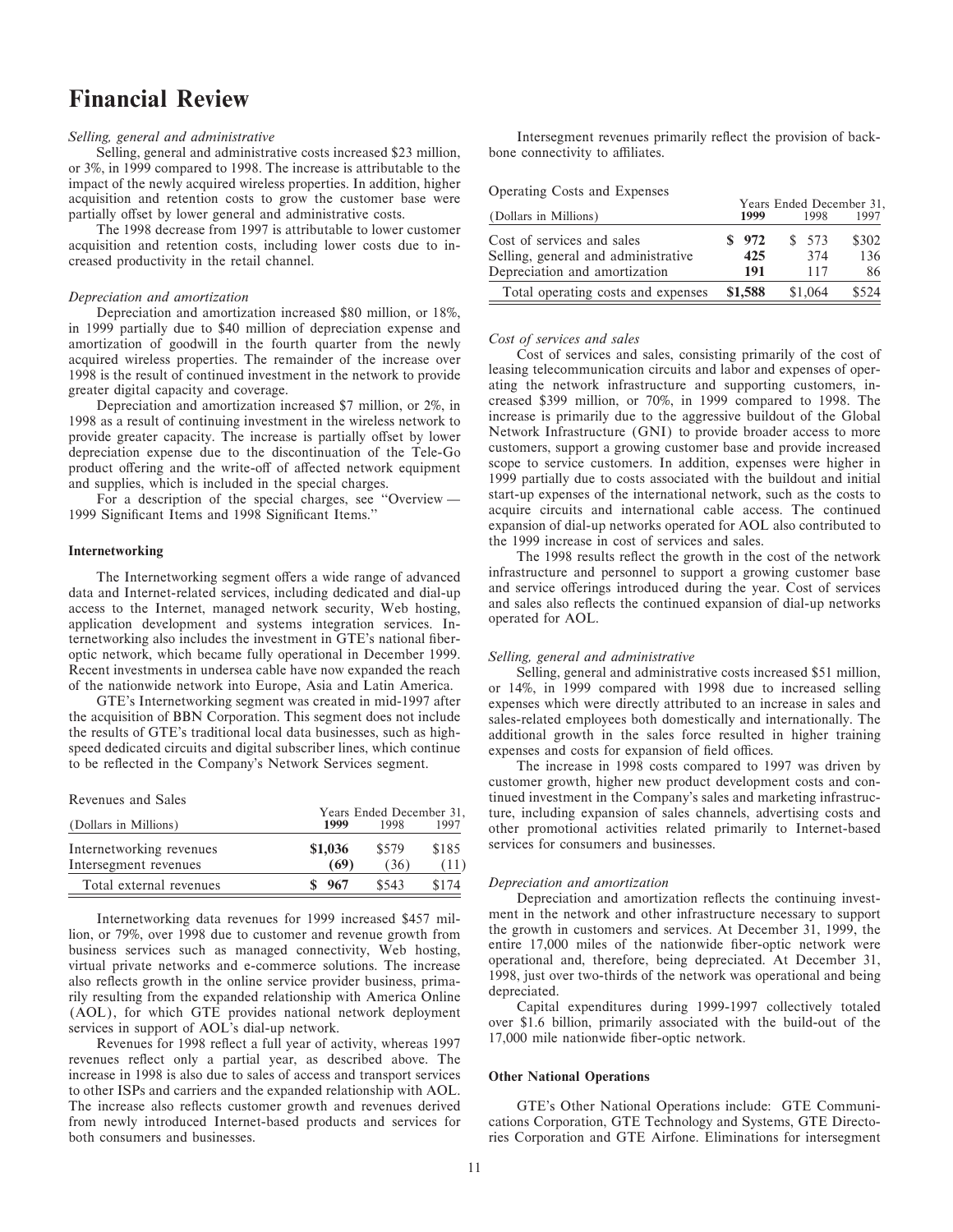activity occurring within National Operations are also included in pared with 1998 primarily due to increased capacity costs associ-<br>Other National Operations.<br>
Other National Operations.

Revenues and Sales ing costs.

|                               | Years Ended December 31, |                                  |         |  |  |
|-------------------------------|--------------------------|----------------------------------|---------|--|--|
| (Dollars in Millions)         | 1999                     | 1998                             | 1997    |  |  |
| Communications                | \$1,513                  | \$1,063                          | 630     |  |  |
| Technology and Systems        | 1,063                    | 1,423                            | 1,271   |  |  |
| Other, including eliminations | 685                      | 856                              | 840     |  |  |
| Total revenues                | \$3,261                  | \$3,342                          | \$2,741 |  |  |
| Operating Costs and Expenses  |                          |                                  |         |  |  |
| (Dollars in Millions)         | 1999                     | Years Ended December 31,<br>1998 | 1997    |  |  |
|                               |                          |                                  |         |  |  |

| Cost of services and sales                 | \$2,507 | \$2.528 | \$1,953 |
|--------------------------------------------|---------|---------|---------|
| Selling, general and administrative        | 786     | 689     | 587     |
| Depreciation and amortization              | 232     | 207     | 252     |
| Special items                              | (768)   | 397     |         |
| Total operating costs and expenses \$2,757 |         | \$3,821 | \$2,792 |

GTE Communications Corporation (GTECC) includes Services (PCS) wireless licenses for the Buenos Aires greater GTE's national sales and marketing organization, which enables metropolitan area. The PCS license, which covers GTE's national sales and marketing organization, which enables metropolitan area. The PCS license, which covers a population of GTE to offer a complete bundle of telecommunication services and 13 million, complements GTE's GTE to offer a complete bundle of telecommunication services and 13 million, complements GTE's existing investment in CTI Hold-<br>expand beyond its traditional operating boundaries. GTECC also ings. CTI implemented enhanced expand beyond its traditional operating boundaries. GTECC also ings. CTI implemented enhanced digital service during the second includes GTE Long Distance, which provides long-distance ser-<br>quarter of 1999. GTE PCS, S.A., includes GTE Long Distance, which provides long-distance ser-<br>vices to customers in all 50 states, and GTE Video Services, which<br>expected to be operational in the first half of 2000. Together. CTI vices to customers in all 50 states, and GTE Video Services, which expected to be operational in the first half of 2000. Together, CTI provides video services to residential and business customers in and GTE PCS, S.A. will California, Florida and Hawaii. Argentina.

The increase in GTECC's 1999 revenues of \$450 million, or<br>42%, is attributable in part to increased revenues from long-distance ship interest in CTI and began accounting for its investment on a December 31, 1998 to approximately 3.4 million customers. At statements of income.<br>December 31, 1999 there were approximately 312,000 customers of Prior to 1999. GT

\$280 million, or 88%, during 1998, due to a 59% increase in the TELUS Corporation, an Alberta, Canada full-service telecommu-<br>number of customers. Significant market share increases in GTE's incations provider, merged to f number of customers. Significant market share increases in GTE's nications provider, merged to form a public company, BCT.TELUS franchised territories, coupled with a significant improvement in the Communications Inc. (TEL franchised territories, coupled with a significant improvement in the Communications Inc. (TELUS). GTE owns approximately 26.7% rate of customer churn, contributed to this growth.

GTE Technology and Systems is primarily composed of GTE dated BC TELECOM and now accounts for the investment in Government Systems. The Company sold substantially all of its TELUS using the equity method of accounting. BC Government Systems. The Company sold substantially all of its<br>Government Systems business to General Dynamics on Septem-<br>results of operations for 1998 and 1997 are reflected in reported ber 1, 1999. The remaining major division was sold to DynCorp on revenues and expenses, while for 1999 the TELUS net results are December 10, 1999. The sale of the GTE Government Systems reported as a component of "Other ( business resulted in a decrease in Technology and Systems 1999 revenues compared to 1998. The results for 1999 only include a

which publishes telephone directories and develops and markets BC TELECOM and the consolidation of CTI, consistent with 1999 online advertising and information services; and GTE Airfone, a reporting. For comparative purpos provider of airborne communications services, which the Company cussed on an adjusted basis. intends to sell (see "Strategic Repositioning - Net Assets Held for Sale'' for additional information).

Total operating costs and expenses, excluding depreciation, amortization and special items, were slightly higher in 1999 comated with GTECC's revenue growth and higher provisions for uncollectibles, partially offset by lower advertising and telemarket-

For a description of the special items, see "Overview  $-$  1999 Significant Items and 1998 Significant Items."

### **International Operations**

GTE's International Operations, which represent 7% of 1999 consolidated revenues, provide telecommunications services in Argentina, the Dominican Republic, the Northern Mariana Islands<br>and part of the province of Québec, Canada and operate directoryadvertising companies in Europe and Latin America through consolidated subsidiaries. GTE also participates in ventures/consortia that are accounted for on the equity basis. These investments include full-service telecommunications companies in Canada and Venezuela, a paging network in China and a nationwide wireless network in Taiwan. In March 1999, GTE completed its 40% investment in Telecomunicaciones de Puerto Rico, Inc. (TELPRI), a full-service telecommunications provider serving the Commonwealth of Puerto Rico.

In June 1999, GTE expanded its Argentine wireless presence by winning the bid for one of two Personal Communications and GTE PCS, S.A. will provide nationwide wireless service in

42%, is attributable in part to increased revenues from long-distance ship interest in CTI and began accounting for its investment on a operations, higher contract sales to medium and large business consolidated basis. The operations, higher contract sales to medium and large business consolidated basis. The CTI net results for 1997 and the first three customers and revenues from bundled local, long-distance, wireless, quarters of 1998 are r customers and revenues from bundled local, long-distance, wireless, quarters of 1998 are reflected in "Other (Income) Expense." For paging and Internet services. The growth in 1999 long-distance 1999 and the fourth quarter paging and Internet services. The growth in 1999 long-distance 1999 and the fourth quarter of 1998, CTI's results of operations are revenues is due to a 26% increase in the number of customers since reflected in reported r reflected in reported revenues and expenses in the consolidated

December 31, 1999 there were approximately 312,000 customers of Prior to 1999, GTE had voting control of BC TELECOM, a bundled services, an increase of 263% since December 31, 1998. full-service telecommunications provider lled services, an increase of 263% since December 31, 1998. full-service telecommunications provider operating in British Co-<br>In 1998, GTECC's revenues grew \$433 million, or 69%, lumbia, Canada, through its ownership of An In 1998, GTECC's revenues grew \$433 million, or 69%, lumbia, Canada, through its ownership of Anglo-Canadian Tele-compared with 1997. Revenues from long-distance operations grew phone Company. On January 31, 1999, BC TELEC compared with 1997. Revenues from long-distance operations grew phone Company. On January 31, 1999, BC TELECOM and \$280 million, or 88%, during 1998, due to a 59% increase in the TELUS Corporation, an Alberta, Canada fullof customer churn, contributed to this growth. of TELUS. Accordingly, beginning in 1999, GTE has deconsoli-<br>GTE Technology and Systems is primarily composed of GTE dated BC TELECOM and now accounts for the investment in Government Systems business to General Dynamics on Septem- results of operations for 1998 and 1997 are reÖected in reported reported as a component of "Other (Income) Expense" in the consolidated statements of income.

revenues compared to 1998. The results for 1999 only include a The following table represents reported and adjusted financial partial year of GTE Government Systems revenue, whereas the results, including the impact of the partial year of GTE Government Systems revenue, whereas the results, including the impact of the changes in accounting methods<br>1998 and 1997 results include a full 12 months of revenue.<br>1998 and 1997 results for the years 1998 and 1997 results include a full 12 months of revenue. described above. The results for the years ended December 31,<br>Included in other revenues is GTE Directories Corporation, 1998 and 1997 have been adjusted to reflec Included in other revenues is GTE Directories Corporation, 1998 and 1997 have been adjusted to reflect the deconsolidation of which publishes telephone directories and develops and markets BC TELECOM and the consolidation reporting. For comparative purposes, the financial results are dis-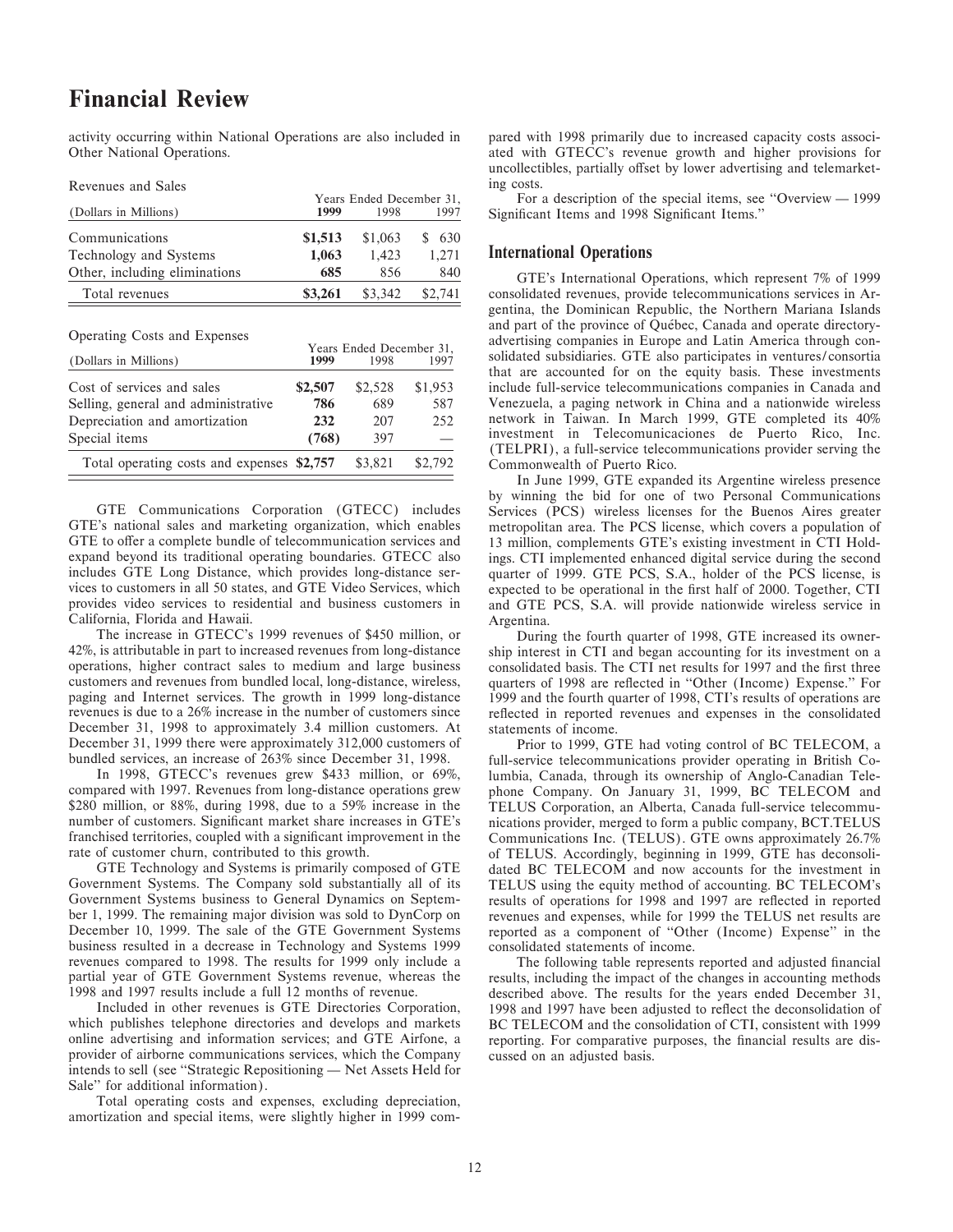| Revenues and Sales                 |              |                |                                  |            |              | Directory services and other                                                                                                           |
|------------------------------------|--------------|----------------|----------------------------------|------------|--------------|----------------------------------------------------------------------------------------------------------------------------------------|
| (Dollars in Millions)              | 1999         |                | Years Ended December 31,<br>1998 |            | 1997         | Directory services and other revenues result primarily from<br>sales of Yellow Pages advertising to local and national businesses,     |
|                                    | Reported     | Reported       | Adjusted                         | Reported   | Adjusted     | along with equipment and other product revenues and sales. On an                                                                       |
| Local services                     | \$368<br>291 | \$1,219<br>907 | \$294<br>312                     | \$1,076    | \$240<br>326 | adjusted basis, directory services and other revenues increased<br>\$243 million and \$105 million, or 60% and 35%, for 1999 and 1998, |
| Toll services<br>Wireless services | 548          | 422            | 542                              | 883<br>265 | 282          | respectively, compared to the prior year. The 1999 revenue increase                                                                    |
| Directory services and<br>other    | 647          | 786            | 404                              | 678        | 299          | reflected increased product revenues and sales combined with<br>higher Yellow Pages advertising revenues in Canada and Europe.         |
| Total revenues                     | \$1,854      | \$3,334        | \$1,552                          | \$2,902    | \$1,147      | Due to the deconsolidation of BC TELECOM in 1999, GTE<br>International Directories discontinued netting publication-right fees         |

Republic. On an adjusted basis, local services revenues increased hess in Puerto Rico for which GTE acquired a controlling interest<br>\$74 million and \$54 million or 25% and 23% for 1999 and 1998 in April 1999, as well as rev \$74 million and \$54 million, or 25% and 23%, for 1999 and 1998,<br>respectively, compared to the prior year. Local rate increases, as<br>part of an overall rate rebalancing effort in the Dominican Repub-<br>lic, combined with incre Local service revenues increased in 1998 due to a rate increase in Québec and increases in access lines in service for both Québec and <br>
Operating Costs and Expenses<br>
V<sub>200</sub> Exted Desember 21 the Dominican Republic.

Toll, or long-distance, service revenues are based on fees charged for calls made to a location outside of a customer's local calling area. On an adjusted basis, toll services revenues decreased \$21 million and \$14 million, or 7% and 4%, for 1999 and 1998, respectively, compared to the prior year. Rate reductions in the Dominican Republic and Québec stemming from rebalancing programs and competitive pressures led to an overall decrease in toll revenues for 1999. These rate reductions are partially offset by increased toll usage. Toll services revenues declined in 1998 due to competitively-driven, Company-initiated rate reductions, partially offset by higher toll usage and a change in the manner of reporting toll settlements in Québec. Early in 1998, the Québec carrier began The applicable results in the table above have been adjusted to reporting toll settlements on a gross revenue and expense basis. exclude special items an reporting toll settlements on a gross revenue and expense basis. exclude special items and reflect the deconsolidation of BC<br>Previously, the carriers recorded toll settlements on a net basis (see TELECOM and the consolidat Previously, the carriers recorded toll settlements on a net basis (see TELECO<br>offsetting increase in "Cost of services and sales"). GTE's Interna-<br>reporting. offsetting increase in "Cost of services and sales"). GTE's International Operations business units continue to implement price reduc-<br>tions on certain domestic and international toll services in response

Wireless services represent cellular and PCS services. On an<br>adjusted basis, wireless services revenues increased \$6 million and<br>\$260 million, or 1% and 92%, for 1999 and 1998, respectively,<br>compared to the prior year. Con wireless subscribers within the Latin American operations. In-<br>creased revenues resulting from additional subscribers were signifi-<br>cantly offset by lower average revenue per user, caused in part by<br>weak economic condition the CTI business operation and the Argentine customer base. Also contributing to revenue growth in 1998 was an increase in wireless contributing to revenue growth in 1220 was an increase in writing, general and administrative<br>customers in both the Dominican Republic and Québec.<br>The 1999 decrease of \$3 million, or 1%, in adjusted selling,

sales of Yellow Pages advertising to local and national businesses, along with equipment and other product revenues and sales. On an adjusted basis, directory services and other revenues increased \$243 million and \$105 million, or 60% and 35%, for 1999 and 1998, respectively, compared to the prior year. The 1999 revenue increase reflected increased product revenues and sales combined with higher Yellow Pages advertising revenues in Canada and Europe.<br>Due to the deconsolidation of BC TELECOM in 1999, GTE International Directories discontinued netting publication-right fees paid to TELUS against its Yellow Pages advertising revenues. This classiÑcation change in reporting increased both 1999 revenues and *Local services* Local service revenues are based on fees charged to customers operating expenses by approximately \$82 million (see "Operating for providing local fixed wireline telephone service within desig-<br>Costs and Expenses" below). I nated fraction areas, primarily in Québec and the Dominican<br>nated fraction areas, primarily in Québec and the Dominican<br>Republic On an adjusted basis local services revenues increased<br>Republic On an adjusted basis local se

| the Dominican Republic.                                                                                                                                                                                                                                                     |                                                                         |              |              | Years Ended December 31.                              |              |               |               |  |
|-----------------------------------------------------------------------------------------------------------------------------------------------------------------------------------------------------------------------------------------------------------------------------|-------------------------------------------------------------------------|--------------|--------------|-------------------------------------------------------|--------------|---------------|---------------|--|
|                                                                                                                                                                                                                                                                             | (Dollars in Millions)                                                   | 1999         |              |                                                       | 1998         | 1997          |               |  |
| Toll services                                                                                                                                                                                                                                                               |                                                                         |              |              | Reported Adjusted Reported Adjusted Reported Adjusted |              |               |               |  |
| Toll, or long-distance, service revenues are based on fees<br>charged for calls made to a location outside of a customer's local<br>calling area. On an adjusted basis, toll services revenues decreased<br>\$21 million and \$14 million, or 7% and 4%, for 1999 and 1998, | Cost of services and<br>sales<br>Selling, general and<br>administrative | \$719<br>493 | \$719<br>493 | \$1,147<br>856                                        | \$531<br>496 | \$ 882<br>771 | \$ 418<br>393 |  |
| respectively, compared to the prior year. Rate reductions in the<br>Dominican Republic and Québec stemming from rebalancing pro-                                                                                                                                            | Depreciation and<br>amortization                                        | 245          | 245          | 459                                                   | 230          | 523           | 195           |  |
| grams and competitive pressures led to an overall decrease in toll                                                                                                                                                                                                          | Special items                                                           | (513)        | —            | 38                                                    |              |               |               |  |
| revenues for 1999. These rate reductions are partially offset by<br>increased toll usage. Toll services revenues declined in 1998 due to<br>competitively-driven. Company-initiated rate reductions, partially                                                              | Total operating costs<br>and expenses                                   | \$944        | \$1,457      | \$2,500                                               | \$1,257      | \$2,176       | \$1,006       |  |

tions on certain domestic and international toll services in response<br>to competition.<br>The retwork and customer support costs related to in-<br>creased volumes, combined with higher equipment cost of sales Wireless services<br>Wireless services represent cellular and PCS services. On an the increase of \$188 million or 35% in adjusted cost of services and

general and administrative expenses primarily reflects lower selling and commission expenses related to wireless customer acquisitions within the Latin American operations. A significant part of 1999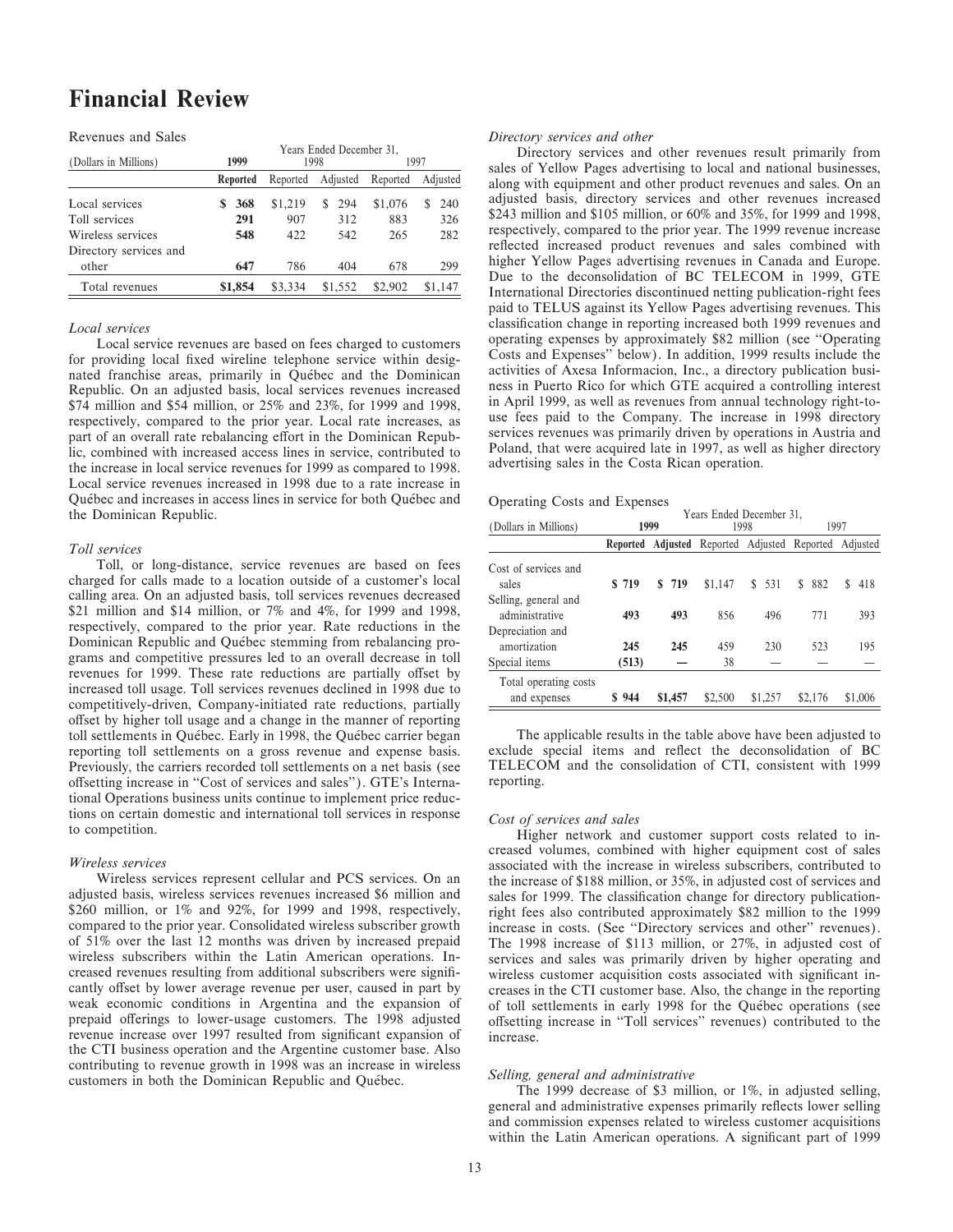wireless customer growth was attributable to prepaid customers, **Operations** which have significantly lower acquisition costs than traditional

The increases of \$15 million and \$35 million, or 7% and 18%, in adjusted depreciation and amortization expense for 1999 and **Investing** 1998, respectively, compared to the prior year, primarily reflect

|                        |       | Years Ended December 31, |       |
|------------------------|-------|--------------------------|-------|
| (Dollars in Millions)  | 1999  | 1998                     | 1997  |
| Reported Equity Income | \$324 | \$110                    | \$ 85 |
| Adjusted Equity Income | 324   | 263                      | 243   |

merged to form BCT.TELUS Communications Inc. (TELUS). wireless licenses that were auctioned by the government of Argen-<br>GTE owns approximately 26.7% of TELUS. Accordingly, begin-<br>ina for the Buenos Aires greater metropolit GTE owns approximately 26.7% of TELUS. Accordingly, beginning in 1999, GTE has deconsolidated BC TELECOM and now purchase price was \$301 million, of which approximately \$120 mil-<br>accounts for the investment in TELUS using the equity method of lion has been paid. In March 1999, G accounts for the investment in TELUS using the equity method of lion has been paid. In March 1999, GTE completed its 40% accounting. In addition, during the fourth quarter of 1998, GTE investment in TELPRI, a full-service accounting. In addition, during the fourth quarter of 1998, GTE investment in TELPRI, a full-service telecommunications provider<br>increased its ownership interest in CTI and began accounting for its serving the Commonwealth increased its ownership interest in CTI and began accounting for its investment on a consolidated basis. **pended** over \$900 million to acquire new operations, primarily

consolidated statements of income) of \$324 million for 1999 initiatives.<br>
increased \$61 million or 23% compared to 1998, after adjusting for In 1998, GTE committed to a plan to sell GTE Government increased \$61 million, or 23%, compared to 1998, after adjusting for In 1998, GTE committed to a plan to sell GTE Government<br>the changes in accounting method described above. Taiwan Cellu-<br>Systems, GTE Airfone and approxim

Adjusted equity income in 1998 increased \$20 million from approximately 1.6 million non-strategic domestic access lines and approximately 1.6 million non-strategic domestic access lines and and and and and and and and and 1997 due to increased earnings from GTE's investment in BC TELECOM. As described above, in the first quarter of 1999, GTE changed its method of accounting for this investment from consoli- **Financing** dation to the equity basis as a result of BC TELECOM's merger with TELUS. Adjusted results reflect this investment on the equity Cash provided by financing activities totaled \$1.9 billion dur-<br>has for all periods presented

### **Financial Condition**

| (Dollars in Millions)                                              | 1999                        | Years Ended December 31,<br>1998 | 1997                        | with \$3.9 billion and \$2.4 billion in 1998 and 1997. Certain of<br>GTE's domestic telephone operating subsidiaries have shelf regis-                                                                                                                                                                                     |
|--------------------------------------------------------------------|-----------------------------|----------------------------------|-----------------------------|----------------------------------------------------------------------------------------------------------------------------------------------------------------------------------------------------------------------------------------------------------------------------------------------------------------------------|
| Cash flows from (used in):<br>Operations<br>Investing<br>Financing | \$6.319<br>(7,749)<br>1.899 | \$ 5.890<br>(5.508)<br>(466)     | \$6.164<br>(5,893)<br>(125) | tration statements filed with the Securities and Exchange Commis-<br>sion that total \$1.9 billion as of December 31, 1999.<br>In August 1999, GTE announced the initiation of a share<br>repurchase program to offset shares issued under the Company's<br>employee-benefit and dividend-reinvestment programs. Under the |

which have significantly lower acquisition costs than traditional<br>customers. Adjusted selling, general and administrative expenses in<br>1998 increased \$103 million, or 26%, over 1997 primarily due to<br>higher selling expenses Cash from operations includes losses associated with the Com-*Depreciation and amortization* pany's Internetworking and GTECC growth initiatives.

1998, respectively, compared to the prior year, primarily reflect<br>expansion of the wireless networks within the Latin American<br>operations. The expansion and modernization of the Dominican<br>operations. The expansion and mode efficiency and productivity. Significant investments have also been Equity Income made to build and expand GTE's national fiber-optic data network. GTE expects capital expenditures to approximate \$5.8 billion in 2000, as the Company continues to provide the highest quality

voice and data communications available within the industry.<br>In October 1999, the Company acquired approximately half of<br>Ameritech's wireless properties. GTE paid \$3.25 billion in cash for the properties, which are located in St. Louis, Chicago and Central In January 1999, BC TELECOM and TELUS Corporation Illinois. In June 1999, the Company purchased one of two PCS<br>eed to form BCT.TELUS Communications Inc. (TELUS). wireless licenses that were auctioned by the government of A Equity income (reflected in "Other (Income) Expense" in the BBN Corporation, in connection with the Company's data biddated statements of income) of \$324 million for 1999 initiatives.

the changes in accounting method described above. Taiwan Cellu-<br>Iar Corporation, in which GTE has a 13.5% interest, became access lines. When completed, all of these transactions are expected lar Corporation, in which GTE has a 13.5% interest, became access lines. When completed, all of these transactions are expected operational in January 1998 and has added over 3 million customers to generate after-tax proceeds aggregating in excess of \$4 billion. In to date. This strong increase in customer growth contributed a late 1999, GTE sold i to date. This strong increase in customer growth contributed a late 1999, GTE sold its GTE Government Systems business for majority of the equity earnings growth for 1999 compared to 1998. \$1.2 billion. During 1999, the Co majority of the equity earnings growth for 1999 compared to 1998. \$1.2 billion. During 1999, the Company reached agreements to sell<br>Adjusted equity income in 1998 increased \$20 million from approximately 1.6 million non-st

basis for all periods presented. **For all periods presented.** For 1998 and 1997, respectively. The Company retired \$1.9 billion and \$125 million basis for all periods presented. of long-term debt and preferred securities in 1999 compared with \$2.0 billion and \$2.4 billion in 1998 and 1997. Included in these retirements were \$489 million of 9.25% monthly income preferred securities due 2024 which were redeemed in October 1999. The Company issued \$4.6 billion of long-term debt in 1999 compared with \$3.9 billion and \$2.4 billion in 1998 and 1997. Certain of GTE's domestic telephone operating subsidiaries have shelf regis-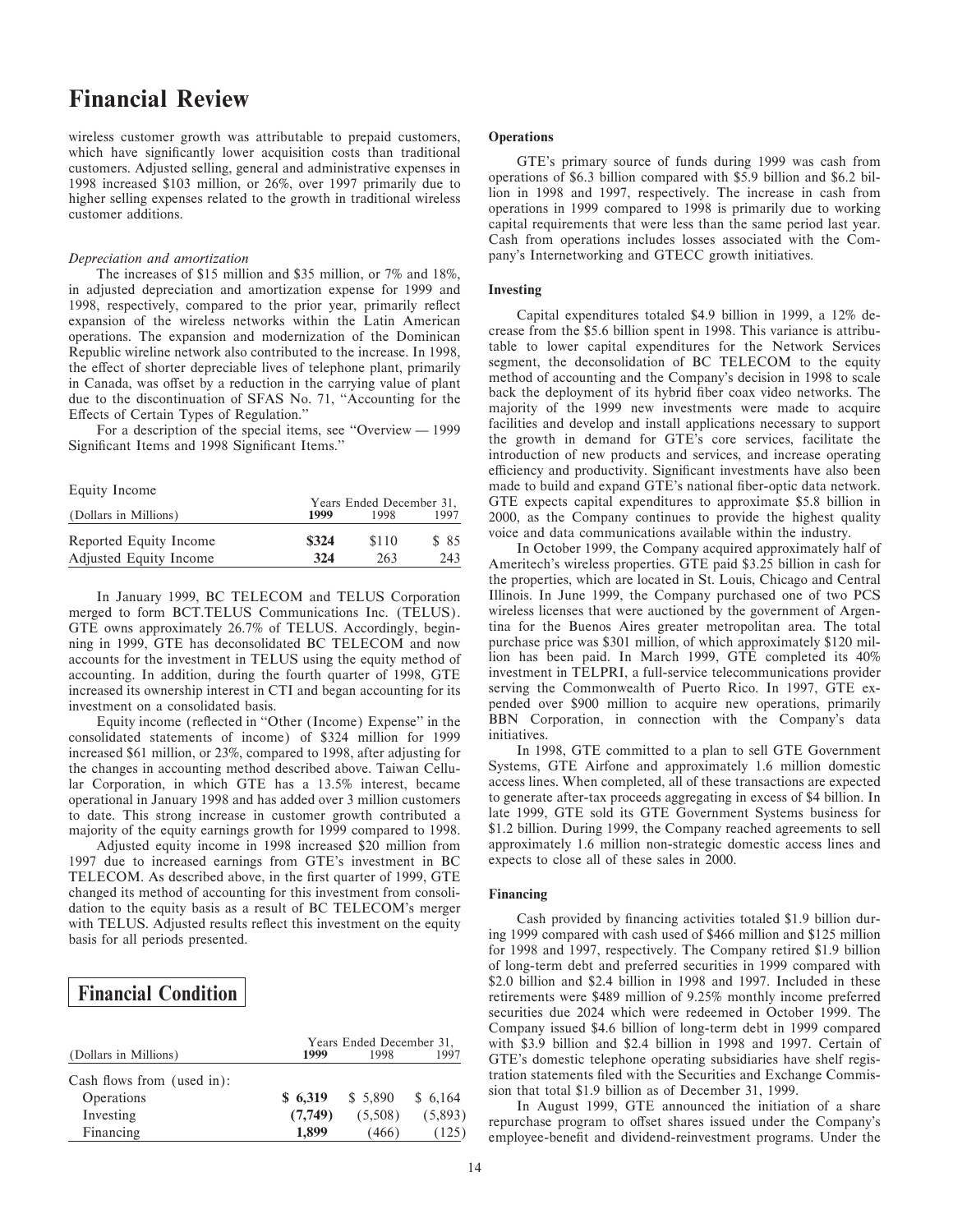program, the Company repurchased approximately 17.7 million increase in interest rates as of December 31, 1999, would result in a shares of its common stock valued at \$1.3 billion in 1999, and net gain to GTE of \$16 millio completed the program with the purchase of an additional 8.4 mil- decrease in interest rates would result in a net loss to GTE of lion shares valued at approximately \$600 million through February \$17 million. Any increase or decrease in the market value of GTE's

facilities which are used primarily to back up commercial paper borrowings. These facilities include a five-year syndicated line of exposure to adverse changes in foreign currency rates. The use of \$2.5 billion for GTE and a 364-day syndicated line of \$1.5 billion these derivatives allows GTE to reduce its overall exposure to for certain domestic telephone operating subsidiaries. Under cur-<br>exchange rate fluctuations for certain domestic telephone operating subsidiaries. Under cur-<br>
exchange rate fluctuations, as the gains and losses on these con-<br>
rent terms and conditions, the \$2.5 billion line will mature in June tracts substantiall rent terms and conditions, the \$2.5 billion line will mature in June 2002 and the \$1.5 billion line, which was renewed by the Company ties being hedged. The Company's exposure to foreign exchange in June 1999, will mature in June 2000. Fifty-four banks represent-<br>ing 12 countries participate in these syndicated facilities. In addi-<br>pounds and short-term investments denominated in Canadian doltion to the syndicated facilities, \$1.0 billion of committed bilateral credit lines were renewed in June 1999 and, subsequently, increased to \$2.0 billion in October 1999. The bilateral lines, which are In the past, GTE issued stock options to certain of its employshared by GTE and certain domestic telephone operating subsidiar- ees that had tandem stock appreciation rights. To minimize GTE's

credit ratios that are appropriate for an "A" rated telecommunica-<br>sation, GTE has purchased long-term call options on its common tions corporation. This allows GTE's shareholders to enjoy the stock and used the gains and losses from the call options to offset benefits of prudent and reasonable financial leverage, while also compensation expense. As benefits of prudent and reasonable financial leverage, while also protecting debtholder interest and providing ready access to the 2.5 million call options were outstanding. GTE accounts for the call capital markets. The Company believes that its present investment options by marking to market the gains and losses in the period that grade credit rating and those of its subsidiaries provide ready access they occur. to the capital markets at reasonable rates and provide the Company with the financial flexibility necessary to pursue growth opportunities as they arise.

In 2000, the funding of dividends and capital requirements for GTE's businesses will be substantially sourced by cash from operations, although GTE's strong financial position allows ready access to worldwide capital markets for any additional cash requirements. **Regulatory and Competitive Trends**

ment tools and, in accordance with Company policy, does not utilize them for speculative or trading purposes. GTE is also not a munications industry, the Telecommunications Act was intended to party to any leveraged derivatives. GTE is exposed to market risk preserve and advance universal service. from changes in interest rates and foreign currency exchange rates, GTE continued in 1999 to meet the wholesale requirements of as well as changes in the market price of GTE's common stock. new competitors. To date, GTE has signed over 1,200 interconnec-<br>GTE manages its exposure to market risks through its regular tion agreements with other carrier GTE manages its exposure to market risks through its regular operating and Ñnancing activities and, when deemed appropriate, to purchase unbundled network elements (UNEs), resell retail through the use of derivative financial instruments that have been services and interconnect facilities-based networks. Several of these authorized pursuant to the Company's policies and procedures. The interconnection agreements were the result of the arbitration prouse of these derivatives allows GTE to reduce its overall exposure to cess established by the Telecommunications Act, and incorporated market risk, as the gains and losses on these contracts substantially prices or terms a offset the gains and losses on the liabilities being hedged. In subsequently appealed to the U. S. Supreme Court (Supreme addition, GTE enters into derivative financial instruments with a Court). GTE challenged a number of such agreements in federal diversified group of major financial institutions in order to manage district courts during 1997.

sure to interest rate movements and to reduce borrowing costs. stated the FCC had overstepped its authority in several areas GTE's net exposure to interest rate risk primarily consists of concerning implementation of the interconnection provisions of the floating rate instruments that are benchmarked to U.S. and Euro-<br>
Telecommunications Act. In January 1999, the Supreme Court<br>
pean short-term money market interest rates. GTE manages this<br>
reversed in part and affirmed in pean short-term money market interest rates. GTE manages this reversed in part and affirmed in part the Eighth Circuit's decisions.<br>
risk by using interest rate swaps to convert floating rate long-term The Supreme Court re risk by using interest rate swaps to convert floating rate long-term The Supreme Court reversed the Eighth Circuit's determination and short-term debt to synthetic fixed rate instruments. GTE also that the FCC had no juris and short-term debt to synthetic fixed rate instruments. GTE also uses forward interest rate swaps and forward contracts to sell pricing rules established by the FCC are now subject to review on U.S. Treasury bonds to hedge interest rates on anticipated long-<br>their merits by the Eighth C term debt issuances. vacated the FCC rule setting forth the UNEs that incumbent local

instruments outstanding at December 31, 1999, a 100 basis point

net gain to GTE of \$16 million. Conversely, a 100 basis point 2000. Additionally, the Company repurchased 11.7 million shares interest rate sensitive derivative financial instruments would be of its common stock valued at \$536 million in 1997. of its common stock valued at \$536 million in 1997.<br>
Substantially offset by a corresponding decrease or increase in the During 1999, GTE maintained \$6.0 billion in committed credit market value of the underlying liability market value of the underlying liability or anticipated debt issuance.<br>GTE uses foreign currency derivative instruments to reduce its

pounds and short-term investments denominated in Canadian dollars. As of December 31, 1999, GTE's exposure resulting from fluctuations in foreign currency exchange rates was not material.

ies, are aligned with the maturity date of the existing 364-day line. exposure to compensation expense related primarily to these stock GTE targets a financial profile including capitalization and appreciation rights, as well as other forms of stock-based compen-

### **Other Factors That May Affect Future Results**

**Risk Management** During 1999, regulatory and legislative activity at both the state and federal levels continued to be a direct result of the GTE views derivative financial instruments as risk manage-<br>t tools and, in accordance with Company policy, does not Along with promoting competition in all segments of the telecom-

prices or terms and conditions based upon the FCC rules that were

its exposure to nonperformance on such instruments. GTE's position in these challenges was supported by a decision<br>GTE uses derivative financial instruments to manage its expo-<br>of the Eighth Circuit Court (Eighth Circuit) of the Eighth Circuit Court (Eighth Circuit) in July 1997 which their merits by the Eighth Circuit. In addition, the Supreme Court Based on GTE's interest rate sensitive derivative financial exchange carriers (ILECs) are required to provide to competitive unents outstanding at December 31, 1999, a 100 basis point local exchange carriers (CLECs). This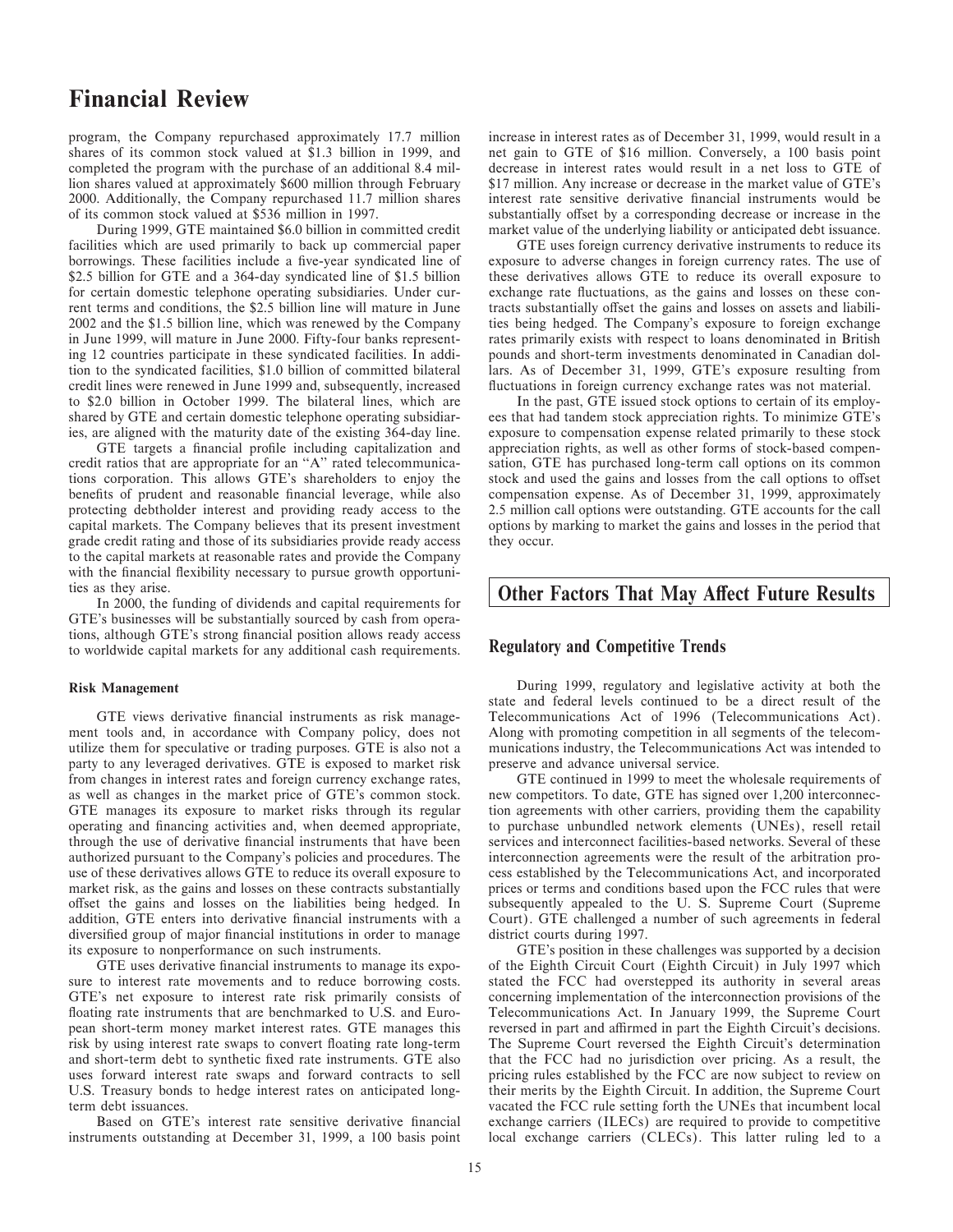elements, which must be available on either a stand-alone basis, or process would not result in a constitutionally prohibited "taking." as a combined local service "platform" if the elements have been In November 1999, the as a combined local service "platform" if the elements have been previously combined by the ILEC. ILECs are no longer required to cost inputs for the federal universal service cost model. GTE is provide unbundled operator services, including directory assistance seeking reconsideration. provide unbundled operator services, including directory assistance where alternate routing is available. In addition, in certain circum-<br>date of the new universal service mechanism for non-rural carriers stances, local and tandem switching need not be unbundled. How-<br>ever, the FCC expanded the definition of some UNEs by specifying they began designing their universal service programs. ever, the FCC expanded the definition of some UNEs by specifying they began designing their universal service programs.<br>that components of the loop UNE must be made available in sub-<br>In November 1999, the FCC released an o that components of the loop UNE must be made available in subloop components, and augmenting the types of call-related implementation of the new FCC federal high cost support mechathat state commissions can require ILECs to unbundle additional Telecommunications Act and the national policy framework instituted in the FCC's order. Furthermore, the order precludes states comparability within the borders of a state. Federal high cost from removing network elements from the FCC's list of unbundling support will be calculated by comparing the nationwide average appealed this order and GTE will participate. Support for only states that exceed 135% of the nationwide average.

requires ILECs to provide line sharing to CLECs by unbundled harmless" approach so that the amount of support provided to each access to the high-frequency portion of the local loop over which non-rural carrier under the n access to the high-frequency portion of the local loop over which the ILEC provides voice services. The FCC's stated intent in amount provided today. U S WEST has appealed this order on the adopting the line sharing order is to enable competitive carriers to basis that it fails to provide a sufficient amount of support. This provide digital subscriber line (DSL) services over the same lines FCC order also established a May 1, 2000 deadline by which state

have filed briefs and participated in oral arguments in September deaveraged retail rates and establish state universal service funds in 1999. The major issues are: (1) the FCC's cost methodology used concert with UNE deaveraging. to set prices, (2) its methodology for setting wholesale discounts, In December 1999, the FCC asked for comment on requests (3) the "proxy rates" it set for interconnection, UNEs, and whole-<br>sale discounts, (4) whether ILECs should be required to combine and the Rural Utilities Service (RUS) asking the FCC to redefine sale discounts, (4) whether ILECs should be required to combine UNEs that are not already combined, and (5) whether the FCC ""voice grade access'' in the FCC's universal service rules. The FCC can require ILECs to provide "superior quality" to competitors requires that, in order to be eligible for universal service support, a

Company has continued its own expansion into local, long-distance, Internet-access and wireless services both within and outside its quested the frequency range be changed to 200 Hz to 3,500 Hz.<br>
traditional operating areas. GTE now provides long-distance service GTE participated in this traditional operating areas. GTE now provides long-distance service to approximately 3.4 million customers.

GTE is active before both state and federal regulators advocat- **Price Cap** ing development and implementation of measures that will meet the requirements of the universal service provisions of the Telecom- The federal price cap regime allows access prices to change munications Act. Specifically, GTE urges regulators to identify and each year by a measure of inflation minus a productivity factor remove all hidden subsidies and to provide explicit universal service offset. In May 1999, the U.S. Court of Appeals for the District of

model for universal service. In July 1999, the United States Court found the FCC's choice of a 6.0% base factor and a 0.5% Consumer of Appeals for the Fifth Circuit (Fifth Circuit) affirmed in part, Productivity Dividend to be inadequately supported. The Court reversed in part, and remanded in part the FCC's universal service remanded the matter back to the FCC for further action and regime. In October 1999, the FCC released two orders in response established an April 2000 date by which the FCC must issue a to the Fifth Circuit decision. One order permits ILECs to continue revised decision. As a result to the Fifth Circuit decision. One order permits ILECs to continue to recover their universal service contributions from access charges or to establish end-user charges. The second order changed the cap productivity factor. Currently, it is unknown whether the single contribution basis for school/library funding to eliminate calcula- price cap productivity factor will be applied retroactively to July 1, tions based upon intrastate revenues. In January 2000, GTE re-<br>quested the Supreme Court to review the Fifth Circuit decision review in 2003, or whether one factor will apply from 1997 to 2000 quested the Supreme Court to review the Fifth Circuit decision review in 2003, or whether one factor will apply allowing the FCC to base universal service support from the results and another factor apply from 2000 to 2003 allowing the FCC to base universal service support from the results

proceeding before the FCC concerning what elements had to be of a hypothetical cost model rather than historical costs that were offered and under what conditions. incurred to provide local service. GTE argued that the Fifth Circuit In November 1999, the FCC reaffirmed that incumbents must ignored long standing legal precedent in permitting a major revision provide unbundled access to five of the original seven network to ILEC cost recovery mechanisms without ensuring the new

databases that must be unbundled as UNEs. The FCC also found is m for non-rural ILECs, including GTE. The effective date for that state commissions can require ILECs to unbundle additional the new federal universal service elements as long as they are consistent with the requirements of the will distribute federal high cost funds to states with higher than Telecommunications Act and the national policy framework insti-<br>average costs. The rol obligations. The United States Telecom Association (USTA) has cost with each state's average cost per line, and providing federal In December 1999, the FCC released another order that To guard against rate shock, the FCC also adopted a "hold simultaneously used by ILECs to provide basic phone services. commissions must create at least three deaveraged price zones for In June 1999, the Eighth Circuit established a schedule for UNEs. In January 2000, GTE request In June 1999, the Eighth Circuit established a schedule for UNEs. In January 2000, GTE requested the FCC grant a one year addressing the issues it did not decide in 1998. Parties to this action delay to give state commissi delay to give state commissions ample opportunity to implement

than what the ILEC provides to itself. A court decision is expected carrier must offer, among other things, voice grade access to the public switched telephone network. Current FCC rules specify that during the first half of 2000.<br>
during the switched telephone network. Current FCC rules specify that<br>
concurrent with competitors' entry into GTE markets, the voice grade access should occur in a frequency range between voice grade access should occur in a frequency range between approximately 300 Hertz (Hz) to 3,000 Hz. The petitioners re-FCC requirements. The network is not designed for the proposed ubiquitous requirement and would require a significant infrastructure investment and at least a decade to implement. **Universal Service**

subsidies.<br>In October 1998, the FCC issued an order selecting a cost of a 6.5% price cap productivity factor in a 1997 order. The Court of a 6.5% price cap productivity factor in a 1997 order. The Court a rulemaking proposal requesting comments on the interstate price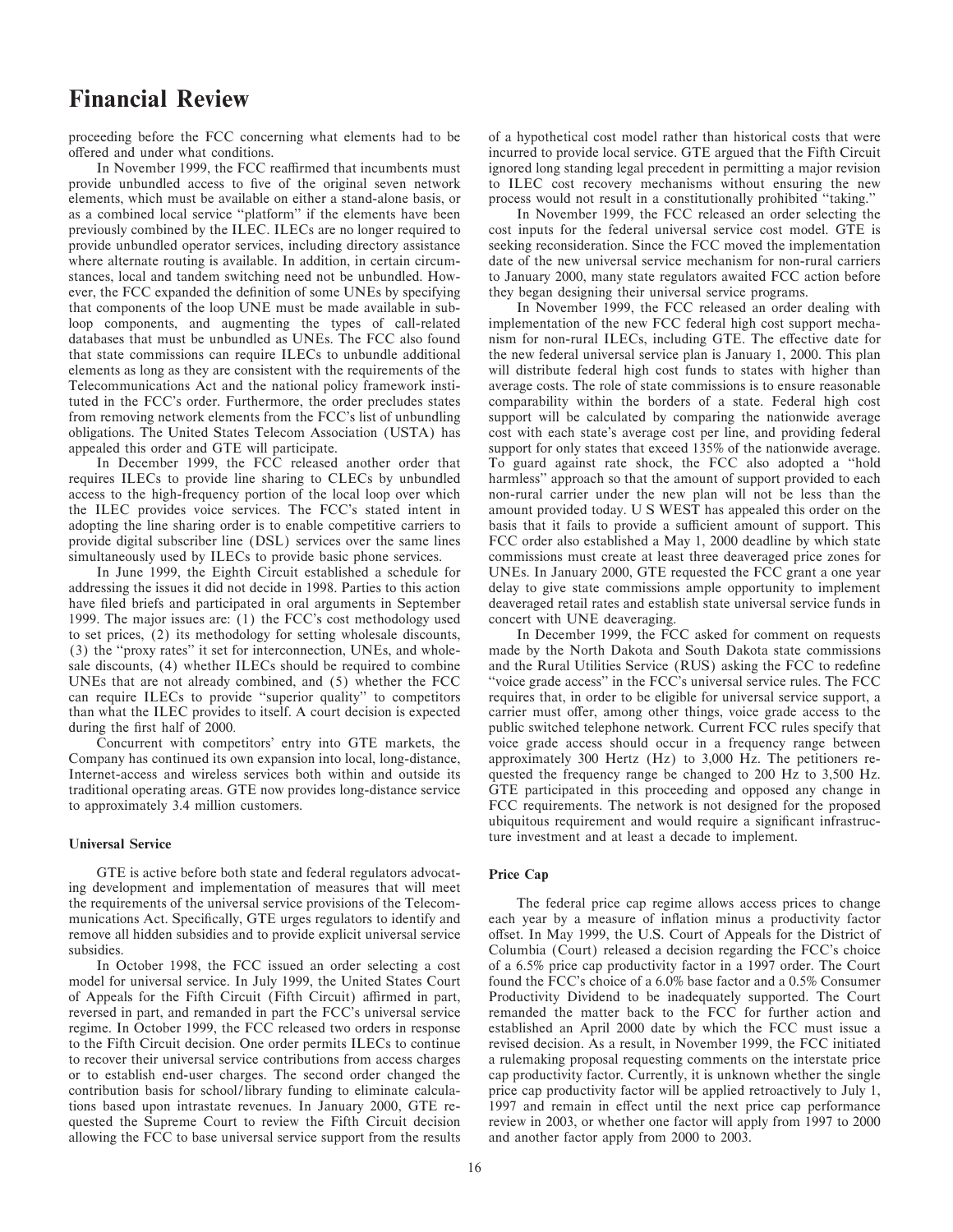Effective July 1999, access charges were further reduced using<br>a 6.5% productivity factor in compliance with FCC requirements to<br>reflect the impacts of access charge reform and in making GTE's reform and impact of access charge reform and in making GTE's **Internet Service Traffic** 1999 Annual Filing. The total annual financial impact of the

The Telecommunications Act required the FCC to "encourage" Corp., and Excite@Home and seeks an injunction to require open<br>the deployment on a reasonable and timely basis of advanced<br>telecommunications capability to all Ame was required to conduct a proceeding aimed at determining the parties compensate each other for the exchange of local traffic, availability of advanced telecommunications, and to take action to defined as traffic that is o

and less costly. These rules specify how ILECs will manage such customers. In a recent ruling, the FCC has clarified that ISP traffic items as alternate collocation arrangements, security, space prepa- is largely interstat permitted state commissions to arbitrate whether ILECs should<br>ration cost allocation, provisioning intervals and space exhaustion.<br>GTE asked the Court to review this order. In March 2000, the pay as reciprocal compensation GTE asked the Court to review this order. In March 2000, the Court issued a ruling granting, in part, challenges raised by GTE to

an ILEC's offering of DSL services to Internet Service Providers<br>(ISPs) pursuant to volume and term discount plans that are a<br>non-local traffic. component of the ISP's high-speed Internet service are not a retail oÅering, and thus not subject to the discounted resale obligation. **International** The order also concluded that an ILEC's DSL offering to end-users is a retail offering if the ILEC performs certain consumer-oriented<br>
functions, such as provisioning of customer premises equipment significant change. Many developed and developing countries are functions, such as provisioning of customer premises equipment significant change. Many developed and developing countries are<br>and wiring marketing billing and collection and accepting repair opening their telecommunicatio and wiring, marketing, billing and collection, and accepting repair requests directly from the end-user. The FCC concluded that these services are subject to discounted resale obligation, regardless of Countries are upgrading their existing networks making them more<br>whether the service is classified as telephone exchange service compatible with new Inter whether the service is classified as telephone exchange service compatible with new Internet, data, wireless, broadband and video<br>(local tariff) or exchange access service (access tariff). (local tariff) or exchange access service (access tariff).

In December 1998, the FCC released an order establishing cost recovery rules for local number portability (LNP) that permit- Throughout the Latin American region, telecommunication FCC, and in March 1999 instituted an end-user number portability

**Interstate Access Revision** fee. This charge is levied on all business and residential customers.<br>In June 1999, GTE's tariffed LNP charge was reviewed and

reduction was \$113 million. Similar filings during 1997 and 1998<br>
had already resulted in price reductions.<br>
In August 1999, GTE, along with a coalition of local exchange<br>
and long-distance companies (CALLS), submitted a p

Advanced Telecommunications Services<br>
Communications, Inc., (now a unit of AT&T Corp.), Comcast<br>
The Telecommunications Act required the ECC to "encourage Corp., and Excite@Home and seeks an injunction to require open

availability of advanced telecommunications, and to take action to<br>
reminating to the end-user of the other party within GTE's current<br>
competition.<br>
In March 1999, the FCC released an order adopting a number<br>
of new collo existing interconnection agreements, until the FCC reaches a decision on a long-term compensation scheme. GTE challenged the FCC's March 1999 order. The Court ruled that the FCC failed decision on a long-term compensation scheme. GTE challenged<br>to justify its requirement that H FCs must permit collocation of any this FCC conclusion in federa to justify its requirement that ILECs must permit collocation of any this FCC conclusion in federal district court. In March 2000, the CL EC equipment that was "used or useful" for interconnection or Court vacated and rema CLEC equipment that was "used or useful" for interconnection or<br>access to network elements. The Court remanded this portion of the area interstate, since the FCC failed to provide a satisfactory access to network elements. The Court remanded this portion of the are interstate, since the FCC failed to provide a satisfactory decision back to the FCC for further deliberation.<br>In November 1999, the FCC released an ord

service competition and removing old monopolistic structures.<br>Countries are upgrading their existing networks making them more forcing the development of new regulatory policies. Many countries continue to face the need for new regulations to deal with further **Number Portability**<br>Continue to face the need for new regulations to deal with further<br>In December 1998, the FCC released an order establishing global marketplace.

ted the recovery of carrier-specific costs directly related to the service providers will face further deregulation and a series of provision of long-term LNP via a federally tariffed end-user challenges and new opportunit challenges and new opportunities in 2000. The Venezuelan governmonthly charge. GTE subsequently filed an LNP tariff with the ment is considering a new telecommunications law, which will FCC, and in March 1999 instituted an end-user number portability further open its market. CONATEL (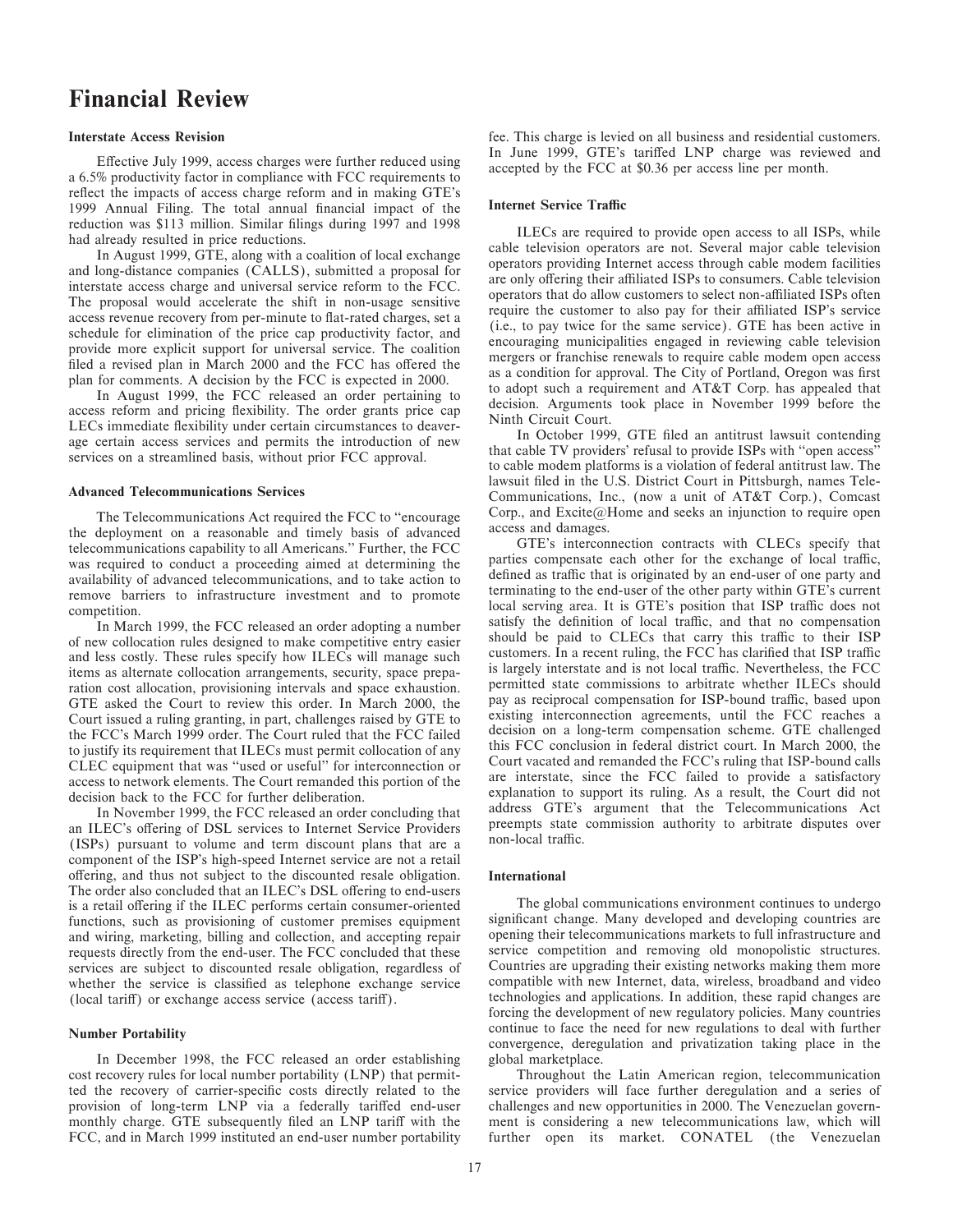evaluated recommendations from international industry experts and dures and activities for a ""multi-regional'' time/date contingency, if negotiated an agreement on tariff rebalancing, network moderniza- it occurs. tion commitments and quality of service standards. The agreement The estimated total multi-year cost of GTE's Year 2000 will take effect in March 2000 and will be valid through the Program is expected to total approximately \$380 million, of which remainder of 2000.<br>\$372 million has been expended through December 31, 1999.

basic operators in separate regions to four nationwide full-service Approximately 69% of GTE's program effort involved providers. GTE's international affiliate, CTI Integrales, is one of U.S. domestic operations. With the providers. GTE's international affiliate, CTI Integrales, is one of U.S. domestic operations. With the successful transition from 1999 these full-service providers and is expected to begin offering nation-<br>to 2000, GTE has these full-service providers and is expected to begin offering nation-<br>wide service in the first half of 2000. GTE's other Argentine efforts will be performed under normal business operations. wide service in the first half of 2000. GTE's other Argentine subsidiaries, CTI and GTE PCS, S.A. were awarded PCS licenses in 1999. Together they will provide the first nationwide wireless service in Argentina. **Recent Accounting Pronouncements**

In the Dominican Republic, Compañia Dominicana de Teléfonos, C. Por A. (CODETEL), a wholly-owned subsidiary of GTE, nos, C. Por A. (CODETEL), a wholly-owned subsidiary of GTE,<br>submitted a price rebalancing plan to its regulatory agency, Indotel. (FASB) issued SFAS No. 133, "Accounting for Derivative Instrusubmitted a price rebalancing plan to its regulatory agency, Indotel. (FASB) issued SFAS No. 133, "Accounting for Derivative Instru-The plan was implemented in January 2000. It calls for increased ments and Hedging Activities,'' which establishes accounting and

Since the privatization of TELPRI and changes in intra-island derivative instruments embedded in other contracts, and for hedg-<br>presubscription regulation, GTE has played an integral role in ing activities. The statement r presubscription regulation, GTE has played an integral role in ing activities. The statement requires entities that use derivative facilitating TELPRI's entry into the off-island long-distance mar-<br>instruments to measure t facilitating TELPRI's entry into the off-island long-distance mar-<br>ket. TELPRI is also aggressively pursuing the data and Internet them as assets or liabilities on the balance sheet. It also requires ket. TELPRI is also aggressively pursuing the data and Internet them as assets or liabilities on the balance sheet. It also requires markets as well as improving the quality of service in their core entities to reflect the markets as well as improving the quality of service in their core entities to reflect the gains or losses associated with changes in the wireline and wireless businesses. TELPRI continues to be the fair value of these deri wireline and wireless businesses. TELPRI continues to be the fair value of these derivatives, either in earnings or as a separate largest provider of local service on the island.

In Taiwan, where a Company affiliate provides PCS service, the underlying contract or transaction. The Company is currently the legislature passed a new Telecom Act in October 1999, which assessing the impact of adopting S increased the limits on foreign investment from 20% to 60% (40% January 1, 2001.<br>direct and 20% indirect investment). GTE is pursuing telecommu-<br>In December direct and 20% indirect investment). GTE is pursuing telecommu-<br>nications opportunities including entering the full-service provider<br>issued Staff Accounting Bulletin (SAB) No. 101. "Revenue Recnications opportunities including entering the full-service provider issued Staff Accounting Bulletin (SAB) No. 101, "Revenue Rec-<br>business with Taiwanese partners. In addition, Taiwan has been ognition in Financial Statem business with Taiwanese partners. In addition, Taiwan has been ognition in Financial Statements," which currently must be adopted working to meet World Trade Organization Basic Telecom Agree- by June 30, 2000. SAB No. 101 working to meet World Trade Organization Basic Telecom Agree-<br>ment requirements in order to become an integral member of that revenue recognition as well as criteria for when revenue is generally ment requirements in order to become an integral member of that revenue recognition as well as criteria for when revenue is generally<br>Iandmark agreement.<br>Iandmark agreement.

try in Canada, Québec Tel has been experiencing increasing com- of SAB No. 101. petition. To counter this threat, Québec Tel will expand its service offerings outside of its franchise territory.

### **Year 2000 Conversion**

will have, any material adverse impacts on the Company's results of July 27, 1998. Under the terms of the agreement, GTE shareholdoperations or liquidity. Additionally, the Company has not exper- ers will receive 1.22 shares of Bell Atlantic common stock for each ienced any material contingencies regarding customers or major share of GTE common stock they own. Bell Atlantic shareholders suppliers. GTE experienced no significant Year 2000 events, and will continue to own their existing shares after the merger.<br>Service to GTE's customers was unaffected by the rollover to The merger is expected to qualify as service to GTE's customers was unaffected by the rollover to January 1, 2000. GTE completed its Year 2000 renovation, conducted system testing and returned to production the essential the companies will be treated as if they had always been combined. systems that support its businesses substantially in advance of The completion of the merger is subject to a number of conditions, December 31, 1999. Additionally, GTE's portion of the public including certain regulatory a December 31, 1999. Additionally, GTE's portion of the public including certain regulatory approvals and receipt of opinions that switched telephone network (PSTN) in the United States was the merger will be tax-free. At an switched telephone network (PSTN) in the United States was upgraded for Year 2000, and all of GTE's access lines have been the shareholders of each company approved the merger. All state operating using Year 2000 compliant central office switches and regulatory commissions have now approved the merger and the only network elements since mid-year 1999. With the successful transi-<br>tion into 2000, GTE believes that the risk of disruptions arising working diligently to complete the merger and are targeting comtion into 2000, GTE believes that the risk of disruptions arising working diligently to complete the merger and are the from time/date transitions, that would affect GTE's ability to pletion of the merger in the second qua from time/date transitions, that would affect GTE's ability to provide basic services, has been eliminated.

planning to address potential Year 2000 and other time/date merger will have on future financial performance of the post-merger interruptions. These include: potential gradual system degradation combined company. Further i interruptions. These include: potential gradual system degradation combined company. Further information about the proposed after January 1, 2000; possible accumulation of processing errors or merger is provided in the fol after January 1, 2000; possible accumulation of processing errors or merger is provided in the following discussion of "Recent Develop-<br>degraded performance; leap year processing through February 29, ments" and in Note 19 degraded performance; leap year processing through February 29,

telecommunications regulator) and Compañia Anónima Nacional 2000; and potential impacts of degrading performance from part-<br>Teléfonos de Venezuela (CANTV), an affiliate of GTE, recently ners. GTE's disaster preparedness re ners. GTE's disaster preparedness recovery plans include proce-

inder of 2000.<br>The Argentine telecom market has recently moved from two Year 2000 renovation costs are expensed in the year incurred. Year 2000 renovation costs are expensed in the year incurred.

local rates effective in June 2000.<br>Since the privatization of TELPRI and changes in intra-island derivative instruments embedded in other contracts, and for hedglargest provider of local service on the island. component of component of comprehensive income, depending on the nature of In Taiwan, where a Company affiliate provides PCS service, the underlying contract or transaction. assessing the impact of adopting SFAS No. 133, which is effective

mark agreement.<br>Due to further liberalization of the telecommunications indus-<br>Due to further liberalization of the telecommunications indus-<br>direct selling costs. The Company is currently assessing the impact direct selling costs. The Company is currently assessing the impact

### **Proposed Merger with Bell Atlantic Corporation**

Bell Atlantic and GTE Corporation have announced a pro-GTE does not believe that the Year 2000 rollover has had, or posed merger of equals under a definitive merger agreement dated

which means that for accounting and financial reporting purposes

This Financial Review is based on GTE's own historical GTE continues to enhance its normal business continuity financial results. It does not reflect the impact that the proposed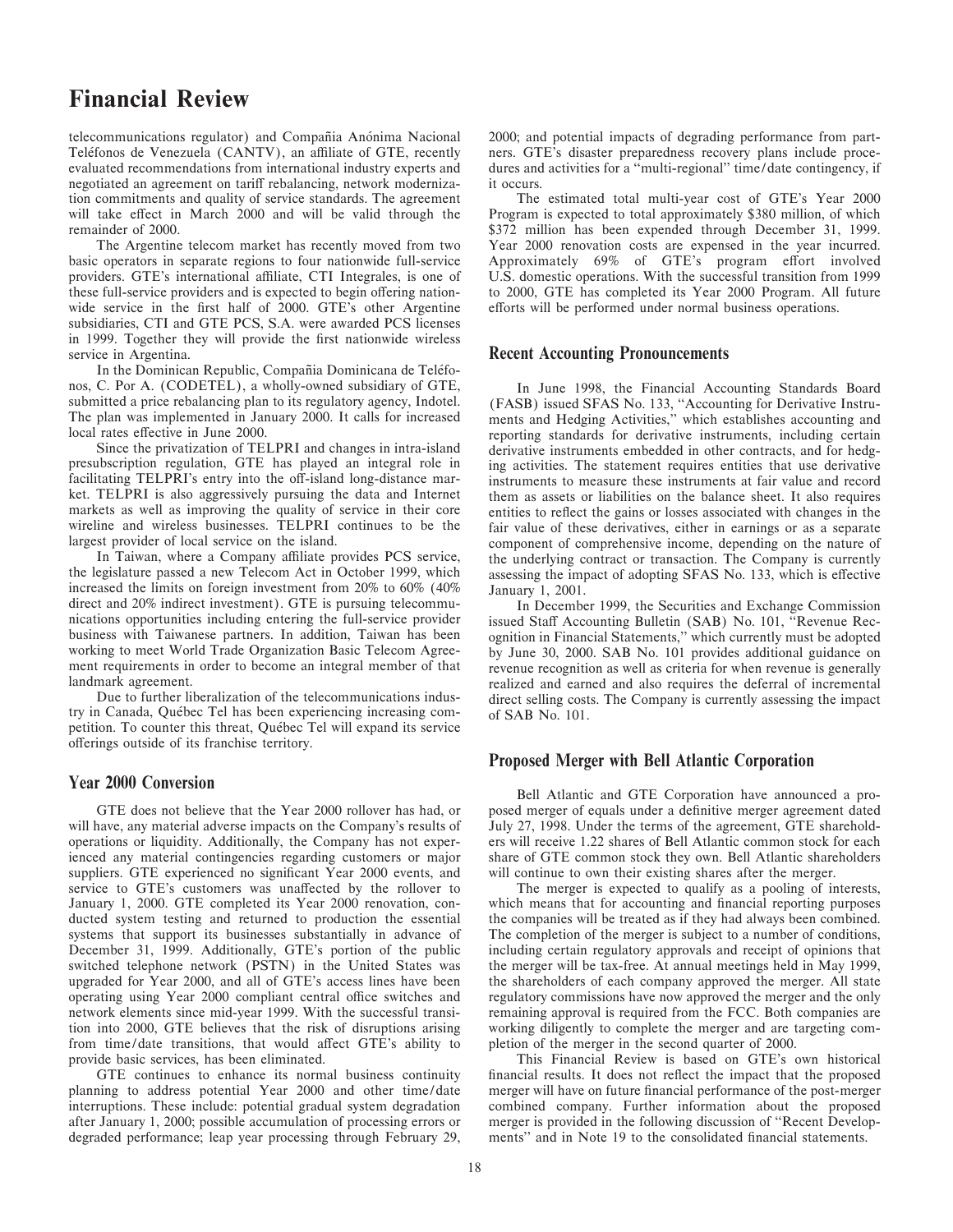On January 27, 2000, GTE and Bell Atlantic filed a compre-<br>hensive proposal with the FCC to resolve the issues associated with hensive proposal with the FCC to resolve the issues associated with<br>the long-distance and Internet-related service offerings that GTE<br>provides to consumers and businesses. The FCC issued the Company's<br>estimates and assumpt

of the securities.

On March 27, 2000, GTE sold GTE CyberTrust, a part of GTE's Other National Operations, to Baltimore Technologies plc, an Internet security company.

## **Recent Developments Cautionary Statement Regarding Forward-Looking**

addition, as a result of the legal problem that will apply to GTE. The folior results of the Company could be affected by the constrained vector of the state of the state of the state of the state of the state of the state Atlantic merger. The transactions are expected to be completed in<br>the second quarter of 2000. Additional wireless overlaps related to<br>the GTE/Bell Atlantic merger are also expected to be resolved in<br>the near future.<br>In the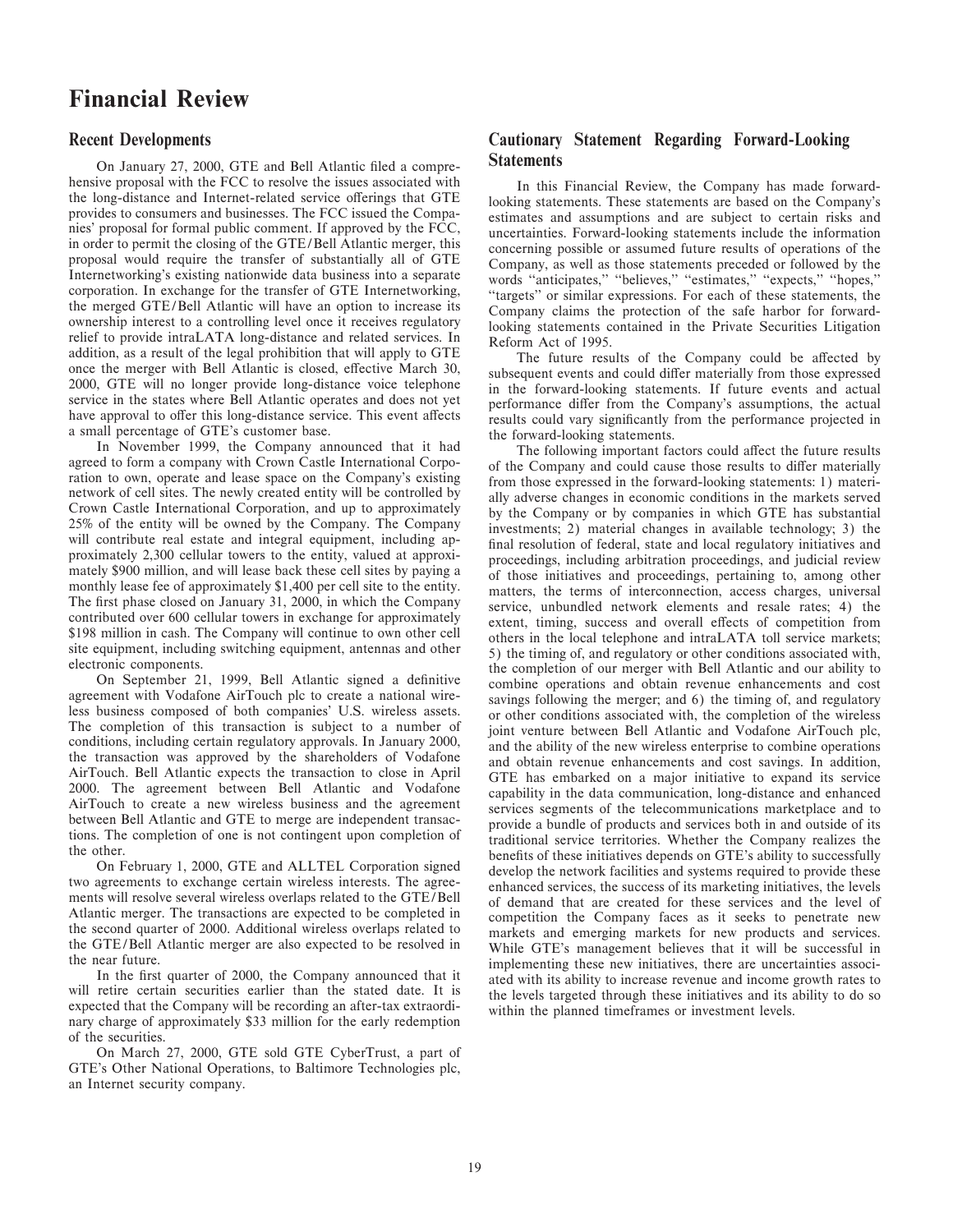## **Report of Independent Public Management Report Accountants**

To the Board of Directors and To Our Shareholders: Shareholders of GTE Corporation:

We have audited the accompanying consolidated balance The management of GTE is responsible for the integrity and sheets of GTE Corporation (a New York corporation) and subsidi-<br>objectivity of the financial and operating in dated statements of income, comprehensive income, shareholders' December 31, 1999. These financial statements are the responsibil-<br>ity of the Company's management. Our responsibility is to express best estimates and judgments of management. ity of the Company's management. Our responsibility is to express an opinion on these financial statements based on our audits.

cepted auditing standards. Those standards require that we plan and perform the audit to obtain reasonable assurance about whether the perform the audit to obtain reasonable assurance about whether the tions, that assets are properly safeguarded and accounted for, and consolidated financial statements are free of material misstatement. that financial reco An audit includes examining, on a test basis, evidence supporting the amounts and disclosures in the financial statements. An audit counting principles. This system includes written policies and also includes assessing the accounting principles used and signifi-<br>procedures, an organizati also includes assessing the accounting principles used and signifi-<br>cant estimates made by management, as well as evaluating the comprehensive program of periodic audits by the internal auditors. cant estimates made by management, as well as evaluating the overall financial statement presentation. We believe that our audits provide a reasonable basis for our opinion.<br>In our opinion, the financial statements referred to above In addition, the Audit Committee of the Board of Directors,

Corporation and subsidiaries as of December 31, 1999 and 1998, and the results of their operations and their cash flows for each of the three years in the period ended December 31, 1999, in conform-

arthur andersa LP

ARTHUR ANDERSEN LLP **Charles R. Lee**<br>
Dallas, Texas *Chairman and Chief Executive Officer*<br>
January 27, 2000

objectivity of the financial and operating information contained in this annual report, including the consolidated financial statements aries as of December 31, 1999 and 1998, and the related consoli-<br>dated statements of income, comprehensive income, shareholders' covered by the Report of Independent Public Accountants. These equity and cash flows for each of the three years in the period ended statements were prepared in conformity with generally accepted December 31, 1999. These financial statements are the responsibil-<br>accounting principles

The Company has a system of internal accounting controls. We conducted our audits in accordance with generally ac-<br>ad auditing standards. Those standards require that we plan and tions are recorded and executed in accordance with its authorizathat financial records are maintained so as to permit preparation of financial statements in accordance with generally accepted ac-The Company also has instituted policies and guidelines that

In our opinion, the financial statements referred to above In addition, the Audit Committee of the Board of Directors, net fairly, in all material respects, the financial position of GTE consisting solely of outside direct present fairly, in all material respects, the financial position of GTE consisting solely of outside directors, meets periodically with man-<br>Corporation and subsidiaries as of December 31, 1999 and 1998, agement, the inter ants to review internal accounting controls, audit results and accounting principles and practices, and annually recommends to ity with generally accepted accounting principles. the Board of Directors the selection of independent public accountants.

Charles R Ree

Sawrence R Whitm-

Lawrence R. Whitman *Deputy Chief Financial Officer*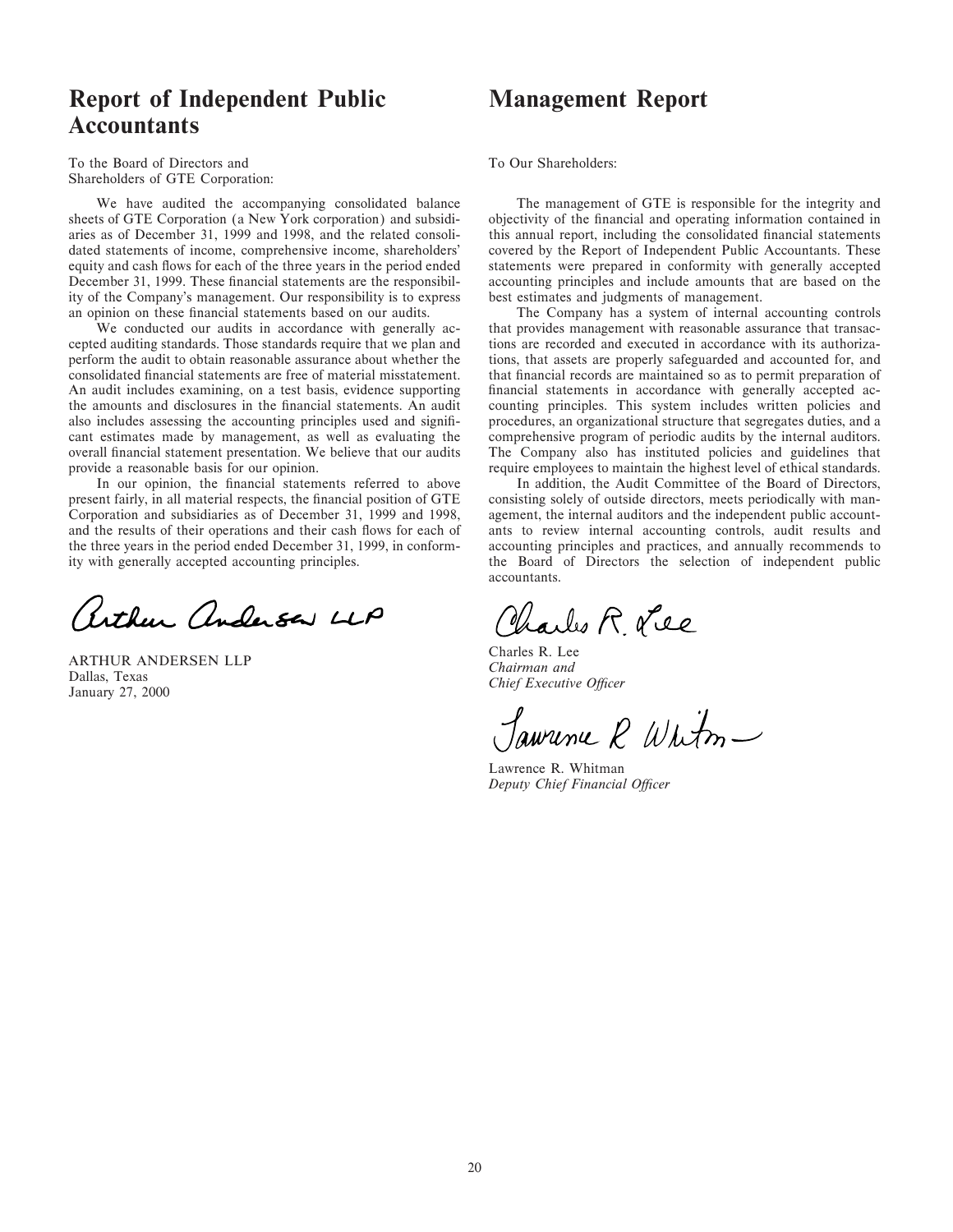## **Consolidated Statements of Income** *GTE Corporation and Subsidiaries*

|                                                         | Years Ended December 31, |            |                      |  |  |
|---------------------------------------------------------|--------------------------|------------|----------------------|--|--|
| (Dollars in Millions, Except Per-Share Amounts)         | 1999                     | 1998       | 1997                 |  |  |
| <b>Revenues and Sales</b>                               | \$25,336                 | \$25,473   | \$23,260             |  |  |
| <b>Operating Costs and Expenses</b>                     |                          |            |                      |  |  |
| Cost of services and sales                              | 10,954                   | 10,741     | 9,203                |  |  |
| Selling, general and administrative                     | 4,405                    | 4,821      | 4,560                |  |  |
| Depreciation and amortization                           | 3,757                    | 3,820      | 3,886                |  |  |
| Special items                                           | (1,116)                  | 755        |                      |  |  |
| Total operating costs and expenses                      | 18,000                   | 20,137     | 17,649               |  |  |
| <b>Operating Income</b>                                 | 7,336                    | 5,336      | 5,611                |  |  |
| Other (Income) Expense                                  |                          |            |                      |  |  |
| $Interest - net$                                        | 1,277                    | 1,253      | 1,145                |  |  |
| Equity in income of unconsolidated companies            | (432)                    | (240)      | (217)                |  |  |
| Other $-$ net                                           | 137                      | 278        | 265                  |  |  |
| Income before income taxes                              | 6,354                    | 4,045      | 4,418                |  |  |
| Income taxes                                            | 2,291                    | 1,553      | 1,624                |  |  |
| Income before extraordinary charges                     | 4,063                    | 2,492      | 2,794                |  |  |
| Extraordinary charges                                   | (30)                     | (320)      |                      |  |  |
| <b>Net Income</b>                                       | \$4,033                  | \$2,172    | \$2,794              |  |  |
|                                                         |                          |            |                      |  |  |
| Basic Earnings (Loss) Per Common Share:                 |                          |            |                      |  |  |
| Before extraordinary charges                            | \$<br>4.18               | 2.59<br>\$ | \$<br>2.92           |  |  |
| Extraordinary charges                                   | (.03)                    | (.33)      |                      |  |  |
| <b>Net Income</b>                                       | \$<br>4.15               | \$2.26     | $\mathbb{S}$<br>2.92 |  |  |
| Diluted Earnings (Loss) Per Common Share:               |                          |            |                      |  |  |
| Before extraordinary charges                            | \$<br>4.15               | \$<br>2.57 | \$<br>2.90           |  |  |
| Extraordinary charges                                   | (.03)                    | (.33)      |                      |  |  |
| <b>Net Income</b>                                       | \$<br>4.12               | \$<br>2.24 | \$<br>2.90           |  |  |
|                                                         |                          |            |                      |  |  |
| <b>Average Common Shares Outstanding (in millions):</b> |                          |            |                      |  |  |
| <b>Basic</b>                                            | 972                      | 963        | 958                  |  |  |
| Diluted                                                 | 979                      | 968        | 962                  |  |  |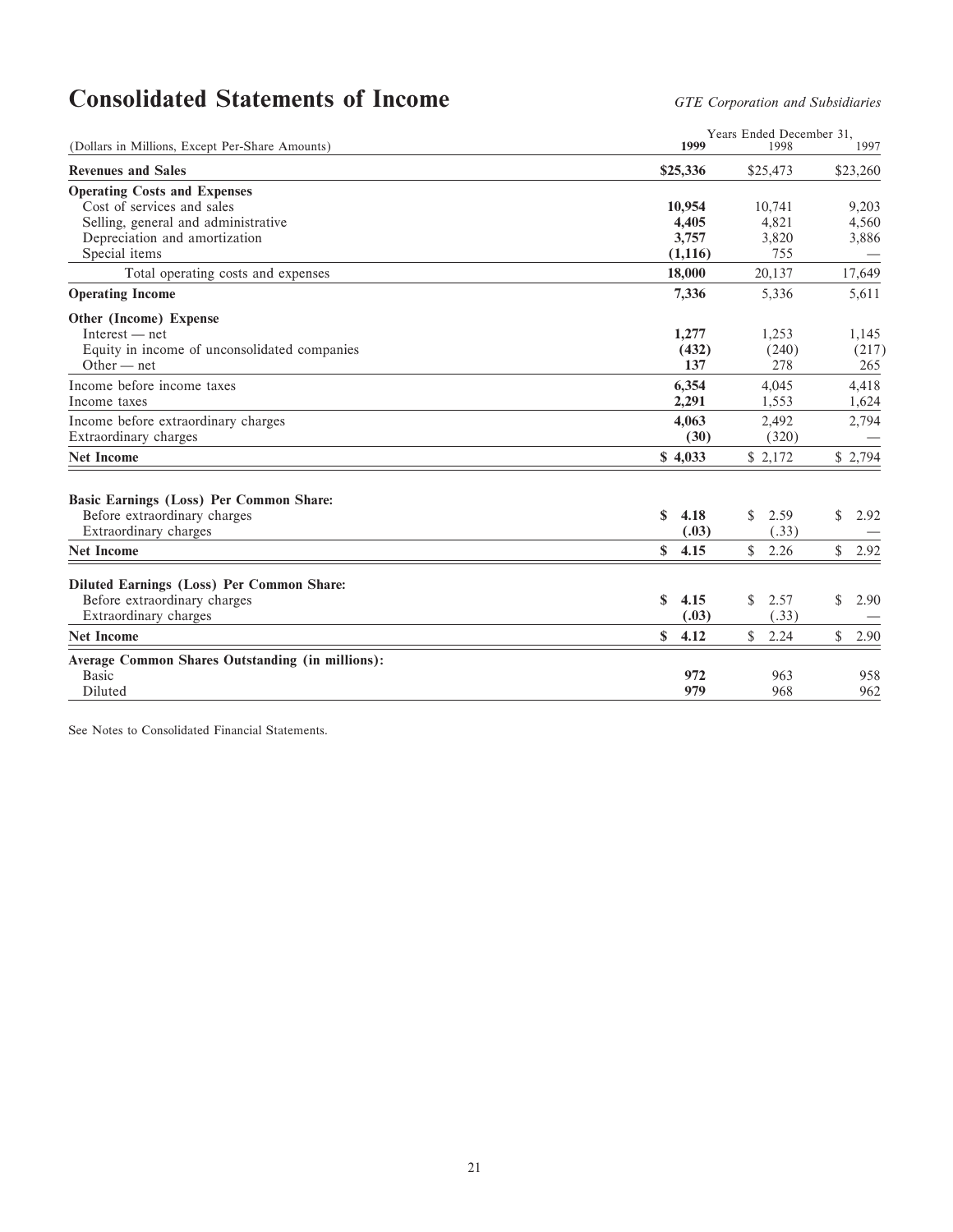## **Consolidated Balance Sheets** *GTE Corporation and Subsidiaries*

|                                                             | December 31. |           |  |  |
|-------------------------------------------------------------|--------------|-----------|--|--|
| (Dollars in Millions)                                       | 1999         | 1998      |  |  |
| <b>Assets</b>                                               |              |           |  |  |
| Current assets                                              |              |           |  |  |
| Cash and cash equivalents                                   | \$<br>936    | \$<br>467 |  |  |
| Receivables, less allowances of \$551 and \$395             | 5,058        | 4,785     |  |  |
| Inventories and supplies                                    | 702          | 668       |  |  |
| Net assets held for sale (see Note 2 and Note 11)           | 1.802        | 274       |  |  |
| Other                                                       | 945          | 587       |  |  |
| Total current assets                                        | 9,443        | 6,781     |  |  |
| Property, plant and equipment, net (see Note 2 and Note 11) | 23,233       | 24,866    |  |  |
| Prepaid pension costs                                       | 6.073        | 4,927     |  |  |
| Franchises, goodwill and other intangibles                  | 6,492        | 3,144     |  |  |
| Investments in unconsolidated companies                     | 3,932        | 2,210     |  |  |
| Other assets                                                | 1,659        | 1,687     |  |  |
| Total assets                                                | \$50,832     | \$43,615  |  |  |
| Liabilities and Shareholders' Equity                        |              |           |  |  |
| Current liabilities                                         |              |           |  |  |
| Short-term obligations, including current maturities        | \$9,608      | \$4,148   |  |  |
| Accounts payable and accrued expenses                       | 4,410        | 4,138     |  |  |
| Taxes payable                                               | 1,372        | 1,071     |  |  |
| Dividends payable                                           | 458          | 470       |  |  |
| Other                                                       | 487          | 528       |  |  |
| Total current liabilities                                   | 16,335       | 10,355    |  |  |
| Long-term debt                                              | 13,957       | 15,418    |  |  |
| Employee benefit plans                                      | 4.418        | 4.404     |  |  |
| Deferred income taxes                                       | 3,406        | 1,948     |  |  |
| Minority interests in equity of subsidiaries                | 1,266        | 1,984     |  |  |
| Other liabilities                                           | 623          | 740       |  |  |
| <b>Total liabilities</b>                                    | 40.005       | 34,849    |  |  |
| Shareholders' equity                                        |              |           |  |  |
| Common stock (1,002,200,284 and 991,374,778 shares issued)  | 50           | 50        |  |  |
| Additional paid-in capital                                  | 8.680        | 7,884     |  |  |
| Retained earnings                                           | 4,953        | 2,740     |  |  |
| Accumulated other comprehensive loss                        | (376)        | (375)     |  |  |
| Guaranteed ESOP obligations                                 | (453)        | (509)     |  |  |
| Treasury stock (34,791,857 and 23,377,388 shares, at cost)  | (2,027)      | (1,024)   |  |  |
| Total shareholders' equity                                  | 10,827       | 8,766     |  |  |
| Total liabilities and shareholders' equity                  | \$50,832     | \$43,615  |  |  |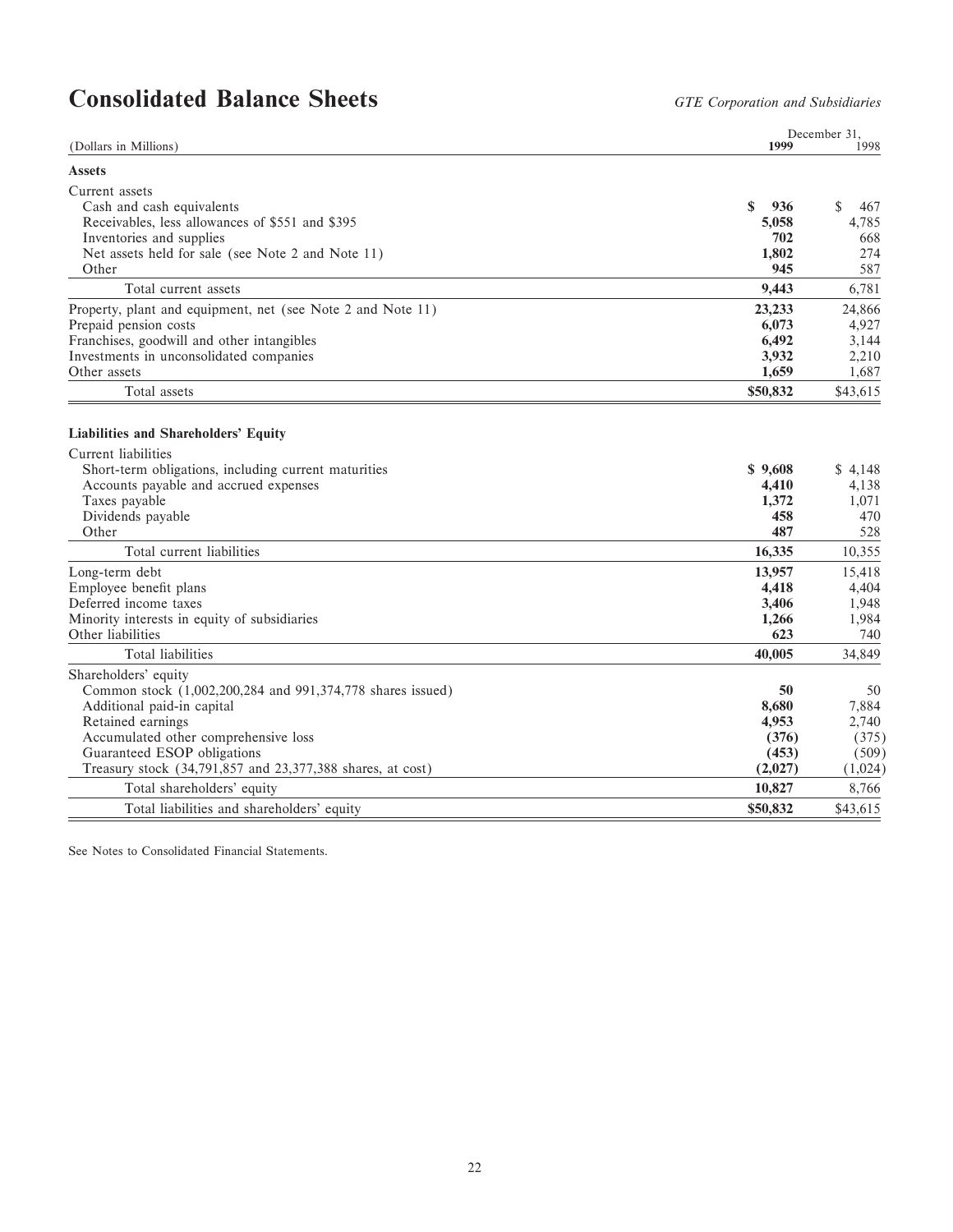## **Consolidated Statements of Cash Flows** *GTE Corporation and Subsidiaries*

|                                                                                                                                | Years Ended December 31, |           |                |  |  |
|--------------------------------------------------------------------------------------------------------------------------------|--------------------------|-----------|----------------|--|--|
| (Dollars in Millions)                                                                                                          | 1999                     | 1998      | 1997           |  |  |
| Operations                                                                                                                     |                          |           |                |  |  |
| Income before extraordinary charges                                                                                            | \$4.063                  | \$2,492   | \$2,794        |  |  |
| Adjustments to reconcile income before extraordinary charges to net cash from operations:                                      |                          |           |                |  |  |
| Depreciation and amortization                                                                                                  | 3,757                    | 3,820     | 3,886          |  |  |
| Special items                                                                                                                  | (1,116)                  | 755       |                |  |  |
| Employee retirement benefits                                                                                                   | (1,272)                  | (728)     | (746)          |  |  |
| Deferred income taxes                                                                                                          | 1,217                    | 471       | 456            |  |  |
| Provision for uncollectible accounts                                                                                           | 597                      | 470       | 418            |  |  |
| Equity in income of unconsolidated companies                                                                                   | (432)                    | (240)     | (217)          |  |  |
| Changes in current assets and current liabilities, excluding the effects of acquisitions and                                   |                          |           |                |  |  |
| dispositions:                                                                                                                  |                          |           |                |  |  |
| Receivables - net                                                                                                              | (927)                    | (767)     | (622)          |  |  |
| Other current assets                                                                                                           | (179)                    | (5)       | (220)          |  |  |
| Accrued taxes and interest                                                                                                     | 471                      | 381       | 86             |  |  |
| Other current liabilities                                                                                                      | 9                        | (662)     | 325            |  |  |
| $Other - net$                                                                                                                  | 131                      | (97)      | $\overline{4}$ |  |  |
| Net cash from operations                                                                                                       | 6,319                    | 5,890     | 6,164          |  |  |
| Investing                                                                                                                      |                          |           |                |  |  |
| Capital expenditures                                                                                                           | (4,940)                  | (5,609)   | (5,128)        |  |  |
| Acquisitions and investments                                                                                                   | (3,813)                  | (121)     | (927)          |  |  |
| Proceeds from sales of assets                                                                                                  | 1,201                    | 209       | 73             |  |  |
| $Other - net$                                                                                                                  | (197)                    | 13        | 89             |  |  |
| Net cash used in investing                                                                                                     | (7,749)                  | (5,508)   | (5,893)        |  |  |
|                                                                                                                                |                          |           |                |  |  |
| Financing<br>Common stock issued                                                                                               | 851                      | 447       | 288            |  |  |
|                                                                                                                                |                          |           |                |  |  |
| Purchase of treasury stock                                                                                                     | (1,314)                  |           | (576)          |  |  |
| Dividends paid                                                                                                                 | (1,828)                  | (1,807)   | (1,802)        |  |  |
| Long-term debt issued                                                                                                          | 4,637                    | 3,934     | 2,407          |  |  |
| Long-term debt and preferred securities retired<br>Increase (decrease) in short-term obligations, excluding current maturities | (1,931)                  | (1,988)   | (2,417)        |  |  |
| Other $-$ net                                                                                                                  | 1,521<br>(37)            | (978)     | 2,015          |  |  |
|                                                                                                                                |                          | (74)      | (40)           |  |  |
| Net cash from (used in) financing                                                                                              | 1,899                    | (466)     | (125)          |  |  |
| Increase (decrease) in cash and cash equivalents                                                                               | 469                      | (84)      | 146            |  |  |
| Cash and cash equivalents:                                                                                                     |                          |           |                |  |  |
| Beginning of year                                                                                                              | 467                      | 551       | 405            |  |  |
| End of year                                                                                                                    | \$<br>936                | \$<br>467 | \$<br>551      |  |  |
| Cash paid during the year for                                                                                                  |                          |           |                |  |  |
| Interest                                                                                                                       | \$1,381                  | \$1,321   | \$1,282        |  |  |
| Income taxes                                                                                                                   | 645                      | 854       | 1,057          |  |  |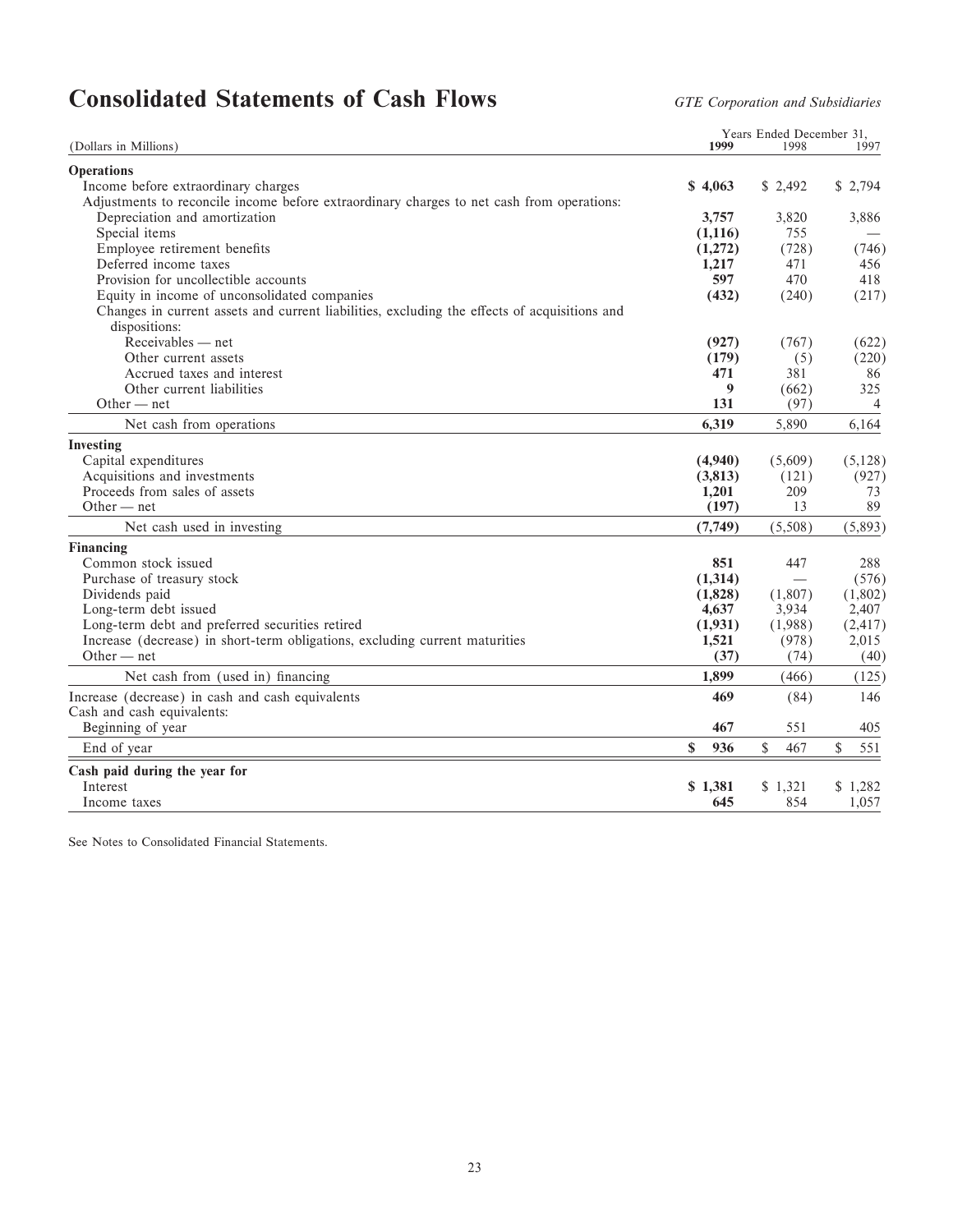## **Consolidated Statements of Shareholders' Equity** *GTE Corporation and Subsidiaries*

| (Dollars in Millions)                                | Common<br><b>Stock</b> | <b>Additional</b><br>Paid-in<br>Capital | <b>Retained</b><br><b>Earnings</b><br>(Deficit) | Accumulated<br>Other<br>Comprehensive<br>Loss | Guaranteed<br><b>ESOP</b><br><b>Obligations</b> | <b>Treasury</b><br><b>Stock</b> | <b>Total</b> |
|------------------------------------------------------|------------------------|-----------------------------------------|-------------------------------------------------|-----------------------------------------------|-------------------------------------------------|---------------------------------|--------------|
| <b>Shareholders' Equity, December 31, 1996</b>       | \$49                   | \$7,416                                 | \$1,370                                         | \$(168)                                       | \$ (575)                                        | \$ (756)                        | \$7,336      |
| Net income                                           |                        |                                         | 2,794                                           |                                               |                                                 |                                 | 2,794        |
| Dividends declared                                   |                        |                                         | (1,800)                                         |                                               |                                                 |                                 | (1,800)      |
| Common shares issued — employee plans                |                        |                                         |                                                 |                                               |                                                 |                                 |              |
| $(3,341,606 \text{ shares})$                         |                        | 146                                     |                                                 |                                               |                                                 |                                 | 146          |
| Treasury shares distributed — employee plans         |                        |                                         |                                                 |                                               |                                                 |                                 |              |
| $(3,279,387 \text{ shares})$                         |                        |                                         |                                                 |                                               |                                                 | 142                             | 142          |
| Purchase of treasury stock (11,719,200 shares)       |                        |                                         |                                                 |                                               |                                                 | (536)                           | (536)        |
| Other                                                |                        | (2)                                     | 8                                               | (75)                                          | 25                                              |                                 | (44)         |
| Shareholders' Equity, December 31, 1997              | 49                     | 7,560                                   | 2,372                                           | (243)                                         | (550)                                           | (1,150)                         | 8,038        |
| Net income                                           |                        |                                         | 2,172                                           |                                               |                                                 |                                 | 2,172        |
| Dividends declared                                   |                        |                                         | (1,811)                                         |                                               |                                                 |                                 | (1, 811)     |
| Common shares issued — employee plans                |                        |                                         |                                                 |                                               |                                                 |                                 |              |
| $(7,121,891 \text{ shares})$                         | 1                      | 320                                     |                                                 |                                               |                                                 |                                 | 321          |
| Treasury shares distributed — employee plans         |                        |                                         |                                                 |                                               |                                                 |                                 |              |
| $(2,875,700 \text{ shares})$                         |                        |                                         |                                                 |                                               |                                                 | 126                             | 126          |
| Other                                                |                        | $\overline{4}$                          | 7                                               | (132)                                         | 41                                              |                                 | (80)         |
| Shareholders' Equity, December 31, 1998              | 50                     | 7,884                                   | 2,740                                           | (375)                                         | (509)                                           | (1,024)                         | 8,766        |
| Net income                                           |                        |                                         | 4,033                                           |                                               |                                                 |                                 | 4,033        |
| Dividends declared                                   |                        |                                         | (1,828)                                         |                                               |                                                 |                                 | (1,828)      |
| Common shares issued — employee plans                |                        |                                         |                                                 |                                               |                                                 |                                 |              |
| $(10,825,506 \text{ shares})$                        |                        | 540                                     |                                                 |                                               |                                                 |                                 | 540          |
| Treasury shares distributed — employee plans         |                        |                                         |                                                 |                                               |                                                 |                                 |              |
| $(6,320,331 \text{ shares})$                         |                        |                                         |                                                 |                                               |                                                 | 311                             | 311          |
| Purchase of treasury stock (17,734,800 shares)       |                        |                                         |                                                 |                                               |                                                 | (1,314)                         | (1,314)      |
| Tax benefit from exercise of stock options and other |                        | 256                                     | 8                                               | (1)                                           | 56                                              |                                 | 319          |
| <b>Shareholders' Equity, December 31, 1999</b>       | \$50                   | \$8,680                                 | \$4,953                                         | \$(376)                                       | \$ (453)                                        | \$(2,027)                       | \$10,827     |

## **Consolidated Statements of Comprehensive Income**

| (Dollars in Millions)                                                           | 1999             | Years Ended December 31,<br>1998 | 1997    |
|---------------------------------------------------------------------------------|------------------|----------------------------------|---------|
| Net income                                                                      | \$4,033          | \$2,172                          | \$2,794 |
| Other comprehensive income (loss):                                              |                  |                                  |         |
| Foreign currency translation adjustments                                        | 27               | (144)                            | (90)    |
| Unrealized gains (losses) on securities, net of taxes of $\S(13)$ , \$6 and \$8 | (28)             | 12                               | 15      |
| Other comprehensive loss                                                        | $\left(1\right)$ | (132)                            | (75)    |
| Comprehensive income                                                            | \$4,032          | \$2,040                          | \$2,719 |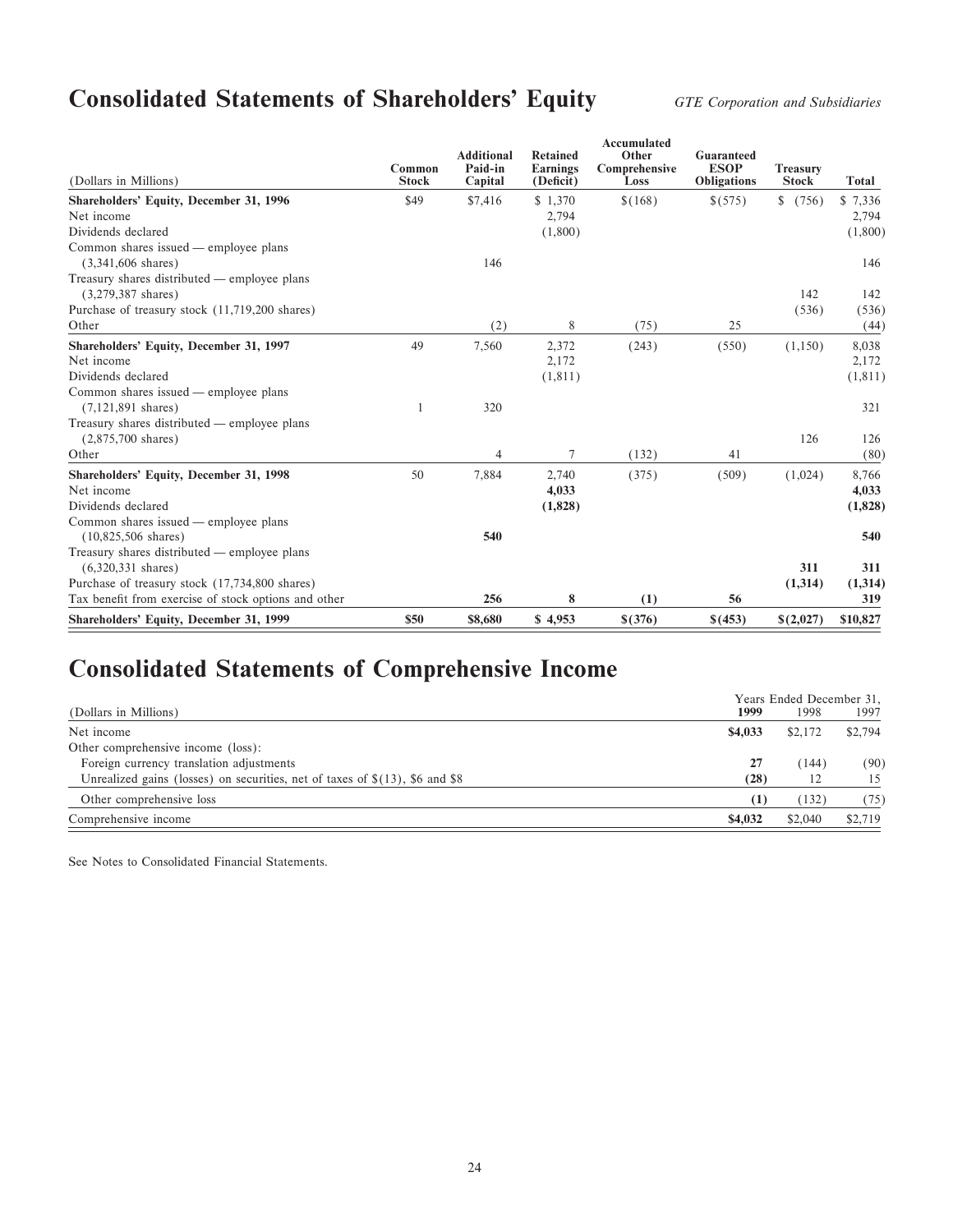pany'') is one of the world's largest telecommunications companies accounts. Gains or losses on disposition are amortized with the with an array of products and services that is among the broadest in remaining net investme with an array of products and services that is among the broadest in remaining net investment in telephone plant. When depreciable the industry. GTE's National and International Operations serve telephone plant is retired the industry. GTE's National and International Operations serve telephone plant is retired outside the normal course of business, for approximately 35 million telephone access lines through subsidiar-<br>example if a local ex ies in the United States, Canada and the Dominican Republic, and through affiliates in Canada, Puerto Rico and Venezuela. GTE is a leading wireless operator in the United States, with more than 7.1 million wireless customers and the opportunity to serve 72.5 million potential wireless customers. Outside the fifty states, GTE operates wireless networks serving approximately 6.7 million customers with 34.8 million potential wireless customers through amortized on a straight-line basis over the periods to be benefited or subsidiaries in Argentina, Canada and the Dominican Republic, 40 years, whichever is l subsidiaries in Argentina, Canada and the Dominican Republic, and affiliates in Canada, Puerto Rico, Taiwan and Venezuela. GTE and affiliates in Canada, Puerto Rico, Taiwan and Venezuela. GTE amortized in a manner consistent with historical attrition patterns.<br>also participates in a venture which operates a paging network in Amortization expense f also participates in a venture which operates a paging network in Amortization expense for consolidated subsidiaries was \$175 mil-<br>China. GTE provides internetworking services ranging from dial-up lion, \$131 million and \$9 Internet access for residential and small-business consumers to Web-based applications for *Fortune 500* companies and has in Web-based applications for *Fortune 500* companies and has in December 31, 1999 and 1998, respectively. Goodwill resulting from place a 17,000 mile nationwide OC-192 fiber-optic network. GTE is investments in unconsolidate place a 17,000 mile nationwide OC-192 fiber-optic network. GTE is investments in unconsolidated subsidiaries is amortized on a also a leader in directories and telecommunications-based informa-<br>straight-line basis over the tion services and systems. For further information concerning our whichever is less. business, see Note 15.

of less than 20% are accounted for on the cost basis.<br>Reclassifications of prior-year data have been made, where

|                                         | $20 - 40$ |
|-----------------------------------------|-----------|
| Inside communications plant             | $5 - 10$  |
| Outside communications plant            | $8 - 40$  |
| Furniture, vehicles and other equipment | $3 - 10$  |

investment in telephone plant less anticipated net salvage value

**1. Description of Business and Summary of** over remaining useful asset lives and requires the periodic review and revision of depreciation rates.

**Significant Accounting Policies**<br> **Significant Accounting Policies**<br> **Significant Accounting Policies**<br> **Significant** Accounting Policies<br> **Significant** Accounting Policies<br> **Significant** Accounting Policies<br> **Significant Pription of Business** in the normal course of business, the amount of such plant is GTE Corporation and subsidiaries ("GTE" or "the Com-<br>deducted from the respective plant and accumulated depreciation GTE Corporation and subsidiaries ("GTE" or "the Com-<br>
pany") is one of the world's largest telecommunications companies<br>
accounts. Gains or losses on disposition are amortized with the example if a local exchange is sold, any resulting gain or loss is included in operating income.

> When depreciable assets of other subsidiaries are retired or otherwise disposed of, the related cost and accumulated depreciation are deducted from the plant accounts and any resulting gain or loss is included in operating income.

> Franchises, goodwill and certain other intangibles are generally lion, \$131 million and \$96 million in 1999-97, respectively. Accu-<br>mulated amortization was \$957 million and \$819 million at straight-line basis over the periods to be benefited or 40 years,

**Example 10**<br> **Example 10**<br> **Example 10**<br> **Example 10**<br> **Example 10**<br> **Example 10**<br> **Example 10**<br> **Example 10**<br> **Example 10**<br> **Example 10**<br> **Example 10**<br> **Example 10**<br> **Example 10**<br> **Example 10**<br> **Example 10**<br> **Example 10** 

Reclassifications of prior-year data have been made, where<br>appropriate or as otherwise disclosed in these notes, to conform to<br>the 1999 presentation.<br>benefits earned during the year as well as interest on projected<br>benefit **Revenue Recognition**<br>
Revenues are recognized when services are rendered or prod-<br>
ucts are delivered to customers. Long-term contracts are accounted<br>
for using the percentage-of-completion method, with revenues<br>
recogniz

**Depreciation and Amortization**<br>
Property, plant and equipment of all GTE subsidiaries is<br>
depreciated on a straight-line basis over the following estimated<br>
useful asset lives:<br>
Let all asset lives:<br>
Let all asset lives:<br> **Average lives (in years)** Disposed Of," a determination of impairment, if any, is made based<br>Disposed Of," a determination of impairment, if any, is made based<br>on estimated future cash flows, salvage value or expected net proceeds depending on the circumstances. In instances where goodwill has been recorded in connection with impaired assets, the carrying amount of the goodwill is first eliminated before any reduction to the carrying value assets. GTE's policy is to record asset impairment losses, and any GTE's telephone operating subsidiaries depreciate assets using subsequent adjustments to such losses as initially recorded, as well<br>remaining life methodology. This method depreciates the net as net gains or losses on sale the remaining life methodology. This method depreciates the net as net gains or losses on sales of assets as a component of operating investment in telephone plant less anticipated net salvage value income. Under Accountin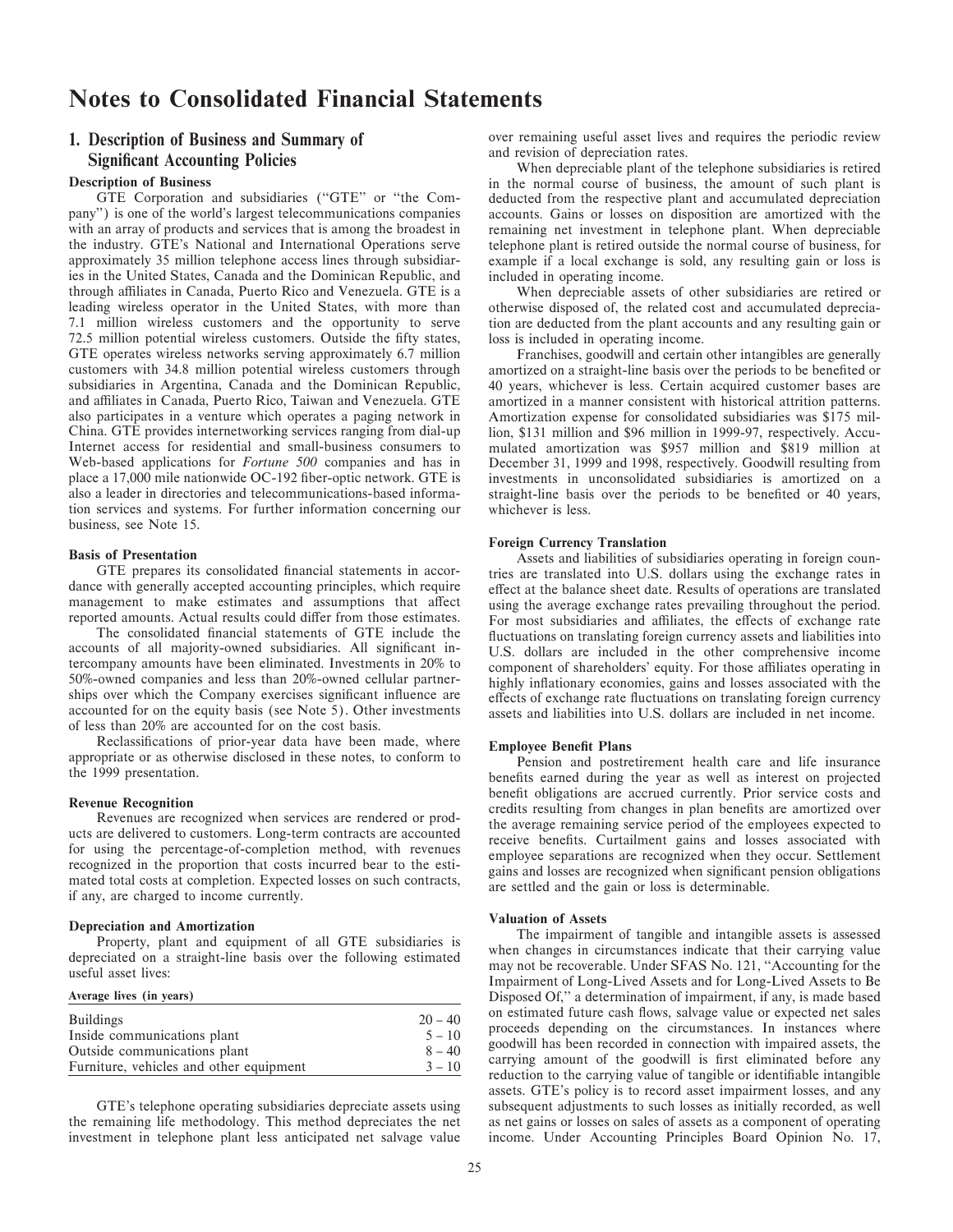future period over which the benefit of goodwill will be received, based on future cash flows, and changes the amortization life Prior to the adoption of SOP 98-1 in 1999, GTE classified accordingly. software as either network-related or non-network related. For

**Income Taxes**<br>
Deferred income taxes are recorded to reflect the tax conse-<br>
Deferred income taxes are recorded to reflect the tax conse-<br>
quences in future years of differences between the tax bases of<br>
assets and liabil adjusted, to the extent necessary, to reflect tax rates expected to be in effect when the temporary differences reverse. A valuation allowance is established for deferred tax assets for which realization<br>is not likely.

### **Earnings Per Common Share**

All earnings per share computations and presentations are in<br>accordance with SFAS No. 128, "Earnings per Share" (see In June 1998, the Financial Accounting Standards Board<br>Note 14). (FASB) issued SFAS No. 133, "Accounting

highly liquid securities, which have maturities when purchased of three months or less.

Financial Instruments<br>
entities to reflect the gains or losses associated with changes in the<br>
exposure to forme are sensited instruments to hedge its<br>
exposure to fluctuations in interest rates, foreign exchange rates at<br> price of GTE's common stock. Gains or losses recognized on call options offset compensation expense in GTE's consolidated state- **2. Strategic Repositioning — Net Assets Held For Sale** ments of income.

Software costs are recognized in accordance with the Ameri-<br>
100 million in 1999 and 1998, respectively.<br>
100 million in 1999 and 1998, respectively.<br>
100 June 22, 1999, GTE entered into an agreement with can Institute of Certified Public Accountants (AICPA) Statement On June 22, 1999, GTE entered into an agreement with of Position (SOP) 98-1, "Accounting for the Costs of Computer General Dynamics Corporation to sell three of Position (SOP) 98-1, "Accounting for the Costs of Computer Software Developed or Obtained for Internal Use,'' which became GTE Government Systems Corporation, which closed on Septemeffective in January 1999. GTE capitalizes costs associated with ber 1, 1999. On November 4, 1999, GTE entered into an agreement externally acquired software (including right-to-use fees) for inter-<br>
mail use. Project costs associated with internally developed software<br>
December 10, 1999. (See Note 3.) The net assets of GTE Governnal use. Project costs associated with internally developed software are segregated into three project stages: preliminary project stage, application development stage and post-implementation stage. Costs associated with both the preliminary project stage and the 1999, up to the date of the sale, from GTE Government Systems post-implementation stage are expensed as incurred. Costs associ- were \$1.1 billion. In 1998 and 1997, revenues were \$1.4 billion and ated with the application development stage are capitalized. \$1.3 billion, respectively.<br>Software maintenance and training costs are expensed as incurred. On June 24, 1999, GTE entered into an agreement with Oak Software maintenance and training costs are expensed as incurred. Capitalized software is generally amortized on a straight-line basis

"Intangible Assets," the Company also annually evaluates the over its useful life, not to exceed five years for non-network software future period over which the benefit of goodwill will be received, or three years for net

network-related software, initial operating systems software was

| (Dollars in Millions) | 1999  | 1998  |
|-----------------------|-------|-------|
| Network               | \$203 |       |
| Non-network           | 565   | 301   |
| Total net book value  | \$768 | \$301 |
|                       |       |       |

ments and Hedging Activities,'' which establishes accounting and **Cash and Cash Equivalents**<br>Cash and cash equivalents include investments in short-term. derivative instruments embedded in other contracts, and for hedg-<br>Cash and cash equivalents include investments in short-term. Cash and cash equivalents include investments in short-term, derivative instruments embedded in other contracts, and for hedginstruments to measure these instruments at fair value and record them as assets or liabilities on the balance sheet. It also requires

During the first quarter of 1998, the Company committed to a **Inventories and Supplies**<br>Inventories and supplies are stated at the lower of cost,<br>determined principally by the average cost method, or net realizable<br>value.<br>Inventories and supplies are stated at the lower of cost,<br>det stopped recording depreciation expense for these assets. Accord-**Software** ingly, depreciation expense was lowered by \$325 million and

ment Systems were classified as "Net assets held for sale" in the consolidated balance sheets at December 31, 1998. Revenues for

Hill Capital Partners, L.P. (Oak Hill) to sell GTE Airfone. The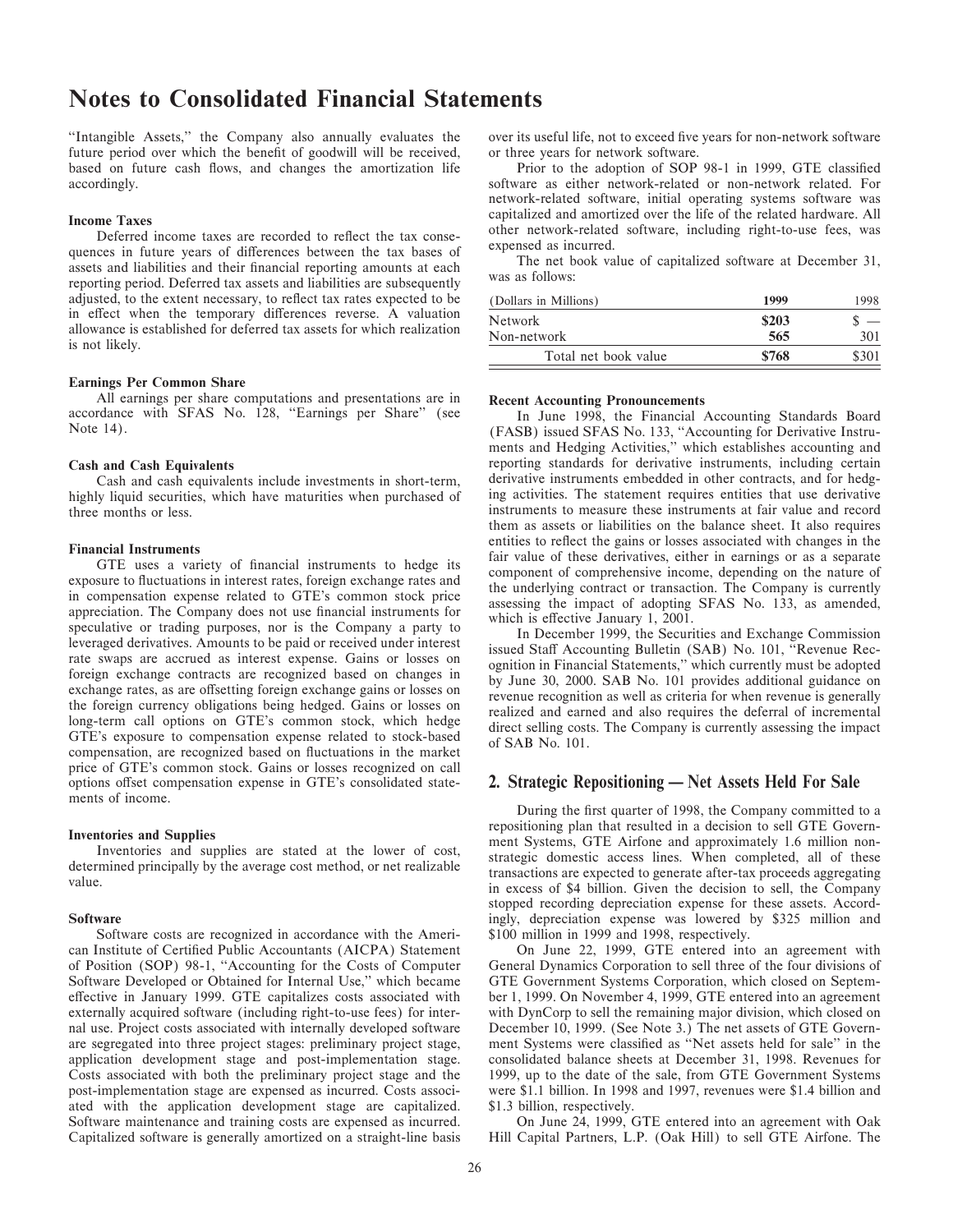agreement was terminated on October 19, 1999 when GTE and tion for \$1.03 billion in cash. The after-tax impact of this gain Oak Hill were unable to agree on final terms. GTE will continue to was \$445 million, or \$.45 per d Oak Hill were unable to agree on final terms. GTE will continue to pursue the sale of GTE Airfone. Accordingly, GTE Airfone's net special charge of \$49 million (\$29 million after-tax, or \$.03 per assets are classified as "Net assets held for sale" in the consolidated diluted share) primarily related to the impairment of assets balance sheets at December 31, 1999 and 1998. Revenues from associated with the Company's decision to exit certain small, GTE Airfone were \$138 million, \$157 million and \$136 million for non-core business activities. GTE Airfone were \$138 million, \$157 million and \$136 million for

sell all of the domestic switched access lines held for sale. These the remaining major division of GTE Government Systems to access lines are located in Alaska, Arizona, Arkansas, California, DynCorp, partially offset by a special charge taken to exit certain Illinois, Iowa, Minnesota, Missouri, Nebraska, New Mexico, small non-strategic business Oklahoma, Texas and Wisconsin. All sales are contingent upon final agreements and regulatory approvals, and are expected to close in 2000. Based on the signing of definitive agreements, the net<br>property, plant and equipment of \$1.7 billion related to these access **1998 Special Items** lines has been reclassified as "Net assets held for sale" in the consolidated balance sheets as of December 31, 1999. The net book During the first quarter of 1998, the Company committed to a value of these access lines is reflected in "Property, plant and plan to sell or exit various b value of these access lines is reflected in "Property, plant and plan to sell or exit various business activities and reduce costs equipment net" in the consolidated balance sheets at Decem-<br>through employee reductions and equipment, net" in the consolidated balance sheets at Decem-<br>hrough employee reductions and related actions. As a result of<br>these actions, during the first quarter of 1998, the Company<br>per 31, 1998 (see Note 11). The Compa ber 31, 1998 (see Note 11). The Company will continue to operate these actions, during the first quarter of 1998, the Company all of these assets until sold. The 1.6 million access lines represent recorded pretax charges o all of these assets until sold. The 1.6 million access lines represent recorded pretax charges of \$755 million, \$482 million after-tax, or approximately 8% of the switched access lines that the Company \$.50 per diluted sha approximately 8% of the switched access lines that the Company \$.50 per diluted share, for the year. The strategic actions to which had in service at the end of 1999, and contributed approximately  $4\%$  the 1998 special c had in service at the end of 1999, and contributed approximately 4% the 1998 special charges relate were completed as planned consisted reverse and  $5\%$  to 1997 consoli-<br>tent with the original cost estimates. The plan inc to 1999 and 1998 consolidated revenues and 5% to 1997 consolidated revenues. posed sale of GTE Government Systems Corporation, GTE

| (Dollars in Millions)              | 1999 <sup>(a)</sup> | $1998^{(b)}$ | $\mu$ and $\mu$ and $\mu$ and $\mu$ and $\mu$ and $\mu$ and $\mu$ and $\mu$ and $\mu$ and $\mu$ and $\mu$ and $\mu$ and $\mu$ and $\mu$ and $\mu$ and $\mu$ and $\mu$ and $\mu$ and $\mu$ and $\mu$ and $\mu$ and $\mu$ and $\mu$ and $\mu$ and $\mu$<br>The following table summarizes the special charges by major |       |
|------------------------------------|---------------------|--------------|----------------------------------------------------------------------------------------------------------------------------------------------------------------------------------------------------------------------------------------------------------------------------------------------------------------------|-------|
| Current assets                     | 24                  | \$524        | category and by business unit affected (Dollars in Millions):                                                                                                                                                                                                                                                        |       |
| Property, plant and equipment, net | 1.871               | 282          | Major Category:                                                                                                                                                                                                                                                                                                      |       |
| Other noncurrent assets            | 10                  | 122          | Asset impairments                                                                                                                                                                                                                                                                                                    | \$483 |
| Current liabilities                | (40)                | (413)        | Exit costs                                                                                                                                                                                                                                                                                                           | 34    |
| Noncurrent liabilities             | (63)                | (241)        | Employee related and other actions                                                                                                                                                                                                                                                                                   |       |
| Net assets held for sale           | \$1,802             | \$274        | Severance                                                                                                                                                                                                                                                                                                            | 77    |

(a) Represents GTE Airfone and approximately 1.6 million non-strategic access lines, as described above.

(b) Represents GTE Government Systems and GTE Airfone, as described above. Business Unit:

### **3. Special Items**

### **1999 Special Items**

During 1999, the Company recorded a net pretax gain of  $$1.1$  billion (\$651 million after-tax, or \$0.66 per diluted share), which included the following:

- During the first quarter of 1999, the Company recorded a pretax and related costs associated with the closing of \$513 million associated with the merger of BC<br>TELECOM and TELUS, as described in Note 5. The after-tax<br>impa
- During the first quarter of 1999, the Company also recorded a special charge of \$192 million (\$119 million after-tax, or \$.12 per *Asset impairments and exit costs* diluted share) associated with employee separation programs. Based on the decision to sell, the Company recorded a pretax 3,000 employees. The programs were completed in early April 1999, as planned, consistent with the original cost estimates.
- ' During the third quarter of 1999, the Company recorded special carrying values. items of \$705 million (\$416 million after-tax, or \$.42 per diluted During the first quarter of 1998, the Company also committed

1999-1997, respectively.<br>
1999-1999, the Company entered definitive agreements to<br>
1999, the Company entered definitive agreements to<br>
1999, the Company entered definitive agreements to<br>
1999, the Company entered definitiv pretax gain of \$90 million, primarily associated with the sale of small non-strategic businesses. The after-tax impact of this net gain is \$46 million, or \$.05 per diluted share.

The components of the net assets held for sale at December 31 Airfone Incorporated and approximately 1.6 million non-strategic are as follows: domestic access lines located in 13 states. The status of these transactions as of December 31, 1999 is discussed in Note 2.

| Major Category:                    |       |
|------------------------------------|-------|
| Asset impairments                  | \$483 |
| Exit costs                         | 34    |
| Employee related and other actions |       |
| Severance                          | 77    |
| Other                              | 30    |
| Other actions                      | 131   |
| Total                              | \$755 |
| <b>Business Unit:</b>              |       |
| <b>National Operations</b>         |       |
| <b>Network Services</b>            | \$171 |
| Wireless Products and Services     | 91    |
| <b>Other National Operations</b>   | 397   |
| International Operations           | 38    |
| Corporate and other <sup>(a)</sup> | 58    |
|                                    |       |

The charge included separation and related benefits such as charge of \$200 million to reduce the carrying value of outplacement and benefit continuation costs for approximately GTE Airfone's assets to estimated net sales proceeds. No charge 3,000 employees. The programs were completed in early April was recorded for GTE Government Syst be sold because their estimated fair values were in excess of their

share). Included in the special items was a pretax gain of to a plan to exit a number of other non-strategic business activities. \$754 million on the sale of substantially all of GTE Government As a result, the Company recorded a pretax charge of \$156 million Systems on September 1, 1999 to General Dynamics Corpora-<br>to reduce the carrying value of af to reduce the carrying value of affected assets to expected net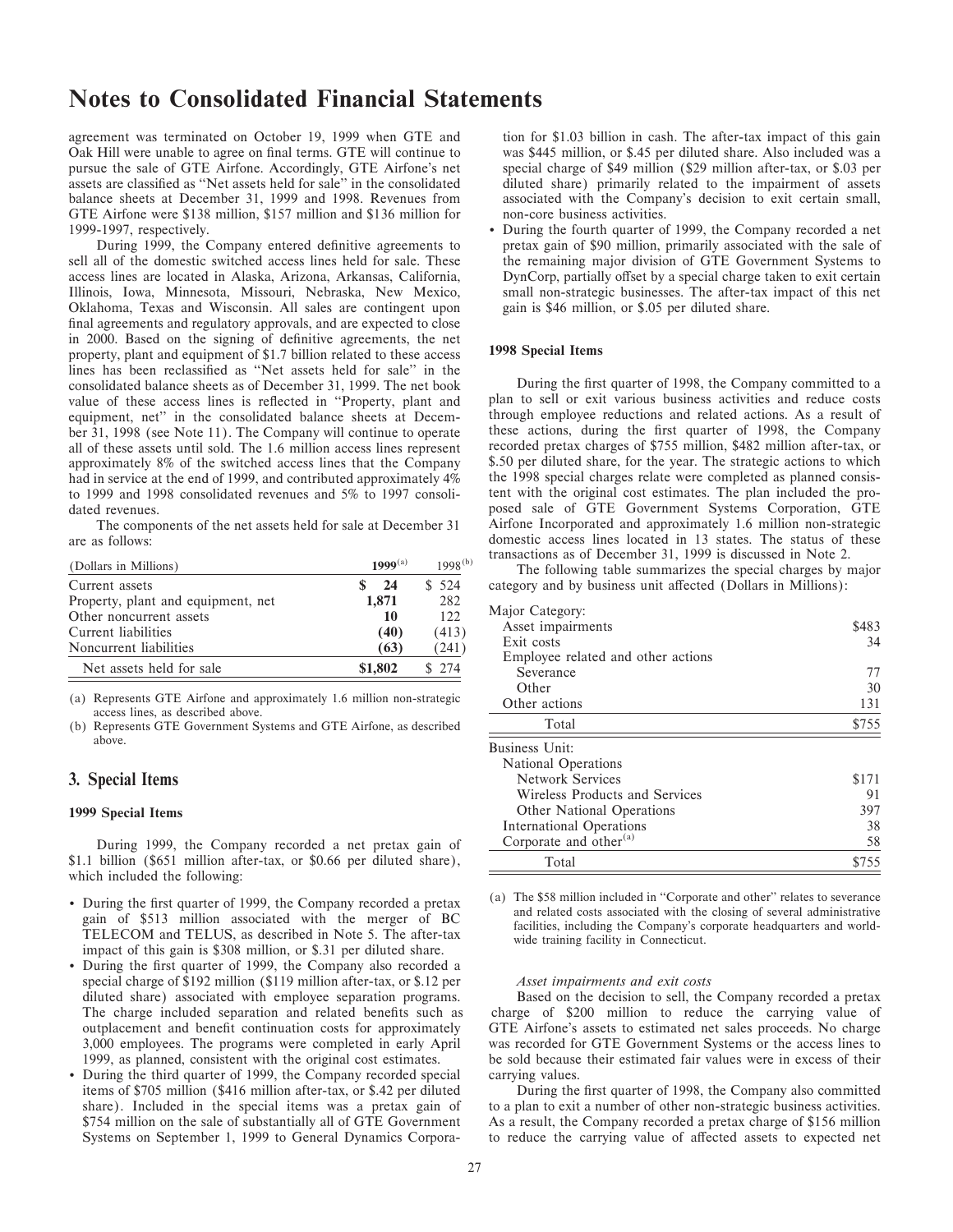- 
- the shutdown of business units developing interactive video products and services and excess printing facilities

• the write-off of impaired assets in Latin America (\$33 million).

After completing the review of its operations, the Company also decided to scale back the deployment of the hybrid fiber coax<br>
(HFC) video networks that it had built in certain test markets.<br> **5. Investments in Unconsolidated Companies**<br>
Although the Company is obligated to, and w existing HFC networks to provide video service in these markets, technological innovations have created alternative ways for the Company to deliver video and high-speed data services in the future at a significantly lower cost. Due to the significant change in the scale of the HFC networks and the effect on future revenues and expenses, the Company recorded a pretax charge for impairment of approximately \$161 million based on estimated future cash flows. GTE continues to evaluate its long-term strategic options associated with its video business.

consolidate facilities and centralize or eliminate a variety of employee functions and, as a result, recorded a \$107 million pretax vertising services. On December 22, 1998, GTE increased its charge. During the second half of 1998, the Company closed ownership interest in CANTV from 25.9% to 26.4%. At Decem-<br>several administrative facilities, including its corporate headquar-<br>ber 31, 1999 and 1998, GTE's invest ters in Connecticut and approximately 140 domestic retail stores and other locations operated by its National Operations. The cost of respectively.<br>
these actions is composed primarily of employee severance, out-<br>
At December 31, 1998, GTE had a 50.8% ownership interest these actions is composed primarily of employee severance, out-<br>
At December 31, 1998, GTE had a 50.8% ownership interest<br>
placement and benefit continuation costs for approximately 1,700 in BC TELECOM Inc. (BC TELECOM), a placement and benefit continuation costs for approximately 1,700 in BC TELECOM Inc. (BC TELECOM), a full-service telecom-<br>employees and other costs to exit locations no longer used by the munications provider in the provin employees and other costs to exit locations no longer used by the Company. On January 31, 1999, BC TELECOM and TELUS Corporation

\$131 million related to nonrecurring federal and state regulatory cations Inc. (TELUS). GTE's ownership interest in the merged rulings affecting its Network Services unit. Approximately two-<br>company, TELUS, is approximatel rulings affecting its Network Services unit. Approximately twothirds of this charge relates to nonrecurring access rate refunds first quarter of 1999, the Company changed the accounting for its applied by the Federal Communications Commission (FCC) retro-<br>investment from full consoli applied by the Federal Communications Commission (FCC) retroactively in 1997. In addition, the charge also included the write-off GTE's consolidated results include the following amounts related to incurred by the Company for which revenue recovery was not allowable under the regulatory process.

lion of high-coupon debt through a public tender offer prior to its vides local, wireless, long-distance, paging, and Internet-access stated maturity, resulting in a one-time, after-tax extraordinary services. At December stated maturity, resulting in a one-time, after-tax extraordinary services. At December 31, 1999, GTE's inves charge of \$30 million (net of tax benefits of \$16 million), or included unamortized goodwill of \$222 million. charge of \$30 million (net of tax benefits of \$16 million), or

During the first quarter of 1998, GTE recorded after-tax extraordinary charges of \$320 million (net of tax benefits of \$256 million), or \$.33 per diluted share. Approximately \$300 mil- **6. Shareholders' Equity** lion of the charge related to the discontinuation of SFAS No. 71, "Accounting for the Effects of Certain Types of Regulation," by The authorized common stock of GTE at December 31, 1999, GTE's Canadian operations. The decision by GTE's Canadian consisted of two billion shares with a par value of \$.05 per share.<br>
subsidiaries to discontinue using regulatory accounting practices Accumulated other comprehensi subsidiaries to discontinue using regulatory accounting practices Accumulated other comprehensive loss includes cumulative was in response to rulings by the Canadian regulatory commission foreign currency translation adjus was in response to rulings by the Canadian regulatory commission in March of 1998 that opened the Canadian telecommunications market to full competition. Under SFAS No. 71, certain assets respectively (see Note 1); and cumulative unrealized gains on were depreciated and certain expenses were recognized over a investments in securities of \$4 million, \$32 million and \$20 million longer period of time than would have been the case in a competi-<br>at December 31, 1999-97, r longer period of time than would have been the case in a competi-<br>tive environment. This charge includes a reduction in the net In August 1999, GTE announced the initiation of a share tive environment. This charge includes a reduction in the net In August 1999, GTE announced the initiation of a share carrying value of property, plant and equipment of \$270 million to repurchase program to offset shares i carrying value of property, plant and equipment of \$270 million to

salvage value and to recognize costs resulting from the exit plan. reflect impairment based on the estimated cash flows that the assets are expected to generate in a competitive environment and a are expected to generate in a competitive environment and a • the write-off of network equipment and supplies for discontinued reduction in costs that had been capitalized based on the expectawireless products and services (\$81 million);<br>the shutdown of business units developing interactive video during the first quarter of 1998, GTE called \$800 million of highcoupon debt and preferred stock prior to their stated maturity date,  $($42 \text{ million})$$ ; and resulting in a one-time, after-tax extraordinary charge of the write-off of impaired assets in Latin America  $($33 \text{ million})$ .  $$20 \text{ million}$ .

GTE's investments in companies accounted for on the equity basis at December 31, were as follows:

| (Dollars in Millions) | 1999    | 1998    |
|-----------------------|---------|---------|
| CANTV                 | \$1,880 | \$1,751 |
| TELUS                 | 1,175   |         |
| Puerto Rico           | 380     |         |
| Other investments     | 497     | 459     |
| Total                 | \$3,932 | \$2,210 |

Compañia Anónima Nacional Teléfonos de Venezuela *Employee related and other actions* (CANTV) is the primary provider of local telephone service and During the first quarter of 1998, the Company also decided to national and international long-distance service in Venezuel national and international long-distance service in Venezuela.<br>CANTV also provides wireless, Internet-access and directory adber 31, 1999 and 1998, GTE's investment in CANTV included<br>unamortized goodwill of \$740 million and \$765 million,

The Company also recorded a pretax charge of approximately merged to form a public company called BCT.TELUS Communi of mandated costs, including generic software, and other costs BC TELECOM: revenues of \$2.2 billion, operating income of incurred by the Company for which revenue recovery was not \$589 million, total assets of \$2.6 billion property, plant and equipment, and long-term debt of \$686 million. At December 31, 1999, GTE's investment in TELUS included

**4. Extraordinary Charges 4. Extraordinary Charges In March 1999, GTE** completed its 40% investment in During the first quarter of 1999, GTE repurchased \$338 mil-<br>Telecomunicaciones de Puerto Rico, Inc. (TELPRI), which pro-

\$.03 per diluted share.<br>
During the first quarter of 1998. GTE recorded after-tax and other international investments.

 $$(407)$  million and  $$(263)$  million at December 31, 1999-97,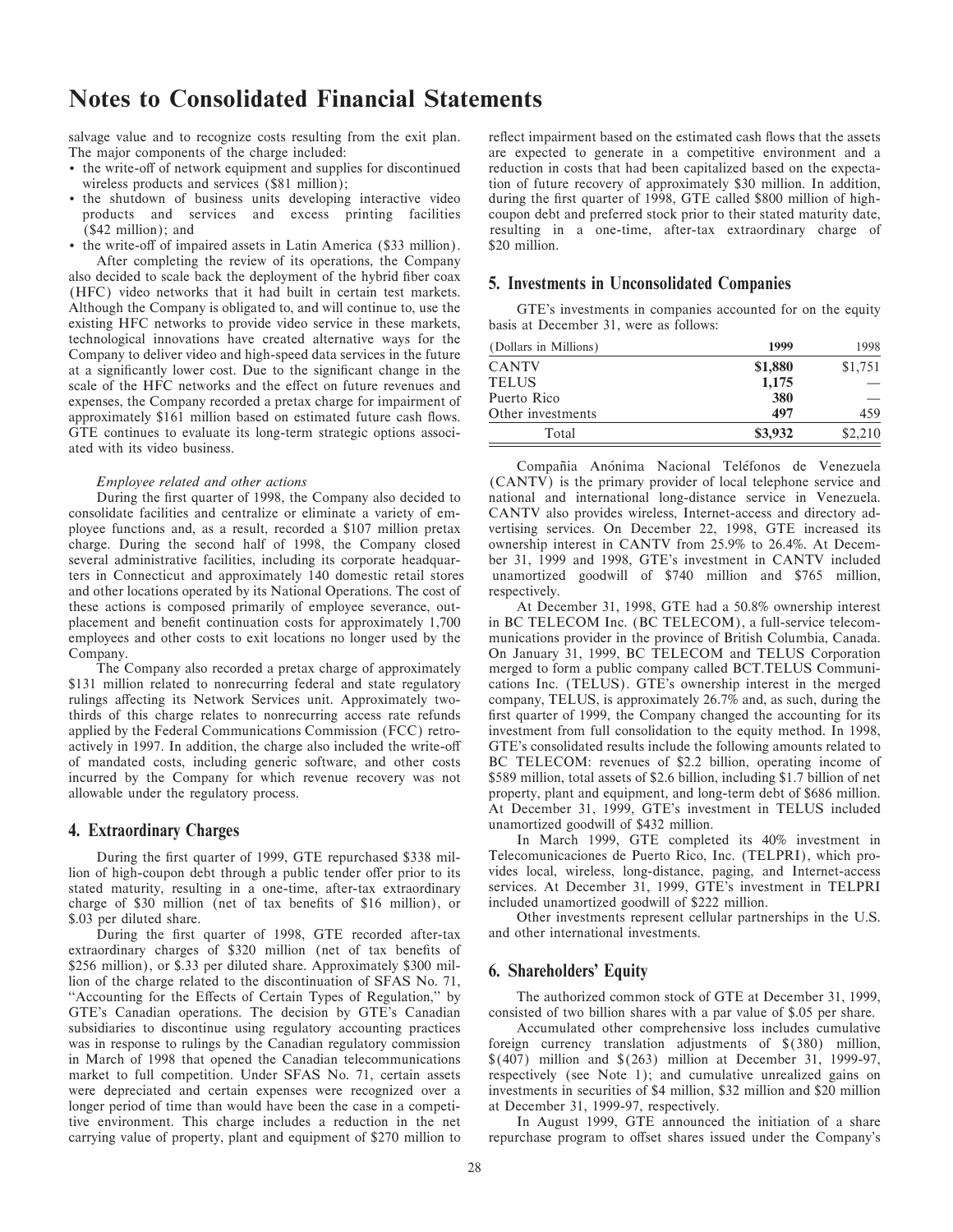program, the Company repurchased approximately 17.7 million shares of its common stock valued at \$1.3 billion in 1999, and an exercise price equal to the fair market value of its common stock completed the program with the purchase of an additional 8.4 mil- on the date of grant. Under SFAS No. 123, compensation cost is lion shares valued at approximately \$600 million through February measured at the grant date based on the value of the award and is 2000. Additionally, the Company repurchased 11.7 million shares recognized over the service or vesting period. Had compensation of its common stock valued at \$536 million in 1997.

GTE maintains broad-based stock option plans that cover substantially all employees. Prior to 1997, options were granted separately or in conjunction with stock appreciation rights (SARs). Beginning in 1997, the granting of SARs was discontinued. In 1997, shareholders approved the GTE Corporation 1997 Long-Term Incentive Plan (the LTIP). Each option granted under the LTIP conveys the right to purchase, at fair market value on the date of the grant, shares of GTE common stock. Generally, options have a term of ten years and become vested over a period not to exceed seven years. Through December 31, 1999, options have been The fair value of each option grant is estimated on the date of granted to purchase 55 million shares. In addition, 19.4 million grant using the Black-Scholes option pricing model with the follow-<br>options have been granted under predecessor plans. The weighted-average assumptions for t

|                                | Stock<br>Options | Average<br>Price | of approximately 3%.                                               |      |       |
|--------------------------------|------------------|------------------|--------------------------------------------------------------------|------|-------|
| Balance, December 31, 1996     | 25,914           | \$37.36          | 8. Minority Interests                                              |      |       |
| Options granted                | 22,208           | 45.28            |                                                                    |      |       |
| Options exercised              | (3,951)          | 33.58            | Minority interests in equity of subsidiaries as of December 31     |      |       |
| Options cancelled or forfeited | (1,046)          | 40.31            | was as follows:                                                    |      |       |
| Balance, December 31, 1997     | 43,125           | 41.71            | (Dollars in Millions)                                              | 1999 | 1998  |
| Options granted                | 14.703           | 53.97            | Minority interests in consolidated                                 |      |       |
| Options exercised              | (8,672)          | 39.34            | subsidiaries:                                                      |      |       |
| Options cancelled or forfeited | (2,461)          | 44.78            | BC TELECOM (50.8% GTE ownership)                                   |      |       |
|                                |                  |                  | in $1998$ )                                                        | \$   | \$550 |
| Balance, December 31, 1998     | 46,695           | 45.85            |                                                                    |      |       |
| Options granted                | 27,379           | 66.53            | Cellular partnerships                                              | 422  | 139   |
| Options exercised              | (13, 737)        | 44.58            | CTI Holdings, S.A. (58.0% GTE)                                     |      |       |
| Options cancelled or forfeited | (1,710)          | 58.62            | ownership in 1999)                                                 | 99   |       |
| Balance, December 31, 1999     | 58,627           | \$55.44          | Québec Telephone (50.2% and 50.1%)<br>GTE ownership, respectively) | 76   | 85    |

GTE also maintains the Equity Participation Program (EPP). Under the EPP, a portion of certain executives' cash bonuses under  $\theta$ the LTIP and Executive Incentive Plan (EIP) must be deferred and held in restricted stock units (RSUs) for a minimum of three In January 1999, BC TELECOM and TELUS Corporation years, and then will be payable in GTE common stock. EPP merged to form a public company called BCT.TELUS Communiparticipants may also irrevocably elect to voluntarily defer an cations Inc. (TELUS). GTE's ownership interest in the merged additional percentage of their LTIP and EIP cash bonuses into company TELUS, is approximately 26.7% and, as such, during the RSUs, provided that their mandatory and voluntary deferrals do not first quarter of 1999, the Company changed the accounting for its exceed 25% of the LTIP and EIP awards. GTE will provide a investment from full consolidat matching contribution in RSUs in the amount of one unit for every Note 5). four units deferred by the participant. These matching RSUs were Cellular partnerships for 1999 include \$286 million related to designed as an inducement to encourage full participation in the the October 1999 acquisition of several wireless properties from EPP and to compensate the executives for their agreement not to Ameritech Corporation, of which a 7% interest is owned by a realize the economic value associated with the RSUs for a mini-<br>minority shareholder. These proper realize the economic value associated with the RSUs for a mini-<br>minority shareholder. These properties which were purchased for<br>mum of three years.<br>Chicago and<br>mum of three years.

for Stock Issued to Employees" (APB 25). In accordance with

employee-benefit and dividend-reinvestment programs. Under the APB 25, compensation expense is not recognized for stock options program, the Company repurchased approximately 17.7 million on the date of grant since it is G cost for GTE's stock options been determined under SFAS No. 123, based on the fair market value at the grant dates, GTE's **7. Stock Option Plans 1. Stock Option Plans 1. Stock Option Plans ber 31** would have been as follows:

| (Dollars in Millions,<br>Except Per-Share Amounts) | 1999    | 1998    | 1997    |
|----------------------------------------------------|---------|---------|---------|
| Net Income                                         |         |         |         |
| As reported                                        | \$4,033 | \$2,172 | \$2,794 |
| Pro forma                                          | 3.921   | 2.113   | 2,769   |
| Diluted Earnings Per Share                         |         |         |         |
| As reported                                        | \$4.12  | \$2.24  | \$2.90  |
| Pro forma                                          | 4.01    | 2.18    | 2.88    |

options have been granted under predecessor plans. ing weighted-average assumptions for those options granted in<br>The following table summarizes stock option activity during 1999-97: expected volatility of 19%, expected mat 1999-97: expected volatility of 19%, expected maturities of seven each of the last three years (number of options in thousands): years, risk-free interest rates equal to the yield on seven-year U.S. Treasury notes on the grant date and expected dividend yield of approximately 3%.

### 8. Minority Interests

| Balance, December 31, 1997                                         | 43,125   | 41.71   | (Dollars in Millions)                                              | 1999    | 1998    |
|--------------------------------------------------------------------|----------|---------|--------------------------------------------------------------------|---------|---------|
| Options granted                                                    | 14.703   | 53.97   | Minority interests in consolidated                                 |         |         |
| Options exercised                                                  | (8,672)  | 39.34   | subsidiaries:                                                      |         |         |
| Options cancelled or forfeited                                     | (2,461)  | 44.78   | BC TELECOM (50.8% GTE ownership                                    |         |         |
| Balance, December 31, 1998                                         | 46.695   | 45.85   | in $1998$ )                                                        |         | 550     |
| Options granted                                                    | 27,379   | 66.53   | Cellular partnerships                                              | 422     | 139     |
| Options exercised                                                  | (13,737) | 44.58   | CTI Holdings, S.A. (58.0% GTE)                                     |         |         |
| Options cancelled or forfeited                                     | (1,710)  | 58.62   | ownership in 1999)                                                 | 99      |         |
| Balance, December 31, 1999                                         | 58,627   | \$55.44 | Québec Telephone (50.2% and 50.1%)<br>GTE ownership, respectively) | 76      | 85      |
|                                                                    |          |         | Other                                                              | 35      | 20      |
| At December 31, 1999, 33.6 million options were exercisable.       |          |         | Preferred securities issued by subsidiaries                        | 634     | 1,190   |
| GTE also maintains the Equity Participation Program (EPP).         |          |         | Total minority interests in equity<br>of subsidiaries              | \$1,266 | \$1,984 |
| Under the EPP, a portion of certain executives' cash bonuses under |          |         |                                                                    |         |         |

investment from full consolidation to the equity method (see

approximately \$3.25 billion are located in St. Louis, Chicago and In 1995, the FASB issued SFAS No. 123, "Accounting for Central Illinois and include approximately 1.7 million subscribers. Stock-Based Compensation." As permitted by SFAS No. 123, As a result of this acquisition, the Company recorded goodwill and GTE continues to apply the recognition and measurement provi-<br>customer base of approximately \$2.85 customer base of approximately \$2.85 billion. The Company is in sions of Accounting Principles Board Opinion No. 25, "Accounting the process of completing an appraisal of the properties acquired to for Stock Issued to Employees" (APB 25). In accordance with determine the final values o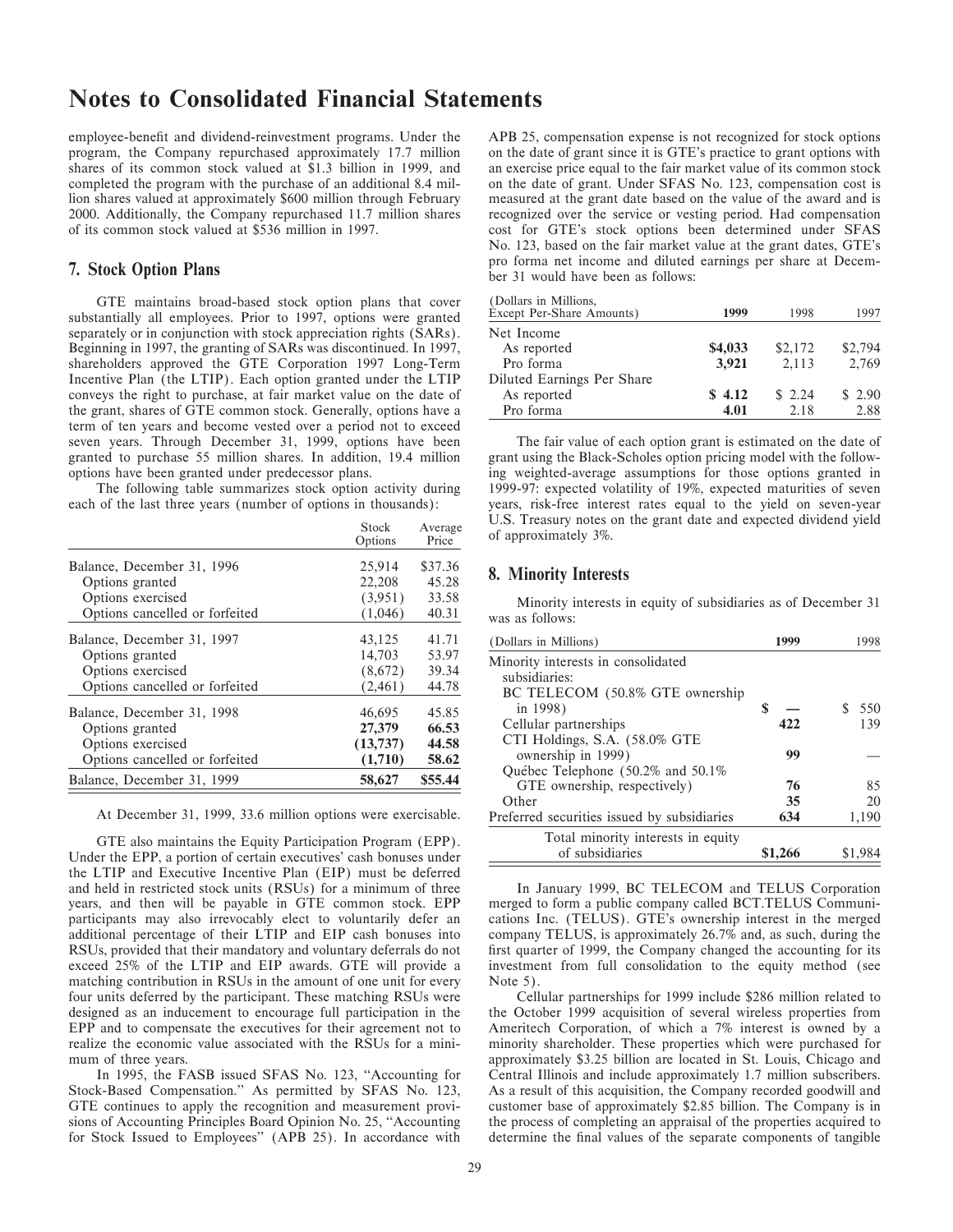CTI Holdings, S.A. (CTI), is a consortium providing cellular 2002; \$713 million in 2003 and \$1.1 billion in 2004. services in the north and south interior regions of Argentina. During In May 1999, the Company issued \$300 million of Floating 1998, GTE increased its ownership interest in CTI and assumed Rate Debentures, due May 2000; \$1 1998, GTE increased its ownership interest in CTI and assumed<br>management control through the conversion of debt to equity, and Debentures, due June 2000; and \$200 million of 5.399% Debenmanagement control through the conversion of debt to equity, and Debentures, due June 2000; and \$200 million of 5.399% Deben-<br>through the purchase of additional shares. As a result, in the fourth tures, also due June 2000. through the purchase of additional shares. As a result, in the fourth tures, also due June 2000. In June 1999, the Company issued quarter of 1998, GTE changed the accounting for its investment in \$1.4 billion of Floating R CTI from the equity method to full consolidation. The consolida-<br>
Universe December 1999, the Company issued \$975 million of Floating Rate<br>
Debentures, due December 2000 and \$400 million of Floating Rate tion of CTI, which increased the Company's revenues and operat-<br>ing income by \$126 million and \$17 million, respectively, during ing income by \$126 million and \$17 million, respectively, during Debentures, due January 2001. The net proceeds of all 1999 1998 had no effect on net income. As of December 31, 1998, CTI issuances were applied to repay sho had total assets of approximately \$1.1 billion, including \$700 mil- in and advances to subsidiaries to finance their operations, including lion of net property, plant and equipment, and long-term debt of acquisitions, and for general corporate purposes.

At December 31, 1999 and 1998, preferred securities of \$225.0 million of 5.50% Series G Debentures, due 2009. Net subsidiaries include \$511 million of Series B, 8.75% Monthly proceeds were applied toward the repayment of o Income Preferred Securities maturing in 2025. These securities, issued by GTE Delaware, a limited partnership holding solely GTE gram and for general corporate purposes.<br>
junior subordinated debentures, were redeemed in March 2000 at a GTE's telephone subsidiaries finance part of their junior subordinated debentures, were redeemed in March 2000 at a price of \$25 per share. In 1998, preferred securities issued by programs through the use of short-term loans, including commersubsidiaries also included \$489 million of Series A, 9.25% Monthly cial paper, which are refinanced at later dates by the issuance of Income Preferred Securities issued by GTE Delaware, maturing in long-term debt or equity. As a result of this practice, at times, the 2024. In October 1999, GTE redeemed the Series A preferred Company has negative working securities at an option price of \$25 per share. by GTE's telephone subsidiaries are secured by a lien on substan-

### **9. Debt** follows:

| (Dollars in Millions)                                    | 1999     | 1998     | and $5.4\%$                                                       | \$4,415 | \$3,056 |
|----------------------------------------------------------|----------|----------|-------------------------------------------------------------------|---------|---------|
|                                                          |          |          | Notes payable — average rates $7.3\%$ and                         |         |         |
| GTE Corporation:                                         |          |          | $3.7\%$                                                           | 206     | 5       |
| Debentures, maturing 2000 through                        |          |          | Current maturities of long-term debt                              | 4,987   | 1,087   |
| 2028, average rates $6.9\%$ and $7.9\%$                  | \$9,337  | \$5,300  | Total short-term obligations                                      | \$9,608 | \$4,148 |
| Guaranteed ESOP obligations,                             |          |          |                                                                   |         |         |
| maturing 2001 through 2005, average                      |          |          | At December 31, 1999, GTE had lines of credit totaling            |         |         |
| rate 9.7%                                                | 453      | 555      | \$6.0 billion available to provide backup to its commercial paper |         |         |
| Other borrowings, maturing 2000                          | 804      |          | program. No amounts had been drawn against these lines of credit  |         |         |
| through 2010, average rate $6.9\%$                       |          | 805      | at December 31, 1999.                                             |         |         |
|                                                          | 10,594   | 6,660    |                                                                   |         |         |
| Telephone Subsidiaries:                                  |          |          |                                                                   |         |         |
| First mortgage bonds, debentures and                     |          |          |                                                                   |         |         |
| notes, maturing through 2031,                            |          |          |                                                                   |         |         |
| average rates $6.9\%$ and $7.1\%$<br>Other Subsidiaries: | 7,292    | 8,347    |                                                                   |         |         |
| Debentures and notes, maturing                           |          |          |                                                                   |         |         |
| through 2012, average rates 8.8% and                     |          |          |                                                                   |         |         |
| 10.1%                                                    | 1,117    | 1,340    |                                                                   |         |         |
| Commercial paper expected to be                          |          |          |                                                                   |         |         |
| refinanced on a long-term basis,                         |          |          |                                                                   |         |         |
| average rate 4.5% for 1998                               |          | 217      |                                                                   |         |         |
|                                                          | 19,003   | 16,564   |                                                                   |         |         |
| Total principal amount<br>Unamortized premium and        |          |          |                                                                   |         |         |
| $(discount) - net$                                       | (59)     | (59)     |                                                                   |         |         |
|                                                          |          |          |                                                                   |         |         |
| Total<br>Less: Current maturities                        | 18,944   | 16,505   |                                                                   |         |         |
|                                                          | 4,987    | 1,087    |                                                                   |         |         |
| Total long-term debt                                     | \$13,957 | \$15,418 |                                                                   |         |         |

and intangible assets. Such an appraisal could result in a change in Estimated payments of long-term debt during the next five the allocation of the purchase price.<br>
years are: \$5.0 billion in 2000; \$1.3 billion in 2001; \$ years are: \$5.0 billion in 2000;  $$1.3$  billion in 2001;  $$784$  million in

> \$1.4 billion of Floating Rate Debentures, due June 2000. In issuances were applied to repay short-term borrowings, investments

\$712 million.<br>At December 31, 1999 and 1998, preferred securities of \$225.0 million of 5.50% Series G Debentures, due 2009. Net proceeds were applied toward the repayment of other short-term<br>borrowings incurred to finance GTE California's construction pro-

> Company has negative working capital. First mortgage bonds issued tially all telephone property, plant and equipment.

Total short-term obligations as of December 31 were as

| Long-term debt as of December 31, was as follows:                      |         |         | (Dollars in Millions)                                | 1999    | 1998    |
|------------------------------------------------------------------------|---------|---------|------------------------------------------------------|---------|---------|
| ollars in Millions)                                                    | 1999    | 1998    | Commercial paper — average rates 6.1%<br>and $5.4\%$ | \$4,415 | \$3,056 |
| TE Corporation:                                                        |         |         | Notes payable — average rates $7.3\%$ and<br>$3.7\%$ | 206     |         |
| Debentures, maturing 2000 through                                      |         |         | Current maturities of long-term debt                 | 4.987   | 1,087   |
| 2028, average rates $6.9\%$ and $7.9\%$<br>Guaranteed ESOP obligations | \$9.337 | \$5,300 | Total short-term obligations                         | \$9,608 | \$4,148 |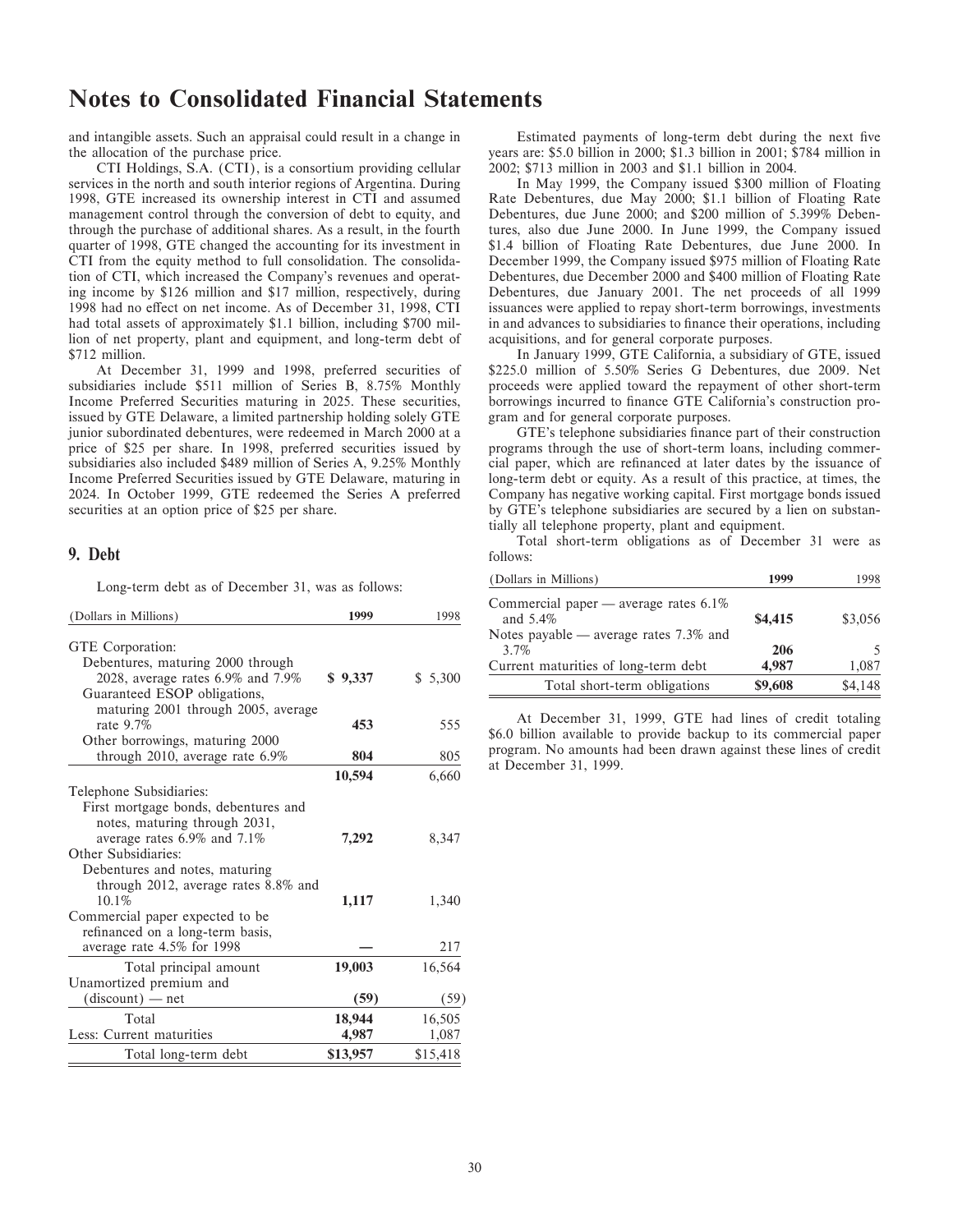interest rate swap agreements primarily to convert Öoating rate GTE's consolidated statements of income. long-term and short-term debt to fixed rates. Additionally, GTE The risk associated with these financial instruments arises had entered into forward interest rate swap agreements and forward from the possible inability of had entered into forward interest rate swap agreements and forward from the possible inability of counterparties to meet the contract contracts to sell U.S. Treasury Bonds to hedge against changes in terms and from movemen contracts to sell U.S. Treasury Bonds to hedge against changes in terms and from movements in interest and exchange rates as well as market interest rates on planned long-term debt issuances expected the market price of GT market interest rates on planned long-term debt issuances expected the market price of GTE's common stock. GTE carefully evaluates to be completed within the next 12 months. GTE used forward and continually monitors the cr foreign exchange contracts to offset foreign exchange gains or losses on the foreign currency obligations being hedged and used longterm call options on GTE common stock to hedge exposure to compensation expense related to outstanding stock-equivalent units approximate their carrying value. As of December 31, 1999, the

|                                      | Notional<br>Amount | Expiration<br>Dates | Weighted-<br>Average<br>Pay Rate | 1990, the estimated fail value of folig-term debt executed its<br>carrying value by approximately \$1.5 billion. |           |          |  |  |  |
|--------------------------------------|--------------------|---------------------|----------------------------------|------------------------------------------------------------------------------------------------------------------|-----------|----------|--|--|--|
| Interest rate swaps:<br>Pay fixed    |                    |                     |                                  | 11. Property, Plant and Equipment                                                                                |           |          |  |  |  |
| 1999                                 | \$351              | 2000-2002           | 6.5%                             |                                                                                                                  |           |          |  |  |  |
| 1998                                 | 648                | 1999-2008           | 6.3%                             | Property, plant and equipment as of December 31 was as                                                           |           |          |  |  |  |
| Pay floating                         |                    |                     |                                  | follows:                                                                                                         |           |          |  |  |  |
| 1999                                 | \$200              | <b>2000</b>         |                                  |                                                                                                                  |           |          |  |  |  |
| 1998                                 | 124                | 1999-2001           |                                  | (Dollars in Millions)                                                                                            | 1999      | 1998     |  |  |  |
| Forward interest rate                |                    |                     |                                  | Land                                                                                                             | \$<br>349 | 349      |  |  |  |
| swap agreements:                     |                    |                     |                                  | <b>Buildings</b>                                                                                                 | 4,451     | 4,397    |  |  |  |
| 1999                                 |                    |                     |                                  | Plant and equipment                                                                                              | 46,340    | 51,489   |  |  |  |
| 1998                                 | 100                | 1999                | 6.2%                             | Work in progress and other                                                                                       | 3,263     | 3,454    |  |  |  |
| Forward foreign                      |                    |                     |                                  | Total                                                                                                            | 54,403    | 59,689   |  |  |  |
| exchange contracts:                  |                    |                     |                                  | Accumulated depreciation                                                                                         | (31,170)  | (34,823  |  |  |  |
| 1999                                 | \$440              | 2000-2004           |                                  | Total property, plant and                                                                                        |           |          |  |  |  |
| 1998                                 | 409                | 2004                |                                  | equipment $-$ net                                                                                                | \$23,233  | \$24,866 |  |  |  |
| Call options on GTE<br>common stock: |                    |                     |                                  |                                                                                                                  |           |          |  |  |  |
| 1999                                 | \$99               | 2000-2006           |                                  | At December 31, 1998, total property, plant and equipment —                                                      |           |          |  |  |  |
| 1998                                 | 315                | 1999-2006           |                                  | net included approximately \$1.6 billion of access lines and related                                             |           |          |  |  |  |

rates, as indicated in the previous table, and receives floating rates, lines and related equipment has been reclassified to "Net assets primarily based on three-month LIBOR. At December 31, 1999 held for sale" in the cons and 1998, the three-month LIBOR was  $6.0\%$  and  $5.1\%$ , respectively.

GTE's Canadian telephone affiliate has entered into interest rate swaps, where GTE pays floating rates, primarily Banker's **12. Employee Benefit Plans**<br>Acceptance rates, and receives fixed Canadian Dollar treasury<br>rates. At December 31, 1998, the Banker's Acceptance rate was **Pensio** rates. At December 31, 1998, the Banker's Acceptance rate was **Pension and Other Postretirement Benefit Plans**<br>5.1%. In 1999, GTE no longer consolidates this Canadian telephone GTE sponsors several qualified and nonqualifi 5.1%. In 1999, GTE no longer consolidates this Canadian telephone

of forward interest rate swap agreements and forward contracts to pension plans and postretirement health care and life insurance sell U.S. Treasury Bonds are amortized over the life of the associ-<br>plans. Pension plans are sell U.S. Treasury Bonds are amortized over the life of the associpations. Pension plans are generally noncontributory. Postretirement ated long-term debt issuance as a decrease or increase to interest health care plans ar ated long-term debt issuance as a decrease or increase to interest health care plans are generally contributory and include a limit on expense. For 1998, the net loss that is being amortized over future GTE's share of the expense. For 1998, the net loss that is being amortized over future

Gains and losses on long-term call options on GTE's common disclosure requirements of SFAS No. 132, "Employers' disclosure requirements of SFAS No. 132, "Employers' Disclosure to compensation expense about Pensions and Oth stock, which hedge GTE's exposure to compensation expense

related to stock-based compensation, are recognized based on **10. Financial Instruments** fluctuations in the market price of GTE's common stock. Gains and As of December 31, 1999 and 1998, GTE had entered into losses recognized on call options offset compensation expense in

and continually monitors the creditworthiness of its counterparties and believes the risk of nonperformance is remote.

The fair values of other financial instruments included in the consolidated balance sheets, other than long-term debt, closely iated with deferred compensation plans.<br>As of December 31, 1999 and 1998, GTE had the following market prices or an option pricing model, was lower than its As of December 31, 1999 and 1998, GTE had the following market prices or an option pricing model, was lower than its financial instruments in effect (Dollars in Millions): carrying value by approximately \$510 million. As o carrying value by approximately \$510 million. As of December 31, 1998, the estimated fair value of long-term debt exceeded its carrying value by approximately \$1.5 billion.

### 11. Property, Plant and Equipment

| 1999<br>1998                                              | \$200<br>124 | 2000<br>1999-2001 |      | (Dollars in Millions)                                                         | 1999                            | 1998                            |
|-----------------------------------------------------------|--------------|-------------------|------|-------------------------------------------------------------------------------|---------------------------------|---------------------------------|
| Forward interest rate<br>swap agreements:<br>1999<br>1998 | 100          | 1999              | 6.2% | Land<br><b>Buildings</b><br>Plant and equipment<br>Work in progress and other | 349<br>4.451<br>46,340<br>3.263 | 349<br>4,397<br>51,489<br>3,454 |
| Forward foreign<br>exchange contracts:                    |              |                   |      | Total<br>Accumulated depreciation                                             | 54,403<br>(31, 170)             | 59.689<br>(34, 823)             |
| 1999<br>1998                                              | \$440<br>409 | 2000-2004<br>2004 |      | Total property, plant and<br>equipment $-$ net                                | \$23.233                        | \$24,866                        |
| Call options on GTF                                       |              |                   |      |                                                                               |                                 |                                 |

At December 31, 1998, total property, plant and equipment net included approximately \$1.6 billion of access lines and related equipment held for sale. This represents gross assets of \$4.4 billion GTE has entered into domestic interest rate swaps and forward less accumulated depreciation of \$2.8 billion. Based on the signing interest rate swap agreements, where GTE primarily pays fixed of definitive agreements in 19 of definitive agreements in 1999, the net book value of the access held for sale" in the consolidated balance sheets at December 31, 1999 (see Note 2).

affiliate (see Note 5). and other postretirement benefit plans for most of its employees. Gains and losses recognized upon the expiration or settlement Substantially all GTE employees are covered under defined benefit revard interest rate swap agreements and forward contracts to pension plans and postretirement periods was \$85 million. following information is presented in accordance with the revised<br>Gains and losses on long-term call options on GTE's common disclosure requirements of SFAS No. 132, "Employers' Disclosures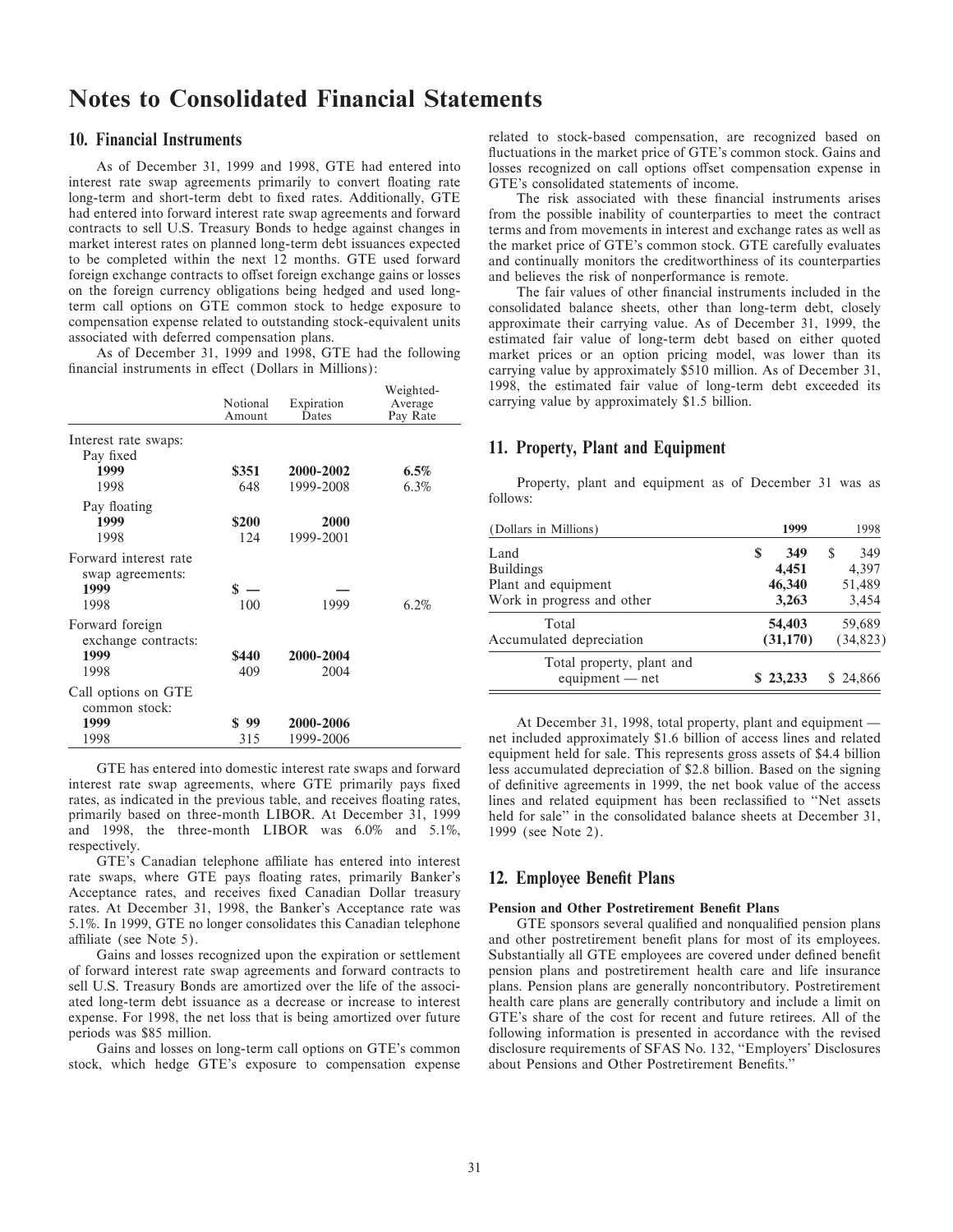the plans' benefit obligations and fair value of plan assets for the years ended December 31, and a statement of funded status as of December 31:

|                                                                                                                                                            |                                                            |                                                               |                                                                          | Uther                                                                     |                                                                                                                                                                                                                                                                                                                                                                                                                                                                                                           |           |                                                    |                            |      |                                            |      |
|------------------------------------------------------------------------------------------------------------------------------------------------------------|------------------------------------------------------------|---------------------------------------------------------------|--------------------------------------------------------------------------|---------------------------------------------------------------------------|-----------------------------------------------------------------------------------------------------------------------------------------------------------------------------------------------------------------------------------------------------------------------------------------------------------------------------------------------------------------------------------------------------------------------------------------------------------------------------------------------------------|-----------|----------------------------------------------------|----------------------------|------|--------------------------------------------|------|
|                                                                                                                                                            |                                                            |                                                               |                                                                          | Postretirement                                                            |                                                                                                                                                                                                                                                                                                                                                                                                                                                                                                           | 1999      | 1998                                               | 1997                       | 1999 | 1998                                       | 1997 |
| (Dollars in Millions)                                                                                                                                      |                                                            | Pension Benefits                                              |                                                                          | Benefits                                                                  |                                                                                                                                                                                                                                                                                                                                                                                                                                                                                                           |           |                                                    |                            |      |                                            |      |
|                                                                                                                                                            | 1999                                                       | 1998                                                          | 1999                                                                     | 1998                                                                      | Service cost                                                                                                                                                                                                                                                                                                                                                                                                                                                                                              | 281<br>\$ | \$<br>293                                          | 259<br><sup>\$</sup>       | \$38 | \$<br>44                                   | \$43 |
| Benefit obligation at January 1                                                                                                                            | \$8,789                                                    | \$8,649                                                       | \$3,701                                                                  | \$4,104                                                                   | Interest cost                                                                                                                                                                                                                                                                                                                                                                                                                                                                                             | 586       | 651                                                | 618                        | 209  | 234                                        | 240  |
| Service cost                                                                                                                                               | 281                                                        | 293                                                           | 38                                                                       | 44                                                                        | Expected return on                                                                                                                                                                                                                                                                                                                                                                                                                                                                                        |           |                                                    |                            |      |                                            |      |
| Interest cost                                                                                                                                              | 586                                                        | 651                                                           | 209                                                                      | 234                                                                       | plan assets                                                                                                                                                                                                                                                                                                                                                                                                                                                                                               | (1,326)   | (1,307)                                            | (1,193)                    | (42) | (39)                                       | (32) |
| Plan amendments                                                                                                                                            | 161                                                        | 10                                                            |                                                                          | (34)                                                                      | Amortization of:                                                                                                                                                                                                                                                                                                                                                                                                                                                                                          |           |                                                    |                            |      |                                            |      |
|                                                                                                                                                            |                                                            |                                                               | $\hspace{0.1mm}-\hspace{0.1mm}$                                          |                                                                           | Transition asset                                                                                                                                                                                                                                                                                                                                                                                                                                                                                          | (68)      | (76)                                               | (89)                       |      |                                            |      |
| Actuarial (gain) loss                                                                                                                                      | (674)                                                      | 527                                                           | (860)                                                                    | (272)                                                                     | Prior service cost                                                                                                                                                                                                                                                                                                                                                                                                                                                                                        |           |                                                    |                            |      |                                            |      |
| Divestitures                                                                                                                                               | (538)                                                      | $\qquad \qquad -$                                             | (2)                                                                      | $\qquad \qquad$                                                           | (benefit)                                                                                                                                                                                                                                                                                                                                                                                                                                                                                                 | 24        | 26                                                 | 9                          | (74) | (79)                                       | (75) |
| Benefits paid                                                                                                                                              | (310)                                                      | (792)                                                         | (234)                                                                    | (230)                                                                     | Net gain                                                                                                                                                                                                                                                                                                                                                                                                                                                                                                  | (65)      | (60)                                               | (42)                       | (17) | (9)                                        | (4)  |
| Settlements, curtailments and                                                                                                                              |                                                            |                                                               |                                                                          |                                                                           | Settlements,                                                                                                                                                                                                                                                                                                                                                                                                                                                                                              |           |                                                    |                            |      |                                            |      |
| terminations, net                                                                                                                                          | (774)                                                      | (66)                                                          | 25                                                                       | (2)                                                                       | curtailments and                                                                                                                                                                                                                                                                                                                                                                                                                                                                                          |           |                                                    |                            |      |                                            |      |
| Assets held for sale                                                                                                                                       |                                                            | (435)                                                         |                                                                          | (175)                                                                     | terminations, net                                                                                                                                                                                                                                                                                                                                                                                                                                                                                         | (511)     | (16)                                               | (205)                      | (8)  | (2)                                        |      |
| Other                                                                                                                                                      | 37                                                         | (48)                                                          | 21                                                                       | 32                                                                        | Net periodic benefit                                                                                                                                                                                                                                                                                                                                                                                                                                                                                      |           |                                                    |                            |      |                                            |      |
| Benefit obligation at                                                                                                                                      |                                                            |                                                               |                                                                          |                                                                           | cost                                                                                                                                                                                                                                                                                                                                                                                                                                                                                                      |           | $$(1,079)$ \$ $(489)$ \$ $(643)$ \$106 \$149 \$172 |                            |      |                                            |      |
| December 31                                                                                                                                                |                                                            |                                                               | \$7,558 \$8,789 \$2,898 \$3,701                                          |                                                                           |                                                                                                                                                                                                                                                                                                                                                                                                                                                                                                           |           |                                                    |                            |      |                                            |      |
| January 1<br>Actual return on plan assets<br><b>Divestitures</b><br>Company contributions<br>Benefits paid<br>Settlements<br>Assets held for sale<br>Other | \$17,949<br>2,915<br>(683)<br>82<br>(310)<br>(1,359)<br>45 | $$16,934$ \$<br>2,511<br>45<br>(792)<br>(63)<br>(626)<br>(60) | 556<br>40<br>199<br>(235)<br>—<br>$\overbrace{\phantom{12322111}}$<br>19 | -S<br>524<br>83<br>217<br>(230)<br>$\overline{\phantom{0}}$<br>(71)<br>33 | lion (included in the first quarter 1999 special charge, as described<br>in Note 3), \$19 million and \$64 million in 1999-97, respectively.<br>Curtailment and settlement gains or losses related to these pro-<br>grams, divestitures occurring during the period and benefit obliga-<br>tions settled through the purchase of annuities for certain retiree<br>pensions are also reflected in the preceding table. Additionally, in<br>1999 the Company's lump-sum pension distributions surpassed the |           |                                                    |                            |      |                                            |      |
| Fair value of plan assets at                                                                                                                               |                                                            |                                                               |                                                                          |                                                                           | settlement threshold equal to the sum of the service cost and                                                                                                                                                                                                                                                                                                                                                                                                                                             |           |                                                    |                            |      |                                            |      |
| December 31                                                                                                                                                | \$18,639                                                   | \$17,949                                                      | 579<br>S                                                                 | -S<br>556                                                                 | interest cost components of net periodic pension cost requiring                                                                                                                                                                                                                                                                                                                                                                                                                                           |           |                                                    |                            |      |                                            |      |
|                                                                                                                                                            |                                                            |                                                               |                                                                          |                                                                           | settlement gain or loss recognition for all cash settlements for the                                                                                                                                                                                                                                                                                                                                                                                                                                      |           |                                                    |                            |      |                                            |      |
| Funded status as of December 31<br>Unrecognized transition asset<br>Unrecognized prior service cost<br>(benefit)<br>Unrecognized gain                      | \$11,081<br>(152)<br>368<br>(5,630)                        | \$9,160<br>(244)<br>241<br>(4,626)                            | (543)<br>(655)                                                           | \$(2,319) \$(3,145)<br>(626)<br>(50)                                      | year.<br>The weighted-average assumptions used in measuring the<br>Company's benefit obligations as of December 31 are as follows:                                                                                                                                                                                                                                                                                                                                                                        |           |                                                    | Pension<br><b>Benefits</b> |      | Other<br>Postretirement<br><b>Benefits</b> |      |
|                                                                                                                                                            |                                                            |                                                               |                                                                          |                                                                           |                                                                                                                                                                                                                                                                                                                                                                                                                                                                                                           |           |                                                    | 1999                       | 1998 | 1999                                       | 1998 |
| Net amount recognized                                                                                                                                      | \$5,667                                                    | \$4,531                                                       |                                                                          | $\{(3,517) \quad \{(3,821)\}$                                             |                                                                                                                                                                                                                                                                                                                                                                                                                                                                                                           |           |                                                    |                            |      |                                            |      |

The following table provides the amounts recognized in the consolidated balance sheets as of December 31: The expected return on pension plan assets for 1999 and 1998

| (Dollars in Millions)                              | Pension Benefits                    | Other<br>Postretirement<br>Benefits     | plan assets for 1999 and 1998 was $8.00\%$ .<br>The assumed health care cost trend rate is 6.50% in 2000 and                           |
|----------------------------------------------------|-------------------------------------|-----------------------------------------|----------------------------------------------------------------------------------------------------------------------------------------|
|                                                    | 1998<br>1999                        | 1998<br>1999                            | is assumed to decrease gradually to an ultimate rate of 5.50% in the<br>year 2004. A one percentage point change in the assumed health |
| Prepaid pension costs<br>Accrued benefit liability | \$6,073\$54,927\$<br>(406)<br>(396) | $-$ \$ $-$<br>(3,821)<br>(3,517)        | care cost trend rate would have the following effects on the<br>Company's other postretirement benefits:                               |
| Net amount recognized                              |                                     | $$5,667$ $$4,531$ $$(3,517)$ $$(3,821)$ | (Dollars in Millions)<br>1% Decrease<br>1% Increase                                                                                    |

The following tables provide a reconciliation of the changes in The following table provides the components of net periodic plans' benefit obligations and fair value of plan assets for the venefit cost for the years ended

| als chucu Decenioci 91, anu a statement of funucu status as of<br>ecember 31: |                  |                              | Other                             |                    | (Dollars in Millions)                         |               | Pension Benefits |           |               | Other<br>Postretirement<br>Benefits |             |
|-------------------------------------------------------------------------------|------------------|------------------------------|-----------------------------------|--------------------|-----------------------------------------------|---------------|------------------|-----------|---------------|-------------------------------------|-------------|
| ollars in Millions)                                                           | Pension Benefits |                              | Postretirement<br><b>Benefits</b> |                    |                                               | 1999          | 1998             | 1997      | 1999          | 1998                                | 1997        |
|                                                                               | 1999             | 1998                         | 1999                              | 1998               | Service cost                                  | \$<br>281     | 293              | 259<br>S. | \$38          | \$44                                | \$43        |
| nefit obligation at January 1                                                 | \$8,789          | \$8,649                      | \$3,701                           | \$4,104            | Interest cost<br>Expected return on           | 586           | 651              | 618       | 209           | 234                                 | 240         |
| Service cost<br>Interest cost                                                 | 281<br>586       | 293<br>651                   | 38<br>209                         | 44<br>234          | plan assets<br>Amortization of:               | (1,326)       | (1,307)          | (1,193)   | (42)          | (39)                                | (32)        |
| Plan amendments<br>Actuarial (gain) loss                                      | 161<br>(674)     | 10<br>527                    | —<br>(860)                        | (34)<br>(272)      | <b>Transition</b> asset<br>Prior service cost | (68)          | (76)             | (89)      |               |                                     |             |
| Divestitures<br>Benefits paid<br>Settlements, curtailments and                | (538)<br>(310)   | (792)                        | (2)<br>(234)                      | –<br>(230)         | (benefit)<br>Net gain<br>Settlements.         | 24<br>(65)    | 26<br>(60)       | 9<br>(42) | (74)<br>(17)  | (79)<br>(9)                         | (75)<br>(4) |
| terminations, net<br>Assets held for sale<br>Other                            | (774)<br>37      | (66)<br>(435)                | 25<br>—<br>21                     | (2)<br>(175)<br>32 | curtailments and<br>terminations, net         | (511)         | (16)             | (205)     | (8)           | (2)                                 |             |
| nefit obligation at<br>December 31                                            |                  | (48)<br>\$7558 \$8789 \$2898 |                                   | \$3701             | Net periodic benefit<br>cost                  | $$(1,079)$ \$ | $(489)$ \$       |           | $(643)$ \$106 | \$149                               | \$172       |

| Omeognized prior service cost<br>(benefit)<br>Unrecognized gain | 368<br>(5,630) | 241<br>(4.626) | (543)<br>(655)                          | (626)<br>(50) |                               | Pension<br><b>Benefits</b> |       | Other<br>Postretirement<br>Benefits |       |
|-----------------------------------------------------------------|----------------|----------------|-----------------------------------------|---------------|-------------------------------|----------------------------|-------|-------------------------------------|-------|
| Net amount recognized                                           |                |                | $$5,667$ $$4,531$ $$(3,517)$ $$(3,821)$ |               |                               | 1999                       | 1998  | 1999                                | 1998  |
|                                                                 |                |                |                                         |               | Discount rate                 | 8.00%                      | 7.00% | 8.00%                               | 7.00% |
|                                                                 |                |                |                                         |               | Rate of compensation increase | 5.50%                      | 4.75% |                                     |       |

was 9.00%. The expected return on other postretirement benefits plan assets for 1999 and 1998 was 8.00%.

| (Dollars in Millions)                                                                    | 1% Increase | 1% Decrease |
|------------------------------------------------------------------------------------------|-------------|-------------|
| Effect on 1999 service and interest costs<br>Effect on postretirement benefit obligation | \$19        | \$ (16)     |
| as of December 31, 1999                                                                  | 206         | (176)       |

### **Savings and Stock Ownership Plans**

GTE sponsors employee savings plans under Section 401(k) of the Internal Revenue Code. The plans cover substantially all full-time employees. Under the plans, GTE provides matching contributions in GTE common stock based on qualified employee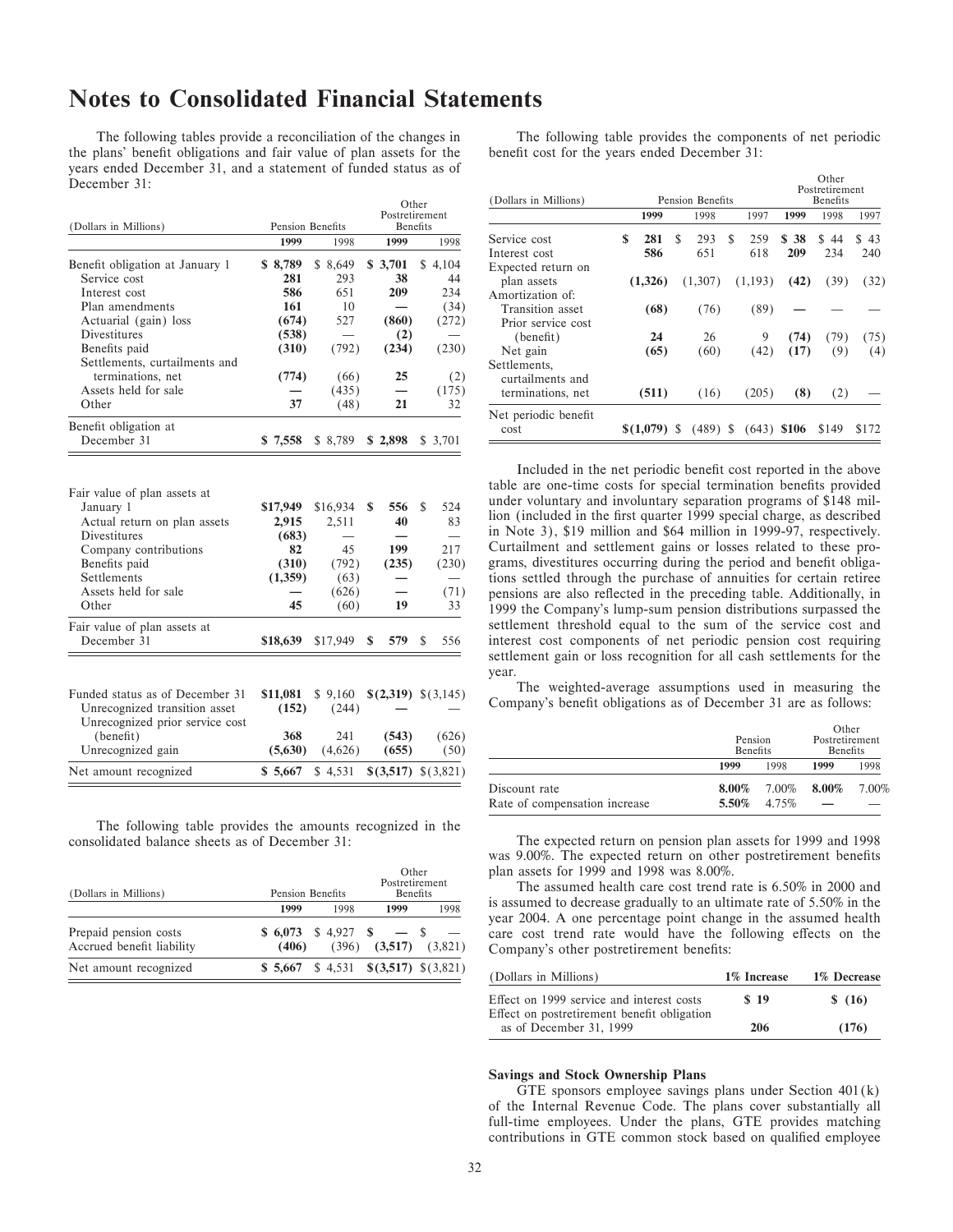contributions. Matching contributions charged to income were The tax effects of temporary differences that give rise to the \$77 million, \$95 million and \$76 million in 1999-97, respectively. deferred income tax (benefits)

GTE also maintains an Employee Stock Ownership Plan December 31 are as follows: (ESOP). In 1989, the ESOP borrowed \$700 million to acquire, at market value, 24.6 million shares of GTE common stock, which will be used to meet GTE's contributions to certain employee savings plans through the year 2004. The unpaid balance of the loan, which has been guaranteed by GTE, is included in the accompanying consolidated balance sheets as long-term debt and short-term obligations with a similar equity. The debt service payments, including interest, made by the ESOP in 1999-97 totaled \$105 million, \$100 million and \$96 million, respectively. These payments were funded by \$50 million, Deferred income taxes were not provided on undistributed \$47 million and \$49 million of dividends accumulated on the GTE earnings of foreign subsidiaries of approximately \$1.3 billion at stock held by the ESOP, with the balance from cash contributions December 31, 1999, as such stock held by the ESOP, with the balance from cash contributions December 31, 1999, as such earnings are expected to be perma-<br>http://weinvested.

| (Dollars in Millions)                              | 1999              | 1998                    | 1997                | $\frac{1}{111}$ and $\frac{1}{111}$ and $\frac{1}{111}$ and $\frac{1}{111}$ and $\frac{1}{111}$ and $\frac{1}{111}$ and $\frac{1}{111}$ and $\frac{1}{111}$<br>number of common shares outstanding during the period. Diluted                                                                                                                   |
|----------------------------------------------------|-------------------|-------------------------|---------------------|-------------------------------------------------------------------------------------------------------------------------------------------------------------------------------------------------------------------------------------------------------------------------------------------------------------------------------------------------|
| Current:<br>Federal<br>Foreign<br>State and local  | \$927<br>52<br>95 | 612<br>S.<br>293<br>177 | \$725<br>256<br>187 | earnings per common share is calculated in a similar manner except<br>that the weighted-average number of common shares outstanding<br>during the period includes the potential dilution that could occur if<br>stock options or other contracts to issue common stock were<br>exercised. The number of shares included in diluted earnings per |
|                                                    | 1,074             | 1,082                   | 1,168               | common share for the potential issuance of common shares was                                                                                                                                                                                                                                                                                    |
| Deferred:<br>Federal<br>Foreign<br>State and local | 947<br>148<br>143 | 451<br>(14)<br>56       | 451<br>(26)<br>65   | 6.6 million in 1999, 5.2 million in 1998, and 4.3 million in 1997.<br>Certain outstanding options to purchase common shares were not<br>included in the computation of diluted earnings per common share<br>because to do so would have been anti-dilutive for the period,<br>including approximately 200,000 shares during 1999, 1.0 million   |
|                                                    | 1,238             | 493                     | 490                 | shares during 1998, and 8.5 million shares during 1997.                                                                                                                                                                                                                                                                                         |
| Amortization of deferred investment<br>tax credits | (21)              | (22)                    | (34)                | 15. Segment Reporting                                                                                                                                                                                                                                                                                                                           |
| Total provision                                    | \$2,291           | \$1,553                 | \$1,624             | The Company has two approximating its National Operations                                                                                                                                                                                                                                                                                       |

the amortization of investment tax credits previously deferred by GTE's telephone subsidiaries.<br>GTE's telephone subsidiaries.

| (Dollars in Millions)                | 1999    | 1998    | 1997    |
|--------------------------------------|---------|---------|---------|
| Amounts computed at statutory        |         |         |         |
| rates                                | \$2,224 | \$1,416 | \$1,546 |
| State and local income taxes, net of |         |         |         |
| federal benefit                      | 155     | 151     | 164     |
| Minority interests and preferred     |         |         |         |
| stock dividends                      | 7       | 54      | 44      |
| Amortization of investment tax       |         |         |         |
| credits                              | (21)    | (22)    | (34)    |
| Other differences — net              | (74)    | (46)    | (96)    |
| Total provision                      | \$2,291 | \$1,553 | \$1,624 |

deferred income tax (benefits) and deferred income tax liabilities at

| (Dollars in Millions)         | 1999    | 1998     |
|-------------------------------|---------|----------|
| Depreciation and amortization | \$2,369 | \$1,625  |
| Employee benefit obligations  | (1,734) | (1, 810) |
| Prepaid pension costs         | 2,174   | 1,688    |
| Other — net                   | 303     | 278      |
| Net deferred tax liability    | \$3,112 | \$1,781  |

nently reinvested.

### **13. Income Taxes 14. Earnings Per Common Share**

The income tax provision (benefit) before extraordinary Basic earnings per common share is computed by dividing net income available to common shareholders by the weighted-average number of common shares outstanding during the period. Diluted earnings per common share is calculated in a similar manner except common share for the potential issuance of common shares was 6.6 million in 1999, 5.2 million in 1998, and 4.3 million in 1997. Certain outstanding options to purchase common shares were not<br>included in the computation of diluted earnings per common share<br>because to do so would have been anti-dilutive for the period,<br>including approximately 200,000 shares during 1998, and 8.5 million shares during 1997.

### 15. Segment Reporting

The Company has two operating units, its National Operations The amortization of deferred investment tax credits relates to and its International Operations, and a Corporate group. The mortization of investment tax credits previously deferred by National Operations are further segme A reconciliation between taxes computed by applying the are managed on a common basis. The costs of activities managed<br>tory federal income tax rate to pretax income and income taxes on a common basis are allocated to the p statutory federal income tax rate to pretax income and income taxes<br>provided in the consolidated statements of income is as follows:<br>(Dollars in Millions) 1999 1998 1997 1998 1997 1998 1997 For the most part, the National are independent of each other and the various countries comprising the International Operations are independent of each other. Affiliated transactions that occur are based on market prices.<br>The three major product segments (reportable segments)

within National Operations are Network Services, Wireless Products and Services, and Internetworking.

Network Services provides wireline communication services within franchised areas. These services include local telephone service and toll calls as well as access services that enable longdistance carriers to complete calls to or from locations outside of GTE's operating areas. Network Services also provides complex voice and data services, billing and collection, operator assistance, inventory management services to other telecommunications companies and receives revenues in the form of a publication right from an affiliate that publishes telephone directories in its operating areas. The intersegment revenues at Network Services primarily represent local telephone services provided at market rates to GTE's national sales and marketing organization, which markets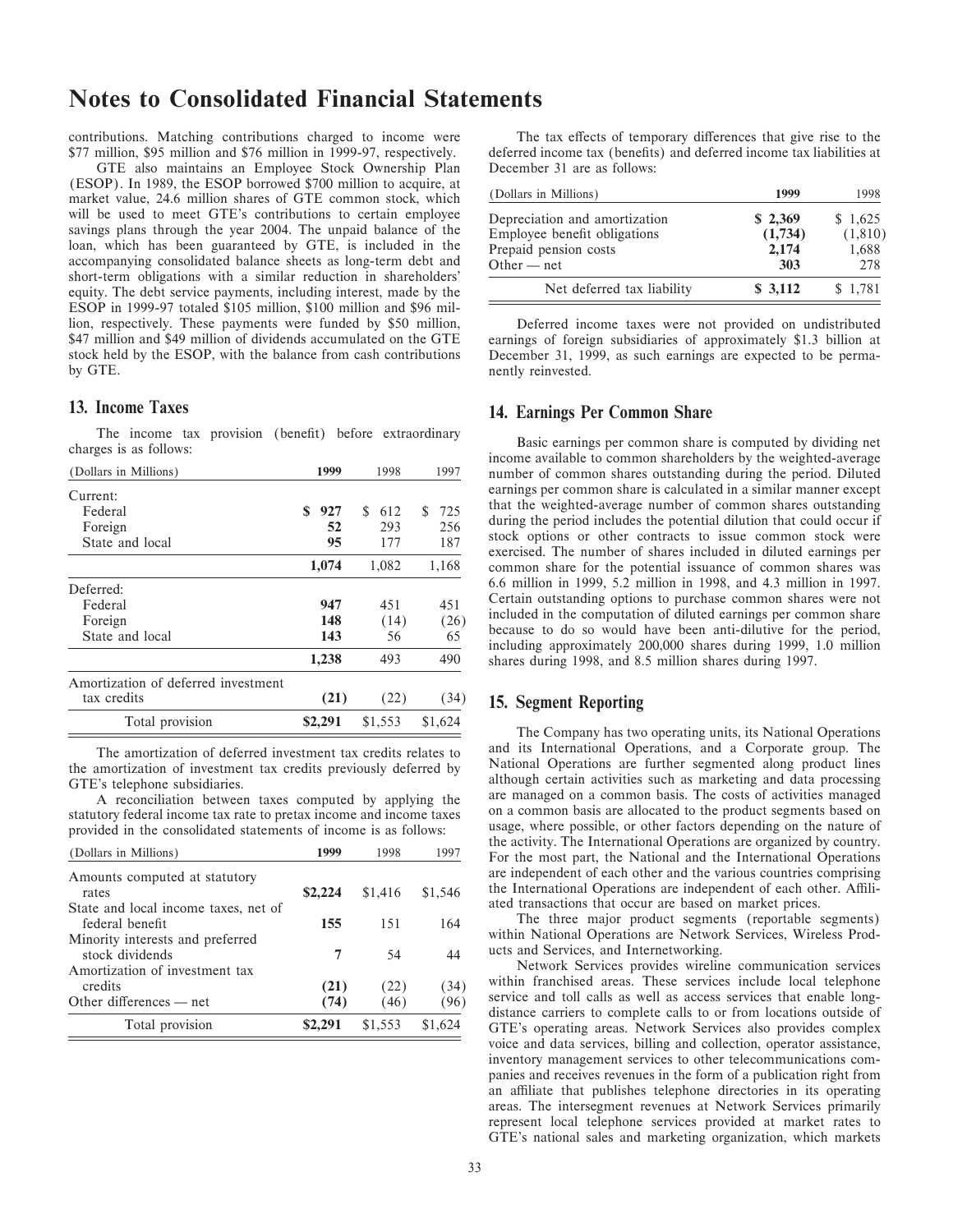bundled telecommunication services, and sales of inventory man- applicable to each business segment is included in operating income agement services to other GTE companies.

| Wireless Products and Services provides wireless communica-                                                                               | (Dollars in Millions)                               | 1999         | 1998         | 1997           |
|-------------------------------------------------------------------------------------------------------------------------------------------|-----------------------------------------------------|--------------|--------------|----------------|
| tions services (both voice and data) within licensed areas in the                                                                         | <b>National Operations:</b>                         |              |              |                |
| U.S., sells wireless telephones and accessories and provides support<br>services to other wireless telephone companies.                   | <b>Network Services</b>                             |              |              |                |
| The Internetworking segment offers a wide range of advanced                                                                               | Revenues and sales                                  |              |              |                |
| data and Internet-related services, including dedicated and dial-up                                                                       | Local services                                      | \$5,976      | \$5,814      | \$5,530        |
| access to the Internet and a variety of value-added Internet services                                                                     | Network access services<br>Toll services            | 5,511<br>655 | 5,316<br>859 | 4,896<br>1,251 |
| such as managed network security, Web-server hosting, application                                                                         | Directory services and                              |              |              |                |
| development and systems integration services. GTE's Internetwork-<br>ing segment was created in 1997 after the acquisition of BBN         | other                                               | 3,432        | 3,259        | 2,847          |
| Corporation.                                                                                                                              | Total revenues                                      | 15,574       | 15,248       | 14,524         |
| The Company's National Operations also include GTE Tech-                                                                                  | Intersegment                                        |              |              |                |
| nology and Systems, GTE Communications Corporation, GTE                                                                                   | revenues                                            | (473)        | (305)        | (220)          |
| Directories Corporation and GTE Airfone. GTE Technology and                                                                               | Total external revenues                             | \$15,101     | \$14,943     | \$14,304       |
| Systems was primarily composed of GTE Government Systems, a                                                                               | Operating income <sup>(a)</sup>                     | \$5,701      | \$4,817      | \$4,726        |
| provider of communications and intelligence systems to the military<br>and federal government. (See Note 2 for information related to the | Special charges <sup>(b)</sup>                      | 113          | 171          |                |
| sale of GTE Government Systems in late 1999.) GTE Communi-                                                                                | Depreciation and                                    |              |              |                |
| cations provides nationwide long-distance service, video services in                                                                      | amortization                                        | 2,564        | 2,591        | 2,605          |
| selected markets and bundled telecommunications services through                                                                          | Capital expenditures                                | 2,843        | 3,362        | 3,245          |
| its national sales and marketing organization. GTE Directories                                                                            | Total assets                                        | 24,862       | 23,287       | 22,883         |
| publishes telephone directories for which it receives advertising                                                                         | <b>Wireless Products and Services</b>               |              |              |                |
| revenue and develops and markets on-line advertising and informa-<br>tion services for consumers and advertisers on the Internet. A       | Revenues and sales<br>Service revenues              | \$3,276      | \$2,687      | \$2,549        |
| portion of the advertising revenue for directories published in                                                                           | Equipment sales and                                 |              |              |                |
| Network Services' operating areas is recognized as revenue by                                                                             | other                                               | 469          | 383          | 373            |
| Network Services (approximately 60%) and a portion is recognized                                                                          | Total revenues <sup>(c)</sup>                       | \$3,745      | \$3,070      | \$2,922        |
| as revenue by GTE Directories (approximately 40%). GTE Airfone                                                                            | Operating income <sup>(a)</sup>                     | \$<br>537    | \$           | \$<br>437      |
| provides aircraft-passenger telecommunications services.<br>GTE's International Operations (the fourth reportable seg-                    | Special charges <sup>(b)</sup>                      | 24           | 647<br>91    |                |
| ment) provide telecommunications services in Argentina, Canada,                                                                           | Depreciation and                                    |              |              |                |
| the Dominican Republic and the Northern Mariana Islands and                                                                               | amortization                                        | 515          | 435          | 428            |
| operate directory advertising companies in Europe and Central                                                                             | Capital expenditures                                | 549          | 461          | 396            |
| America through consolidated subsidiaries. GTE also participates                                                                          | Total assets                                        | 9,514        | 5,783        | 5,889          |
| in ventures/consortia that are accounted for on the equity basis.                                                                         | Internetworking <sup>(d)</sup>                      |              |              |                |
| These investments include full-service telecommunications compa-                                                                          | Revenues and sales                                  |              |              |                |
| nies in Canada, Puerto Rico and Venezuela, a paging network in<br>China and a nationwide digital-cellular network in Taiwan.              | Internetworking revenues                            | \$1,036      | \$<br>579    | \$<br>185      |
| Accounting policies of the segments are the same as those                                                                                 | Intersegment revenues                               | (69)         | (36)         | (11)           |
| described in the summary of significant accounting policies (see                                                                          | Total external revenues                             | \$<br>967    | \$<br>543    | \$<br>174      |
| Note 1). Operating income includes profit on sales to affiliates. The                                                                     | Operating loss                                      | \$<br>(552)  | \$<br>(485)  | (339)<br>\$    |
| related intersegment eliminations for National Operations are in-                                                                         | Depreciation and<br>amortization                    |              |              |                |
| cluded in Other National Operations.<br>The Company's reported segment results were affected by                                           | Capital expenditures                                | 191<br>746   | 117<br>567   | 86<br>322      |
| special items (see Note 3), changes in the method of accounting                                                                           | Total assets                                        | 2,651        | 1,925        | 1,237          |
| for certain international investments due to changes in ownership                                                                         | Other National Operations <sup>(d)</sup>            |              |              |                |
| (see Notes 5 and 8) and the sale of the Government Systems                                                                                | Revenues and sales                                  |              |              |                |
| business in 1999 (see Note 2). The amount of the special items                                                                            | <b>GTE</b> Communications                           | \$1,513      | \$1,063      | \$<br>630      |
|                                                                                                                                           | GTE Technology and                                  |              |              |                |
|                                                                                                                                           | Systems <sup>(e)</sup>                              | 1,063        | 1,423        | 1,271          |
|                                                                                                                                           | Other, including                                    |              |              |                |
|                                                                                                                                           | eliminations                                        | 685          | 856          | 840            |
|                                                                                                                                           | Total revenues                                      | \$3,261      | \$3,342      | \$2,741        |
|                                                                                                                                           | Operating income $\left( \text{loss} \right)^{(a)}$ | \$<br>504    | \$ (479)     | \$<br>(51)     |
|                                                                                                                                           | Special items <sup>(b)</sup>                        | (768)        | 397          |                |
|                                                                                                                                           | Depreciation and<br>amortization                    | 232          | 207          | 252            |
|                                                                                                                                           | Capital expenditures                                | 355          | 507          | 481            |
|                                                                                                                                           | Total assets                                        | 2,827        | 2,672        | 1,918          |
|                                                                                                                                           |                                                     |              |              |                |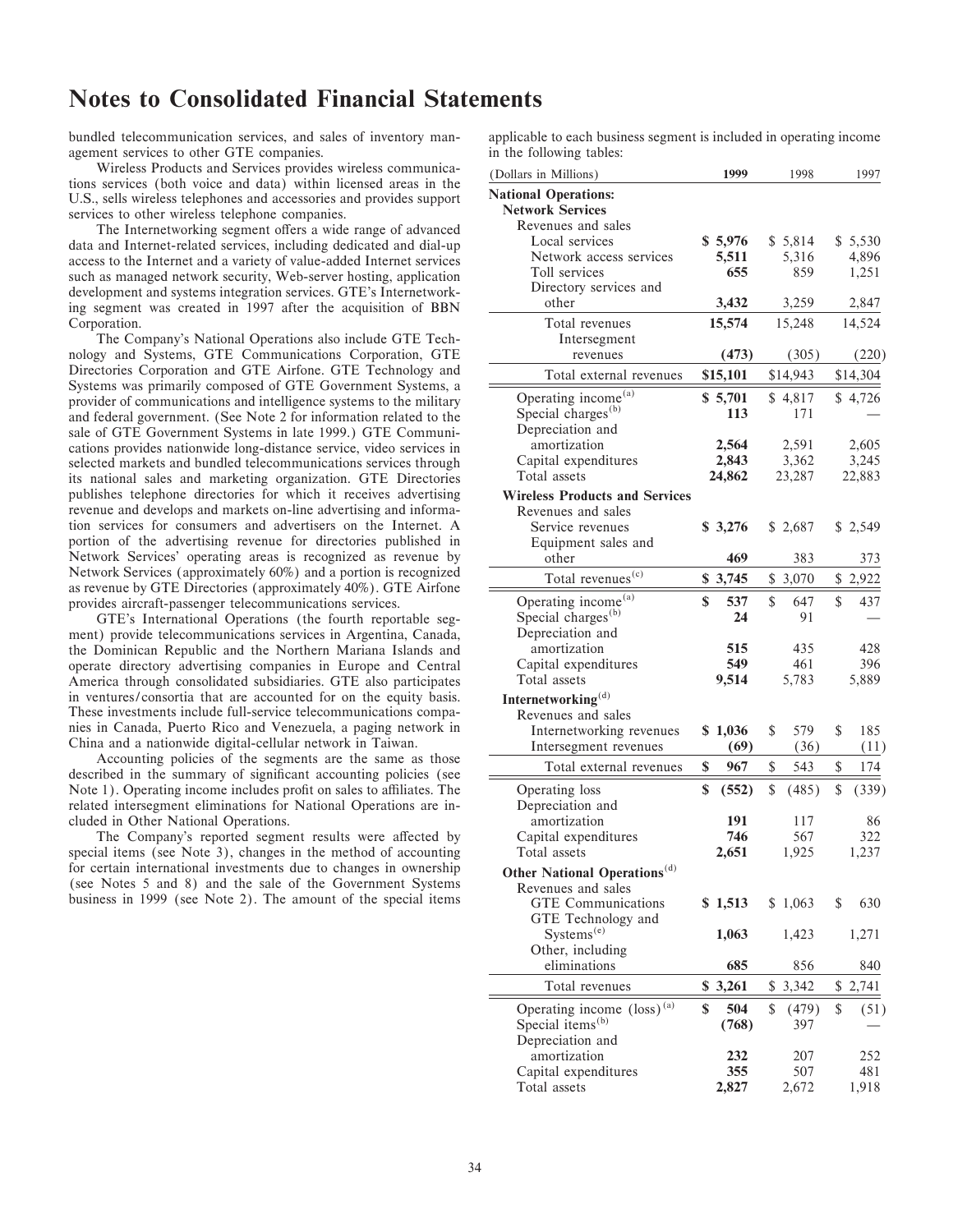| (Dollars in Millions)                        | 1999      | 1998        | 1997        |
|----------------------------------------------|-----------|-------------|-------------|
| International Operations: (f)                |           |             |             |
| Revenues and sales                           |           |             |             |
| Local services                               | \$<br>368 | \$<br>1,219 | \$<br>1,076 |
| Toll services                                | 291       | 907         | 883         |
| Wireless services                            | 548       | 422         | 265         |
| Directory services and                       |           |             |             |
| other                                        | 647       | 786         | 678         |
| Total revenues                               | \$1,854   | \$3,334     | \$2,902     |
| Operating income <sup>(a)</sup>              | \$<br>910 | \$<br>834   | \$<br>726   |
| Special items <sup>(b)</sup>                 | (513)     | 38          |             |
| Depreciation and                             |           |             |             |
| amortization                                 | 245       | 459         | 523         |
| Equity income                                | 324       | 110         | 85          |
| Capital expenditures                         | 380       | 657         | 648         |
| Investments in                               |           |             |             |
| unconsolidated companies                     | 3,491     | 1,820       | 1,932       |
| Revenues by country                          |           |             |             |
| Dominican Republic                           | \$<br>652 | \$<br>564   | \$<br>488   |
| Argentina                                    | 480       | 126         |             |
| Canada                                       | 410       | 2,415       | 2,262       |
| Other                                        | 312       | 229         | 152         |
| Total revenues                               | \$1,854   | \$3,334     | \$2,902     |
| Assets by country                            |           |             |             |
| Venezuela                                    | \$1,837   | \$1,727     | \$1,622     |
| Canada                                       | 1,560     | 2,979       | 3,847       |
| Argentina                                    | 1,604     | 1,129       | 217         |
| Dominican Republic                           | 1,016     | 907         | 825         |
| Other                                        | 927       | 543         | 366         |
| Total assets                                 | \$6,944   | \$7,285     | \$6,877     |
| <b>Consolidated revenues</b>                 | \$25,336  | \$25,473    | \$23,260    |
| Consolidated operating income <sup>(a)</sup> | 7,336     | 5,336       | 5,611       |
| Total special items <sup>(b)</sup>           | (1,116)   | 755         |             |
| <b>Consolidated assets</b>                   | 50,832    | 43,615      | 42,142      |

(a) Includes special items in 1999 and 1998, as indicated.

(b) See Note 3 for a description of 1999 and 1998 special items.

- (c) In 1999, in conjunction with the rollout of ""one rate'' wireless pricing structures that eliminate separate roaming and long-distance fees, the **18. Quarterly Financial Data (Unaudited)**<br>Structures that eliminate separate roaming and long-distance fees, the company changed its reporting to pres next company changed its reporting to present customer foaming revenues<br>and expenses on a gross basis. Prior year amounts are presented on a<br>net basis in operating expenses. The impact of this change in the items (see Note
- (d) BBN Technologies, a business which provides research and contracting 1999 (see Note 2). services for government entities, previously reported as a component of Internetworking in 1998 and 1997, is now included with Other National Operations. Prior period amounts have been reclassified to conform to the 1999 presentation.
- (e) In late 1999, the Company sold its GTE Government Systems business. For additional information see Note 2.<br>(f) See Notes 5 and 8 for a description of changes in accounting for
- international investments and the resulting impact on the financial

### 16. Commitments and Contingencies

GTE has noncancelable operating leases covering certain buildings, office space and equipment. Rental expense was \$436 million, \$464 million and \$399 million in 1999-97, respec-436 million, \$464 million and \$399 million in 1999-97, respectively. Minimum rental commitments under noncancelable leases<br>
47 \$ .47 \$ .47 \$ .47 \$ .47 \$ .47 \$ .47 \$ .47 \$ .47 \$ .47 \$ .47 \$ .47 \$ .47 \$ .47 \$ .47 \$ .47 \$ .47

GTE and its subsidiaries and affiliates are subject to a number of proceedings arising out of the conduct of its business, including those relating to regulatory actions, commercial transactions, government contracts and environmental, safety and health matters. Management believes that the ultimate resolution of these matters will not have a materially adverse effect on the results of operations or the financial position of GTE.

Recent judicial and regulatory developments, as well as the pace of technological change, have continued to influence industry trends, including accelerating and expanding the level of competition. As a result, GTE's National and International Operations face increasing competition in virtually all aspects of their business. In addition, to achieve its growth objectives, GTE has made significant investments to expand its service capability in the area of data communications and to establish a national sales and marketing organization to provide a bundle of voice and data communication products to customers. While GTE management believes that it will be successful in implementing these new initiatives, there are uncertainties associated with its ability to grow to the levels targeted and its ability to do so within the planned timeframes or investment levels.

### **17. Additional Income Statement Information**

The table below provides additional financial information re-<br>lated to GTE's consolidated income statements:

| Canada                                                                    | 1.560            | 2.979        | 3.847      |                                           |              | Years Ended December 31, |              |
|---------------------------------------------------------------------------|------------------|--------------|------------|-------------------------------------------|--------------|--------------------------|--------------|
| Argentina                                                                 | 1.604            | 1,129        | 217        | (Dollars in Millions)                     | 1999         | 1998                     | 1997         |
| Dominican Republic<br>Other                                               | 1.016<br>927     | 907<br>543   | 825<br>366 | Interest expense<br>Interest capitalized  | \$1,402      | \$1,397                  | \$1,283      |
| Total assets                                                              | \$6.944          | \$7.285      | \$6,877    | Interest income                           | (49)<br>(76) | (27)<br>(117)            | (48)<br>(90) |
| <b>Consolidated revenues</b>                                              | \$25,336         | \$25,473     | \$23,260   | Total Interest — net                      | \$1,277      | \$1,253                  | \$1,145      |
| Consolidated operating income <sup>(a)</sup><br>Total special items $(b)$ | 7,336<br>(1,116) | 5,336<br>755 | 5,611      | Minority interests<br>Preferred dividends | 122          | 290                      | \$245<br>12  |
| <b>Consolidated assets</b>                                                | 50,832           | 43,615       | 42,142     | Other (income) expense                    |              | (20)                     | 8            |
| $(a)$ Includes special items in 1000 and 1009 as indicated                |                  |              |            | Total Other — net                         | 137          | 278                      | \$265        |

manner of reporting was an increase in revenues and operating ex-<br>penses of \$264 million in 1999.<br>Notes 5 and 8) and the sale of the Government Systems business in Notes 5 and 8) and the sale of the Government Systems business in

| Internetworking in 1998 and 1997, is now included with Other National<br>Operations. Prior period amounts have been reclassified to conform to                                                                                                                                                      | (Dollars in Millions,<br>Except Per-Share Amounts)<br>1999<br>Revenues and sales<br>Operating income<br>Income before extraordinary<br>charges |                  | 1st<br>Qtr <sup>(a)</sup><br>\$5,879<br>1.682<br>912 |                  | 2nd<br>Otr<br>\$6,288<br>1.461<br>776 |                 | 3rd<br>$Qtr^{(b)}$<br>\$6,428<br>2,378<br>1,368 |        | 4th<br>$Qtr^{(c)}$        |  |
|-----------------------------------------------------------------------------------------------------------------------------------------------------------------------------------------------------------------------------------------------------------------------------------------------------|------------------------------------------------------------------------------------------------------------------------------------------------|------------------|------------------------------------------------------|------------------|---------------------------------------|-----------------|-------------------------------------------------|--------|---------------------------|--|
| the 1999 presentation.<br>In late 1999, the Company sold its GTE Government Systems busi-<br>ness. For additional information see Note 2.<br>See Notes 5 and 8 for a description of changes in accounting for<br>international investments and the resulting impact on the financial<br>statements. |                                                                                                                                                |                  |                                                      |                  |                                       |                 |                                                 |        | \$6,741<br>1,815<br>1,007 |  |
| <b>Commitments and Contingencies</b>                                                                                                                                                                                                                                                                | Net income<br>Earnings per common share<br>before extraordinary charges:                                                                       |                  | 882                                                  |                  | 776                                   |                 | 1.368                                           |        | 1.007                     |  |
| GTE has noncancelable operating leases covering certain<br>dings, office space and equipment. Rental expense was                                                                                                                                                                                    | Basic<br>Diluted                                                                                                                               |                  | .94S<br>.93 <sub>0</sub>                             | $\mathbf{s}$     |                                       | $.79 \t S 1.39$ | $.80 \t S 1.40 \t S 1.04$                       | \$1.03 |                           |  |
| i million, \$464 million and \$399 million in 1999-97, respec-<br>y. Minimum rental commitments under noncancelable leases                                                                                                                                                                          | Dividends declared<br>Stock market price:                                                                                                      | $\$\quad 47$     |                                                      | $\mathbf{s}$     |                                       |                 | 47 \$ 47 \$ 47                                  |        |                           |  |
| $$255$ million, $$218$ million, $$164$ million, $$131$ million and<br>million for the years 2000-2004, respectively, and aggregate<br>million thereafter.                                                                                                                                           | High<br>Low                                                                                                                                    | \$69.75<br>57.00 |                                                      | \$76.13<br>59.50 |                                       |                 | \$78.50<br>68.13                                |        | \$78.13<br>67.31          |  |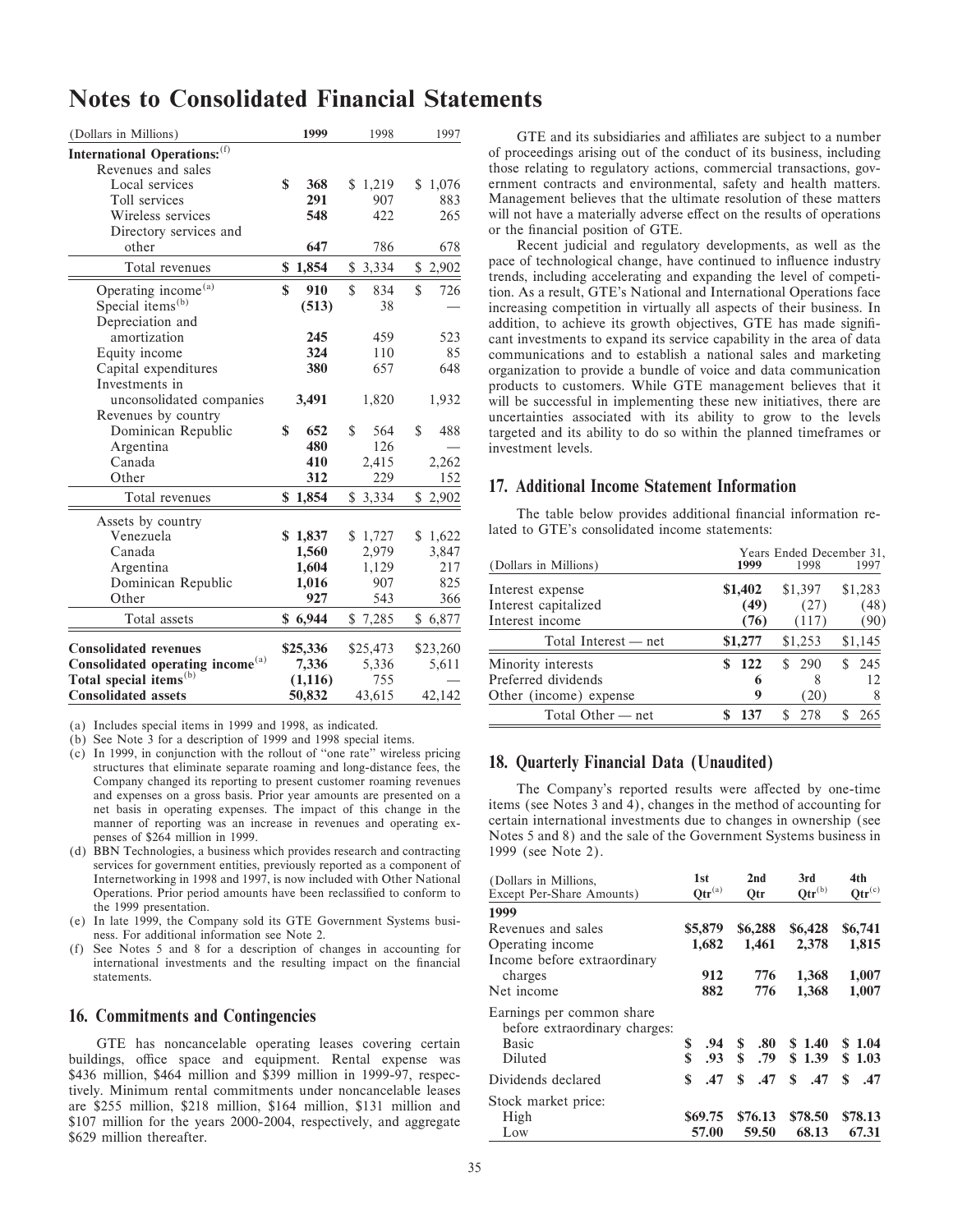|     |                                                                   |                   |                                                                            |     | 4th                                                                                     | indicative of the operating results or financial position that would                                                              |
|-----|-------------------------------------------------------------------|-------------------|----------------------------------------------------------------------------|-----|-----------------------------------------------------------------------------------------|-----------------------------------------------------------------------------------------------------------------------------------|
|     |                                                                   |                   |                                                                            |     | Qtr                                                                                     | have occurred if the merger had been completed at the dates                                                                       |
|     |                                                                   |                   |                                                                            |     |                                                                                         | indicated. The information does not necessarily indicate the future                                                               |
|     |                                                                   |                   |                                                                            |     | \$6,831                                                                                 | operating results or financial position of the combined company.                                                                  |
| 592 |                                                                   |                   |                                                                            |     | 1,662                                                                                   | The following unaudited pro forma financial data was prepared                                                                     |
|     |                                                                   |                   |                                                                            |     |                                                                                         | by adding or combining the historical amounts of each company                                                                     |
| 142 |                                                                   | 673               |                                                                            | 822 | 855                                                                                     | and adjusting the combined amounts for significant differences in                                                                 |
|     |                                                                   | 673               |                                                                            | 822 | 855                                                                                     | accounting methods used by each company. These adjustments are                                                                    |
|     |                                                                   |                   |                                                                            |     |                                                                                         | described in the accompanying notes to the financial statements.                                                                  |
|     |                                                                   |                   |                                                                            |     |                                                                                         | The unaudited pro forma combined balance sheet was prepared by                                                                    |
|     |                                                                   |                   |                                                                            |     |                                                                                         | combining the balance sheets of GTE and Bell Atlantic at Decem-                                                                   |
|     |                                                                   |                   |                                                                            |     |                                                                                         | ber 31, 1999, giving effect to the merger as if it had occurred on                                                                |
|     |                                                                   |                   |                                                                            |     |                                                                                         | December 31, 1999. The unaudited pro forma combined condensed                                                                     |
|     |                                                                   | .47               |                                                                            | .47 | .47<br>$\mathbf{\hat{s}}$                                                               | statement of income gives effect to the merger as if it had occurred                                                              |
|     |                                                                   |                   |                                                                            |     |                                                                                         | at the beginning of the earliest period presented. The terms of the<br>merger specify that each share of GTE common stock will be |
|     |                                                                   |                   |                                                                            |     |                                                                                         | converted into the right to receive 1.22 shares of combined com-                                                                  |
|     |                                                                   |                   |                                                                            |     | 53.94                                                                                   | pany common stock. This exchange ratio was used in computing                                                                      |
|     | 1st<br>$Qtr^{(d)}$<br>\$5,885<br>(178)<br>.15<br>\$60.50<br>47.94 | .15S<br>-S<br>.47 | 2nd<br>Qtr<br>\$6,277<br>1,432<br>.69<br><sup>\$</sup><br>\$64.38<br>55.25 | S.  | 3rd<br>Otr<br>\$6,480<br>1,650<br>.70 <sup>°</sup><br><sup>\$</sup><br>\$58.69<br>46.75 | .85S<br>.89<br>.85S<br>.88<br>\$71.81                                                                                             |

charges of \$30 million. (See Notes 3 and 4).

- (b) In the third quarter of 1999, the Company recorded a net pretax gain of
- 
- charges of \$755 million (\$482 million after-tax) and after-tax extraordinary charges of \$320 million. (See Notes 3 and 4).

### 19. Proposed Merger with Bell Atlantic Corporation

The following unaudited pro forma combined condensed finan-<br>cial statements are presented assuming that the merger of GTE and Bell Atlantic will be accounted for as a pooling of interests. Under this method of accounting, the companies are treated as if they had always been combined for accounting and financial reporting purposes. These unaudited pro forma financial statements have been prepared from, and should be read in conjunction with, the historical consolidated financial statements and accompanying notes of GTE and Bell Atlantic, which are included in this report and Bell GTE and Bell Atlantic, which are included in this report and Bell See accompanying Notes to Unaudited Pro Forma Combined Condensed Atlantic's Form 10-K, respectively, for the year ended Decem-<br>Financial Statements. ber 31, 1999. The unaudited pro forma financial information is presented for illustration purposes only and is not necessarily

The following unaudited pro forma financial data was prepared<br>by adding or combining the historical amounts of each company and adjusting the combined amounts for significant differences in accounting methods used by each company. These adjustments are described in the accompanying notes to the financial statements. statement of income gives effect to the merger as if it had occurred at the beginning of the earliest period presented. The terms of the merger specify that each share of GTE common stock will be converted into the right to receive 1.22 shares of combined company common stock. This exchange ratio was used in computing certain of the pro forma adjustments and in computing share and (a) In the first quarter of 1999, the Company recorded a net pretax gain of per share amounts in the accompanying unaudited pro forma \$321 million (\$189 million after-tax), and after-tax extraordinary financial information

\$705 million (\$416 million after-tax). (See Note 3).<br>
(c) In the fourth quarter of 1999, the Company recorded a net pretax gain<br>
of \$90 million (\$46 million after-tax). (See Note 3).<br>
(d) In the first quarter of 1998, the

| charges of \$755 million (\$482 million after-tax) and after-tax ex-<br>traordinary charges of \$320 million. (See Notes 3 and 4).                                                                                                                                              |                                                                                            | Historical<br><b>Bell Atlantic</b> | Historical<br><b>GTE</b> | Pro Forma<br>Adjustments | Pro Forma<br>Combined |
|---------------------------------------------------------------------------------------------------------------------------------------------------------------------------------------------------------------------------------------------------------------------------------|--------------------------------------------------------------------------------------------|------------------------------------|--------------------------|--------------------------|-----------------------|
| 19. Proposed Merger with Bell Atlantic Corporation                                                                                                                                                                                                                              | Operating revenues<br>Operating expenses                                                   | \$33,174<br>24,679                 | \$25,336<br>18,000       | $s -$<br>$(36)^{(3d)}$   | \$58,510<br>42,643    |
|                                                                                                                                                                                                                                                                                 | Operating income                                                                           | 8.495                              | 7,336                    | 36                       | 15,867                |
| Bell Atlantic and GTE Corporation have announced a pro-<br>posed merger of equals under a definitive merger agreement dated<br>July 27, 1998. At annual meetings held in May 1999, the share-                                                                                   | Income from<br>unconsolidated<br>businesses<br>Other income and                            | 143                                | 432                      |                          | 575                   |
| holders of each company approved the merger. The completion of                                                                                                                                                                                                                  | (expense), net                                                                             | 54                                 | (61)                     |                          | (7)                   |
| the merger is subject to a number of conditions, including FCC                                                                                                                                                                                                                  | Interest expense                                                                           | 1,263                              | 1,353                    |                          | 2,616                 |
| approval and receipt of opinions that the merger will be tax-free.<br>The unaudited pro forma financial statements that follow are<br>for GTE and Bell Atlantic for the year ended December 31, 1999 in                                                                         | Mark-to-market<br>adjustment for<br>exchangeable notes<br>Provision for income taxes       | (664)<br>2,557                     | 2,291                    | $14^{-(3e)}$             | (664)<br>4,862        |
| connection with the proposed merger. Both companies have pro-<br>vided unaudited pro forma combined condensed financial state-<br>ments of income for the years ended December 31, 1998, 1997 and                                                                               | Income from continuing<br>operations                                                       | \$4,208                            | \$4,063                  | \$22                     | \$8,293               |
| 1996 and a pro forma combined condensed balance sheet at<br>December 31, 1998 in a joint proxy statement and prospectus filed<br>with the Securities and Exchange Commission dated April 13,                                                                                    | <b>Basic Earnings Per</b><br><b>Common Share</b><br>Income from continuing<br>operations   | 2.72<br>\$                         | \$4.18                   |                          | 3.03<br>\$            |
| 1999. Bell Atlantic has supplied all information contained in this<br>report relating to Bell Atlantic and GTE has supplied all informa-<br>tion relating to GTE.                                                                                                               | Weighted-average shares<br>outstanding<br>(in millions)                                    | 1,553                              | 972                      | $214^{(3c)}$             | 2,739                 |
| The following unaudited pro forma combined condensed finan-<br>cial statements are presented assuming that the merger of GTE and<br>Bell Atlantic will be accounted for as a pooling of interests. Under<br>this method of accounting, the companies are treated as if they had | <b>Diluted Earnings Per</b><br><b>Common Share</b><br>Income from continuing<br>operations | 2.66<br>S.                         | \$4.15                   |                          | 2.99<br>S.            |
| always been combined for accounting and financial reporting pur-<br>poses. These unaudited pro forma financial statements have been<br>prepared from and should be read in conjunction with the histori-                                                                        | Weighted-average<br>$shares$ - diluted<br>(in millions)                                    | 1,583                              | 979                      | $215^{(3c)}$             | 2,777                 |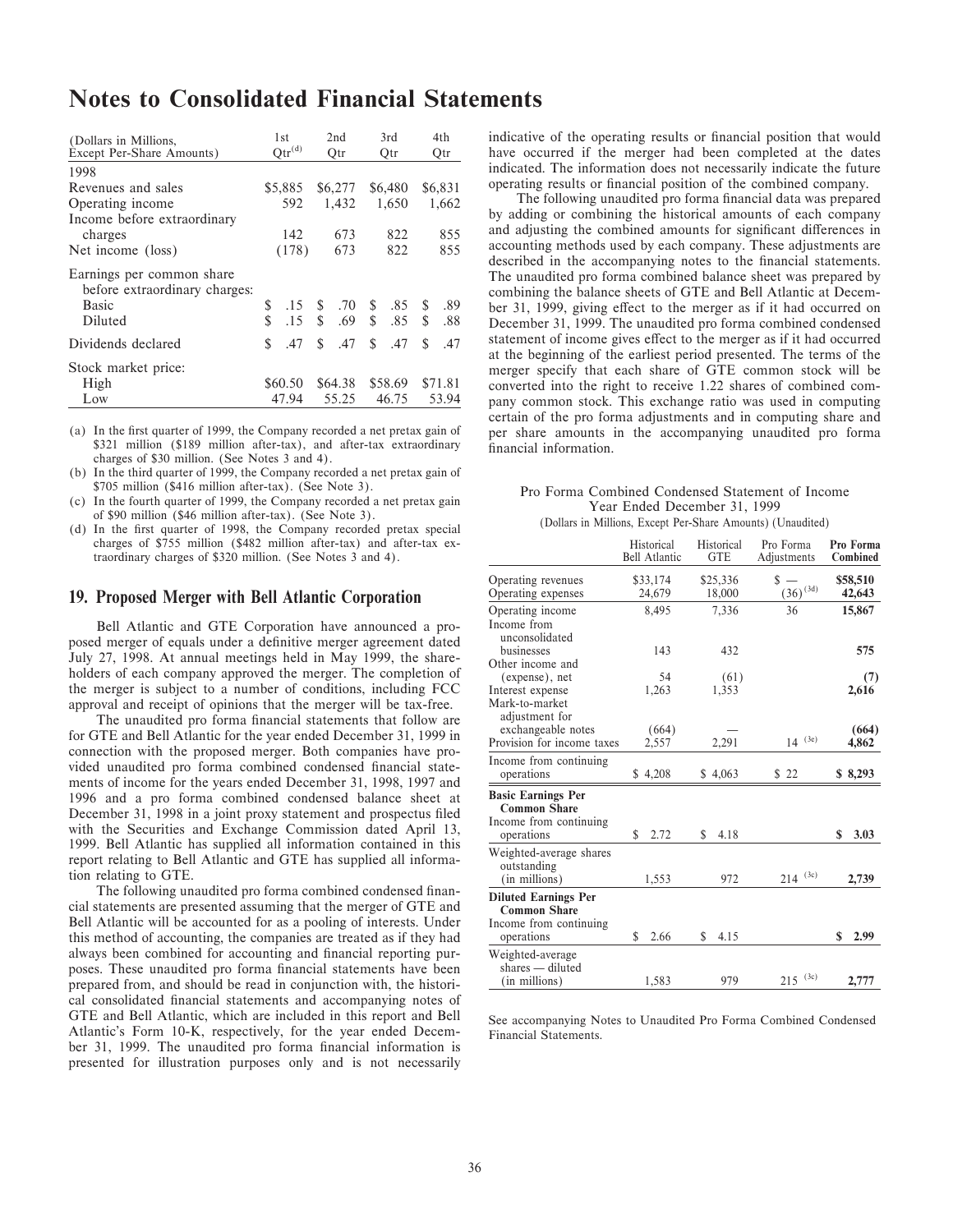(Dollars in Millions) (Unaudited)

|                                                                                                                                      | Historical<br>Bell Atlantic | Historical<br><b>GTE</b>  | Pro Forma<br>Adjustments                                            | Pro Forma<br>Combined          | Note $1$ — Reclassifications<br>Reclassifications have been made to the historical financial statements                                                                                                                                                                                                                                                                                               |
|--------------------------------------------------------------------------------------------------------------------------------------|-----------------------------|---------------------------|---------------------------------------------------------------------|--------------------------------|-------------------------------------------------------------------------------------------------------------------------------------------------------------------------------------------------------------------------------------------------------------------------------------------------------------------------------------------------------------------------------------------------------|
| <b>Assets</b>                                                                                                                        |                             |                           |                                                                     |                                | to conform to the presentation expected to be used by the combined<br>company.                                                                                                                                                                                                                                                                                                                        |
| Current assets<br>Cash and temporary cash<br>investments<br>Receivables, net<br>Net assets held for sale<br>Other current assets     | \$1,936<br>7,025            | \$1,132<br>5,058<br>1,802 | \$                                                                  | 3,068<br>\$<br>12,083<br>1,802 | Note $2$ — Exchange Ratio<br>The terms of the merger agreement specify that each outstanding share<br>of GTE common stock will be converted into 1.22 shares of combined<br>company common stock. This exchange ratio was used in computing share                                                                                                                                                     |
|                                                                                                                                      | 1,635                       | 1,451                     | $(232)^{(3b)}$<br>$65^{'}$ (3e)                                     | 2,919                          | and per share amounts in the accompanying pro forma financial                                                                                                                                                                                                                                                                                                                                         |
|                                                                                                                                      | 10,596                      | 9,443                     | (167)                                                               | 19,872                         | information.                                                                                                                                                                                                                                                                                                                                                                                          |
| Plant, property and<br>equipment, net                                                                                                | 39,299                      | 23,233                    | $(166)^{(3d)}$                                                      | 62,366                         | Note $3$ — Pro Forma Adjustments<br>(a) A pro forma adjustment has been made to reflect the issuance of<br>1,180 million shares of combined company common stock in exchange<br>for all outstanding shares of GTE common stock as per the exchange<br>ratio stated in Note 2, above. The adjustment also reflects the cancella-                                                                       |
| Investments in<br>unconsolidated businesses<br>Other assets                                                                          | 6,275<br>6,444              | 3,932<br>14,224           |                                                                     | 10,207<br>20,668               |                                                                                                                                                                                                                                                                                                                                                                                                       |
| Total assets                                                                                                                         | \$62,614                    | \$50,832                  | (333)<br>\$                                                         | \$113,113                      | tion of shares of GTE treasury stock, but does not reflect the impact of<br>fractional shares.                                                                                                                                                                                                                                                                                                        |
| <b>Liabilities and Shareowners'</b><br>Investment                                                                                    |                             |                           |                                                                     |                                | (b) A pro forma adjustment has been made to reflect direct incremental<br>merger-related costs. Amounts anticipated to be incurred (approxi-<br>mately \$143 million) have been shown as an increase to "Other current                                                                                                                                                                                |
| Current liabilities<br>Debt maturing within one.<br>year<br>Accounts payable and<br>accrued liabilities<br>Other current liabilities | \$5,455                     | \$9,608                   | \$                                                                  | \$15,063                       | liabilities." Amounts incurred through December 31, 1999 by GTE and<br>Bell Atlantic (approximately \$232 million) have been shown as a<br>reduction to "Other current assets." The after-tax cost of this antici-<br>pated charge (approximately \$310 million) has been reflected as a<br>reduction in "Reinvested earnings."<br>(c) Pro forma adjustments have been made to the number of weighted |
|                                                                                                                                      | 6,465<br>1,547              | 5,782<br>945              | $143^{(3b)}$                                                        | 12,247<br>2,635                |                                                                                                                                                                                                                                                                                                                                                                                                       |
|                                                                                                                                      | 13,467                      | 16,335                    | 143                                                                 | 29,945                         | average shares outstanding used in the calculation of basic and diluted                                                                                                                                                                                                                                                                                                                               |
| Long-term debt<br>Employee benefit obligations<br>Deferred credits and other                                                         | 18,463<br>9,326             | 13,957<br>4,418           |                                                                     | 32,420<br>13,744               | earnings per share. The number of weighted average shares outstanding<br>reflects the conversion of shares and share equivalents of GTE common<br>stock into combined company common stock in accordance with the                                                                                                                                                                                     |
| liabilities                                                                                                                          | 5,478                       | 5,295                     | $(63)^{(3e)}$                                                       | 10,710                         | merger agreement.<br>(d) Pro forma adjustments have been made to conform GTE's accounting                                                                                                                                                                                                                                                                                                             |
| Shareowners' investment<br>Common stock<br>$(2,756,484,606 \text{ shares})$<br>Contributed capital<br>Reinvested earnings            | 158<br>13,550<br>2,806      | 50<br>8,680<br>4,953      | $68^{(3a)}$<br>$(2,095)^{(3a)}$<br>$(310)^{(3b)}$<br>$(103)^{(3d)}$ | 276<br>20,135<br>7,346         | policies for certain computer software costs to Bell Atlantic's policies.<br>(e) Pro forma adjustments have been made for the estimated tax effects of<br>the adjustments discussed in (b) and (d) above.<br>(f) There are no significant intercompany transactions between GTE and<br>Bell Atlantic.                                                                                                 |
| Accumulated other<br>comprehensive income<br>$(\text{loss})$                                                                         | 450                         | (376)                     |                                                                     | 74                             |                                                                                                                                                                                                                                                                                                                                                                                                       |
|                                                                                                                                      | 16,964                      | 13,307                    | (2,440)                                                             | 27,831                         |                                                                                                                                                                                                                                                                                                                                                                                                       |
| Less common stock in<br>treasury, at cost<br>Less deferred                                                                           | 640                         | 2,027                     | $(2,027)^{(3a)}$                                                    | 640                            |                                                                                                                                                                                                                                                                                                                                                                                                       |
| compensation<br>employee stock<br>ownership plans                                                                                    | 444                         | 453                       |                                                                     | 897                            |                                                                                                                                                                                                                                                                                                                                                                                                       |
| Total shareowners'<br>investment                                                                                                     | 15,880                      | 10,827                    | (413)                                                               | 26,294                         |                                                                                                                                                                                                                                                                                                                                                                                                       |
| Total liabilities and<br>shareowners' investment                                                                                     | \$62,614                    | \$50,832                  | \$<br>(333)                                                         | \$113,113                      |                                                                                                                                                                                                                                                                                                                                                                                                       |

See accompanying Notes to Unaudited Pro Forma Combined Condensed Financial Statements.

### Pro Forma Combined Condensed Balance Sheet Notes to Unaudited Pro Forma Combined<br>December 31, 1999 Condensed Financial Statements Condensed Financial Statements

### Note 1 – Reclassifications

- tion of shares of GTE treasury stock, but does not reflect the impact of fractional shares.
- (b) A pro forma adjustment has been made to reflect direct incremental merger-related costs. Amounts anticipated to be incurred (approximately \$143 million) have been shown as an increase to "Other current liabilities." Amounts incurred through December 31, 1999 by GTE and Debt maturing within one **Bell Atlantic (approximately \$232 million)** have been shown as a year \$ 5,455 \$ 9,608 \$ **\$ 15,063** reduction to "Other current assets." The after-tax cost of this anticipated charge (approximately \$310 million) has been reflected as a reduction in "Reinvested earnings."
	- (c) Pro forma adjustments have been made to the number of weighted average shares outstanding used in the calculation of basic and diluted earnings per share. The number of weighted average shares outstanding reflects the conversion of shares and share equivalents of GTE common stock into combined company common stock in accordance with the merger agreement.
	-
	-
	- Bell Atlantic.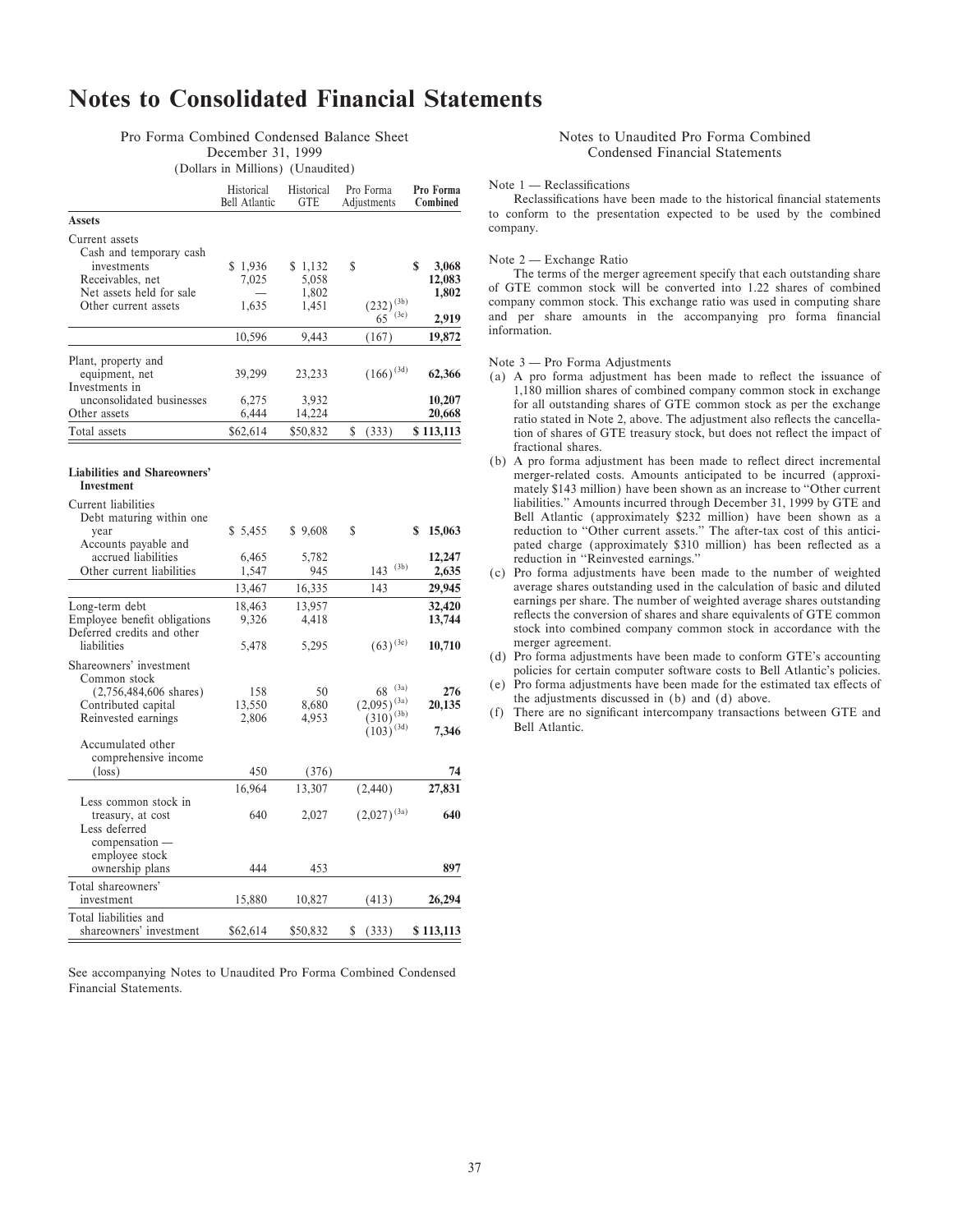## **Directors and Officers**

- Company **Michael T. Masin**, Vice Chairman
- James R. Barker, Chairman, The Interlake Steamship Co., and<br>
Vice Chairman, Mormac Marine Group, Inc. and the Moran<br>
Towing Company<br> **Edward H. Budd**, Retired Chairman of the Board of The<br> **Edward H. Budd**, Retired Chairma
- **Edward H. Budd**, Retired Chairman of the Board of The Travelers Corporation
- **Robert F. Daniell, Retired Chairman, United Technologies Corporation**
- **James L. Ketelsen**, Retired Chairman, Tenneco Inc.
- **Charles R. Lee**, Chairman and Chief Executive Officer, GTE **Lawrence R. Whitman**, Deputy Chief Financial Officer
- **Michael T. Masin**, Vice Chairman, GTE Corporation
- **Sandra O. Moose**, Senior Vice President and Director, The **Jan L. Deur**, Acting Vice President and Treasurer Boston Consulting Group, Inc. **Geoffrey C. Gould**, Vice President — Government and
- **Russell E. Palmer**, Chairman and Chief Executive Officer, The Regulatory Affairs Palmer Group **John P. Z. Kent**, Vice President — Taxes
- **John W. Snow**, Chairman, President and Chief Executive **Paul R. Shuell**, Vice President and Controller<br>
Officer, CSX Corporation **Marianne Drost** Vice President Deputy General
- **Robert D. Storey, Partner, Thompson, Hine & Flory LLP Corporate Secretary**

### *Directors Corporate Officers*

- **Edwin L. Artzt**, Retired Chairman, The Procter & Gamble **Charles R. Lee**, Chairman and Chief Executive Officer
	-
	-
	-
	- **J. Randall MacDonald**, Executive Vice President Human Resources and Administration
	- **Daniel P. O'Brien**, Executive Vice President Finance and Chief Financial Officer
	-
	- Corporation<br> **Mary Beth Bardin**, Senior Vice President Public Affairs and<br> **Communications**<br>
	Communications
		-
		-
		-
		-
		- Marianne Drost, Vice President Deputy General Counsel and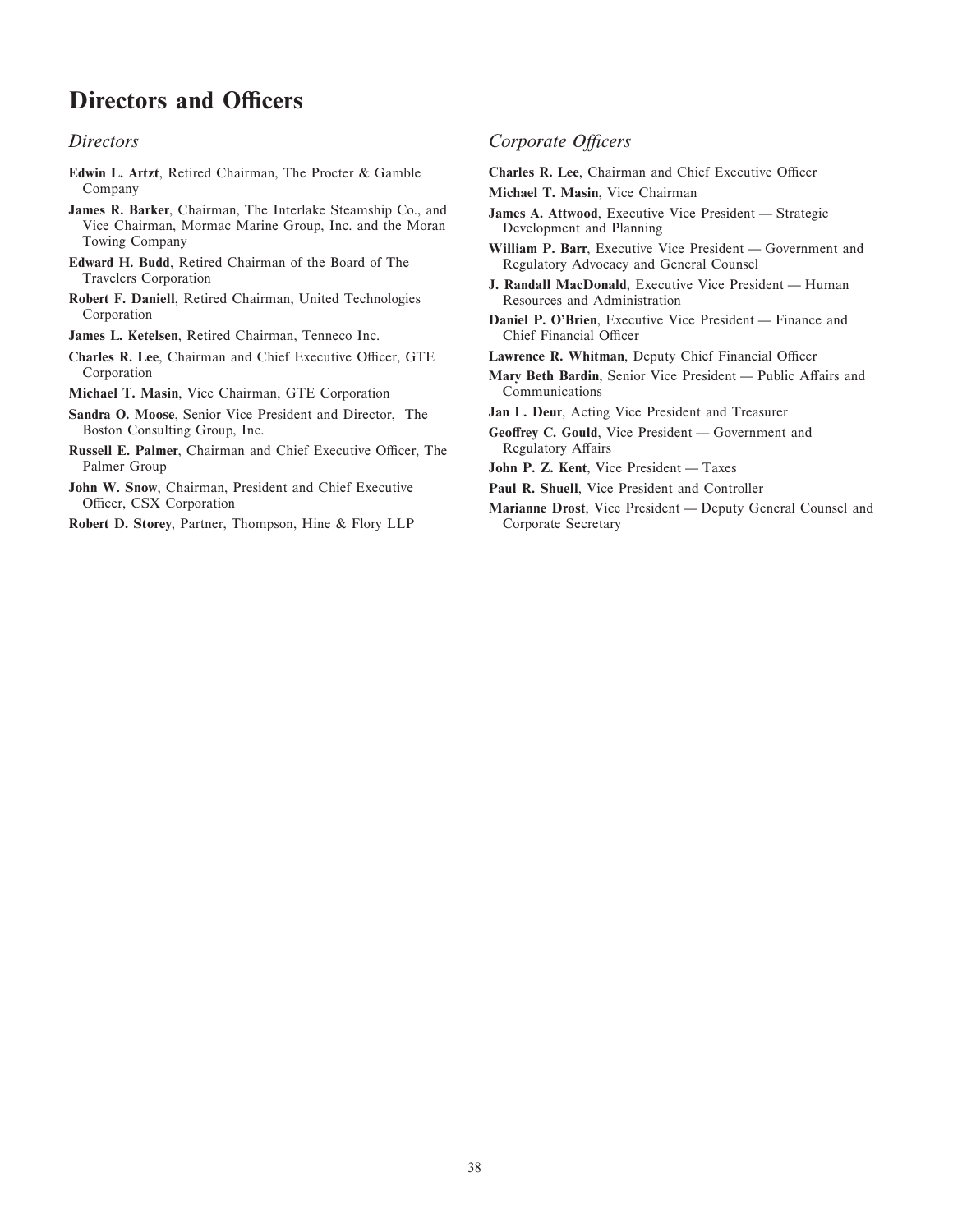## **Corporate Information**

Shareholder Systematic Investment Plan. Under this plan,<br>GTE shareholders may reinvest their dividends or make optional<br>payments toward the purchase of additional shares of common<br>payments toward the purchase of additional stock. Shareholders wishing information about this plan should contact EquiServe L.P. at 800/225-5160.

**Dividend Direct Deposit Service.** GTE offers its registered tion about GTE should contact:<br>eholders the ontion of having dividends deposited directly into linvestor Relations Department shareholders the option of having dividends deposited directly into livestor Relations their checking or savings accounts at any financial institution GTE Corporation their checking or savings accounts at any financial institution GTE Corporation<br>participating in the Automated Clearing House (ACH) system. 1255 Corporate Drive participating in the Automated Clearing House (ACH) system. 1255 Corporate D<br>This service is provided at no charge. To sign up for this service Irving, TX 75038 This service is provided at no charge. To sign up for this service, Irving, TX 750<br>shareholders should contact EquiServe L.P. at 800/225-5160 972/507-2789 shareholders should contact EquiServe L.P. at 800/225-5160.

**Dividends and Earnings.** GTE has generally paid its divi-<br>S on the first day of January April July and October Farnings http://www.gte.com dends on the first day of January, April, July and October. Earnings have generally been announced during the latter half of January, April, July and October. Shareholders may call 800/225-5160 at EquiServe L.P. to hear quarterly financial highlights. **Auditors** 

**Shareholder Services.** Fleet National Bank, Transfer Agent 901 Main Street Registrar for GTF's common stock should be contacted with Dallas, TX 75202 and Registrar for GTE's common stock, should be contacted with any questions relating to shareholder accounts. This includes:

- 
- 
- 
- Lost Certificates

**Other Securities.** Questions regarding bonds and debentures Shareholders may call toll free at 800/225-5160 any time, of GTE or its subsidiaries should be directed to:<br>
capital Markets Monday through Friday between the hours of 8 a.m. and 5 p.m.<br>
Eastern Time. Outside the United States call 781/575-2990. Treasury Department<br>
Or write to:<br>
EquiServe, L.P.<br>
P.O. Box 8031<br>
P.O. Box 8031

Boston, MA 02266-8031

For overnight delivery services, use the following address: EquiServe, L.P.

**Corporate Headquarters** The address where shareholders, banks and brokers may de-<br>GTE Corporation Corporation and the New York Window is: liver certificates via the New York Window is:

1255 Corporate Drive Securities Transfers and Reporting Services Irving, TX 75038 100 William St., Galleria<br>
972/507-5000 100 William St., Galleria<br>
New York, NY 10038 New York, NY 10038

Information Via the Internet. World Wide Web users can<br>access information about GTE at: http://www.gte.com<br>is listed on the New York Stock Exchange, the Chicago, Pacific<br>and other regional stock exchanges in the United Sta

**Investor Relations.** Security analysts, institutional investors and other members of the financial community requesting informa-<br>tion about GTE should contact:

International Telex: 4750071<br>Fax: 972/507-2520

Arthur Andersen LLP<br>901 Main Street

**Requests for Annual Reports.** Shareholders may obtain an ' Account Information ' Dividends additional printed copy of this annual report or a copy of the annual Statements and Reports • Change of Address Form 10-K filed with the Securities and Exchange Commission, by Market Prices • Transfer Instructions calling 800/225-5160.

Shareholders with e-mail addresses can send inquiries to: **Products and Services Hotline.** Shareholders may call  $800/828-7280$  to receive information concerning GTE products and services.

EquiServe, L.P.<br>Blue Hills Office Park<br>Blue Hills Office Park<br>Blue Hills Office Park<br>Strives to be a workplace of choice in<br>Riversity at GTE. GTE strives to be a workplace of choice in<br>Riversity at GTE. GTE strives to be a Blue Hills Office Park which people of diverse backgrounds are valued, challenged, ac-<br>150 Royall Street and rewarded, leading to higher levels of fulfillment 150 Royall Street knowledged and rewarded, leading to higher levels of fulfillment Mail Stop 45-02-60 knowledged and productivity. A copy of our *Diversity at GTE* brochure is and productivity. A copy of our *Diversity at GTE* brochure is Canton, MA 02021 **available upon request from the Corporate Secretary's office.**